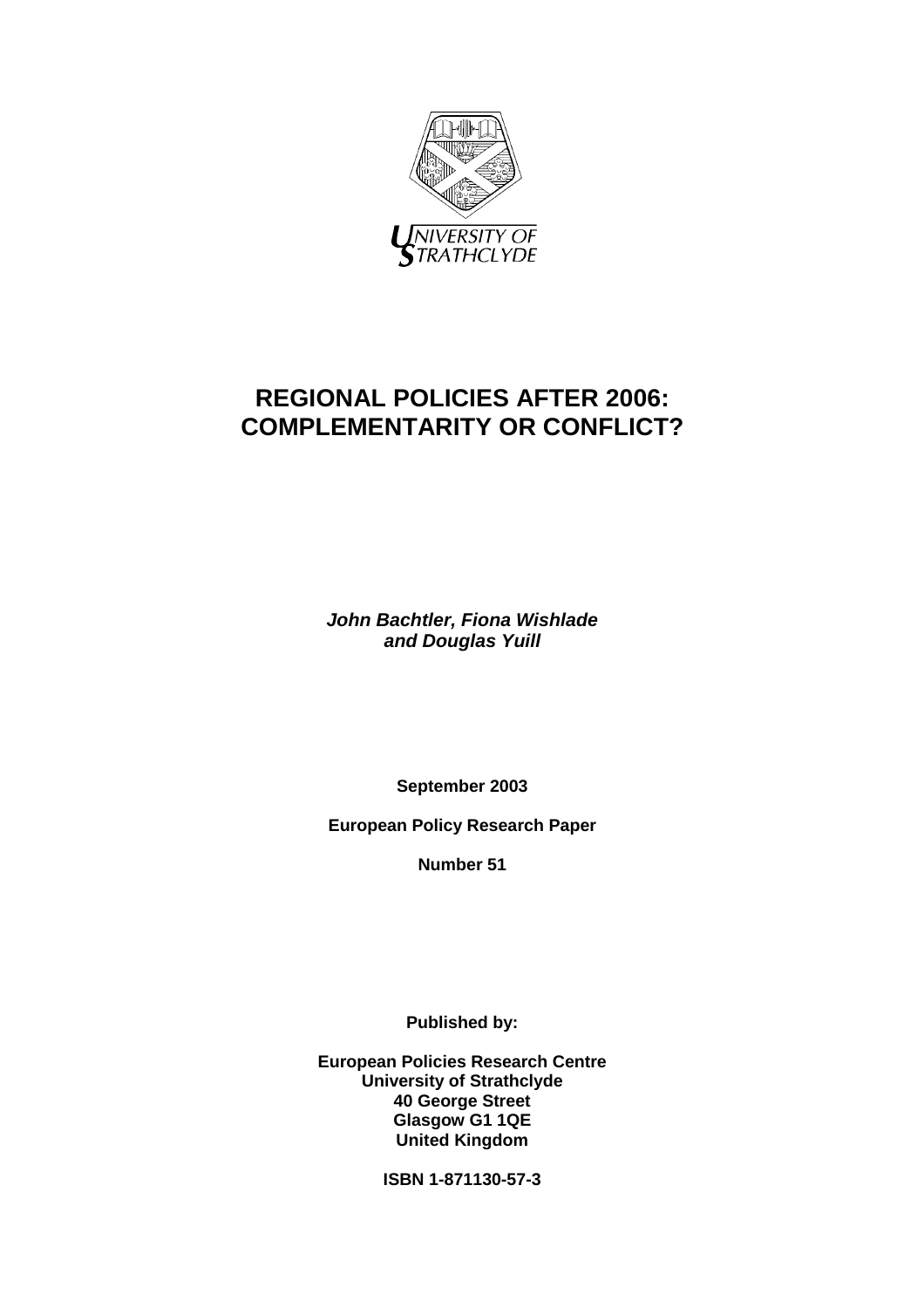European Policies Research Centre University of Strathclyde 40 George Street Glasgow G1 1QE United Kingdom

> Tel: +44-141-548-3908 Fax: +44-141-548-4898

Author emails: john.bachtler@strath.ac.uk fiona.wishlade@strath.ac.uk douglas.yuill@strath.ac.uk

http:/www.eprc.strath.ac.uk/eprc/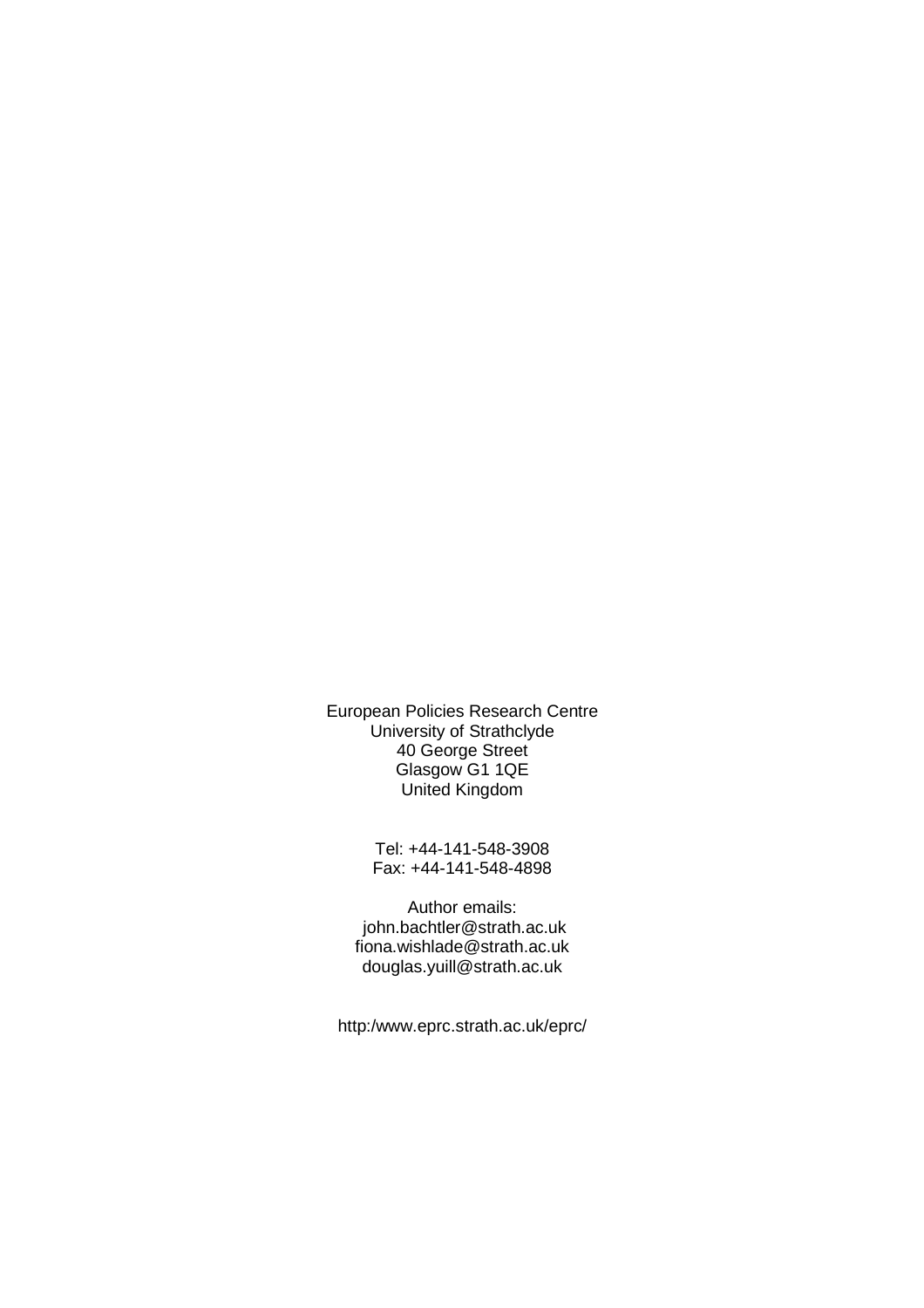# **Abstract**

The future development of regional policy in an enlarged EU cannot be viewed simply from a national perspective but needs to consider the inter-relationships between national regional policies, EU regional policy and EU competition policy. Recent policy developments have been characterised by tensions between these areas of policy, associated with differing policy objectives and a contested division of responsibilities. This paper has four main objectives: to examine the evolution of national regional policies in the Member States; to consider the future challenges for the Structural Funds; to assess possible future directions for EU competition policy; and to pose questions as to whether and how these different components of regional policy might best be reconciled post 2006. The paper concludes by arguing that greater conflict is by no means inevitable and that a fundamental review of policy objectives, policy focus, policy responsibilities and the relationship between policy instruments and regulatory frameworks could, in fact, improve the complementarity of the policy areas rather than heighten tensions.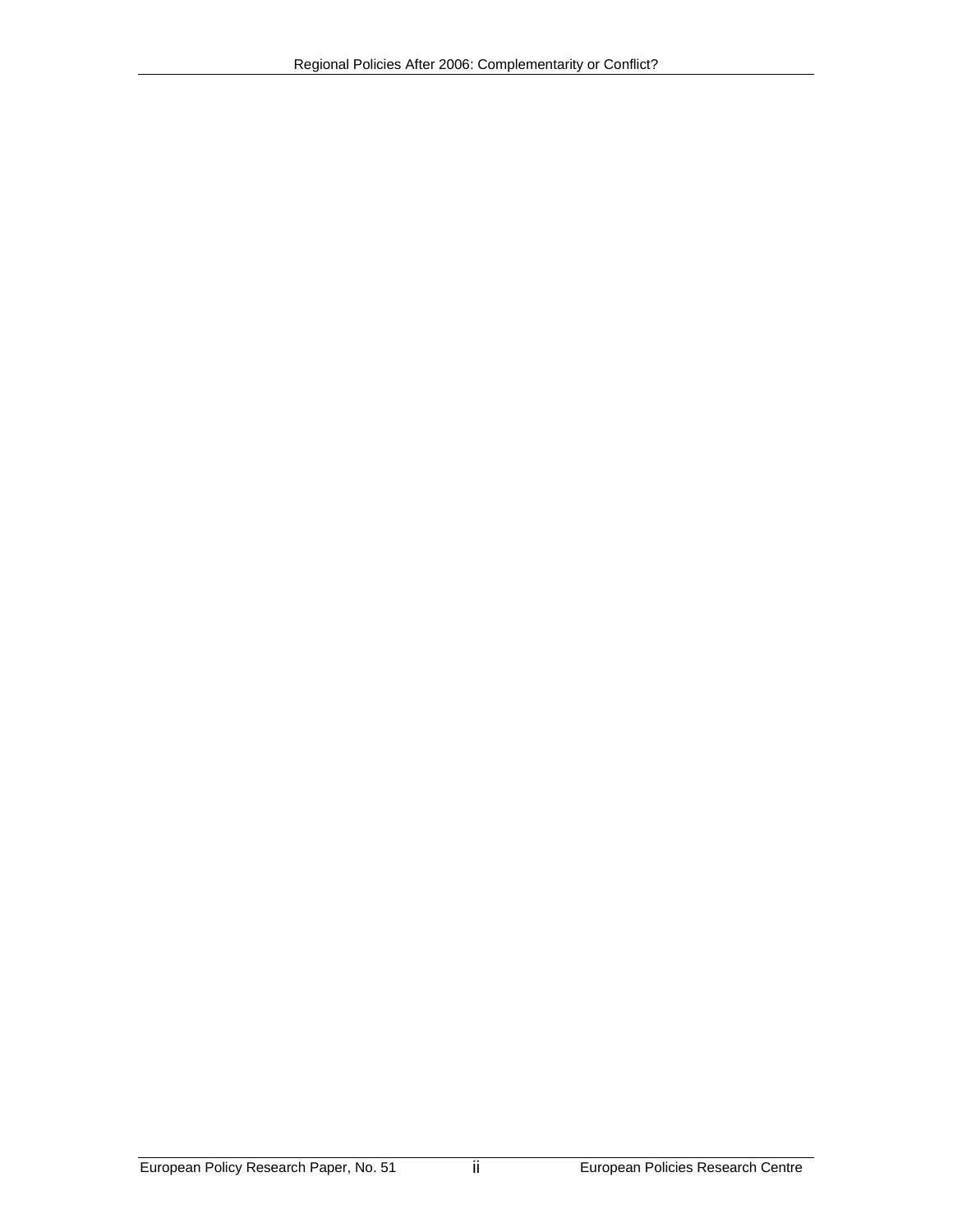# **Preface**

This paper is based on the Plenary Paper prepared for the Sub Rosa Strategic Discussion on 13-14 June 2003 in Brussels. The paper was commissioned by the Sub Rosa Steering Group from the European Policies Research Centre, University of Strathclyde, and funded by Highlands and Islands Enterprise, the Scottish Executive and Scottish Enterprise, in order to provide a common context for the discussions.

The paper was originally drafted as a starting point for discussion, in particular to promote frank, informal but confidential debate among participants at the meeting. Following the meeting, the paper was revised to take account of the conclusions of the meeting reported by the Rapporteurs and Chair of the meeting.

It should be noted that the paper does not represent the official position of Highlands and Islands Enterprise, the Scottish Executive and Scottish Enterprise, or of any of the participants at the Sub Rosa meeting.

The authors would like to thank participants of the Sub Rosa meeting for their helpful comments on the paper, in particular the Chair and Rapporteurs.

John Bachtler Fiona Wishlade Douglas Yuill

European Policies Research Centre September 2003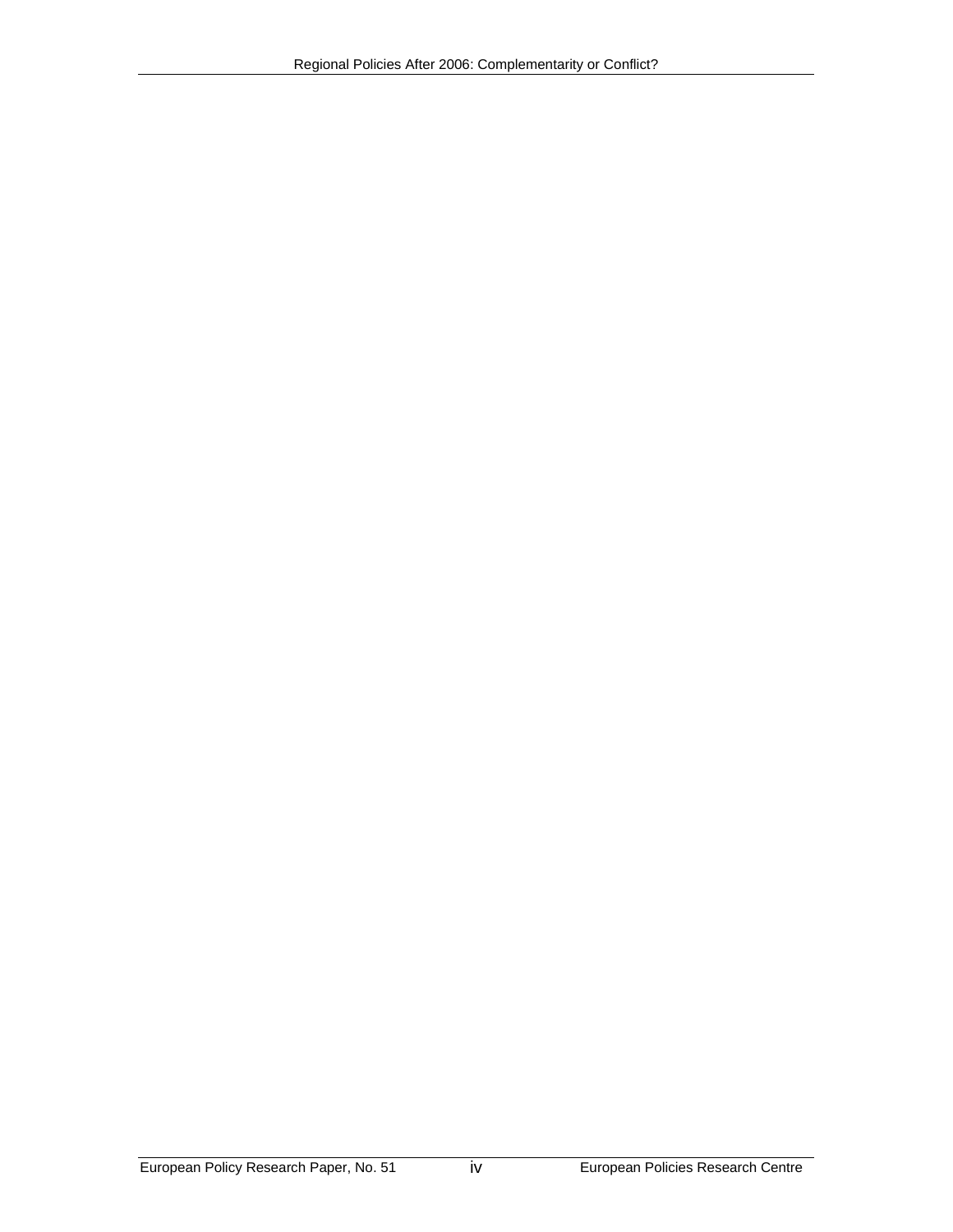# **Regional Policies After 2006: Complementarity or Conflict?**

## **TABLE OF CONTENTS**

| 1.<br>1.1<br>1.2<br>1.3<br>1.4 |                                              |  |  |  |
|--------------------------------|----------------------------------------------|--|--|--|
| 2.                             | NATIONAL REGIONAL POLICY - A NEW PARADIGM 11 |  |  |  |
| 2.1                            |                                              |  |  |  |
| 2.2                            |                                              |  |  |  |
| 3.                             | EU REGIONAL POLICY - THE REFORM DEBATE  19   |  |  |  |
| 3.1                            |                                              |  |  |  |
| 3.2                            |                                              |  |  |  |
| 3.3                            |                                              |  |  |  |
| 3.4                            |                                              |  |  |  |
| 3.5                            |                                              |  |  |  |
| 3.6                            |                                              |  |  |  |
| 3.7                            |                                              |  |  |  |
| 3.8                            |                                              |  |  |  |
| 4.                             | EU COMPETITION POLICY - A NEW PHASE  31      |  |  |  |
| 4.1                            |                                              |  |  |  |
| 4.2                            |                                              |  |  |  |
| 4.3                            |                                              |  |  |  |
| 5.                             | COMPLEMENTARITY OR CONFLICT? 41              |  |  |  |
| 5.1                            |                                              |  |  |  |
| 5.2                            |                                              |  |  |  |
| 5.3                            |                                              |  |  |  |
| 5.4                            |                                              |  |  |  |
| 5.5                            |                                              |  |  |  |
| 5.6                            |                                              |  |  |  |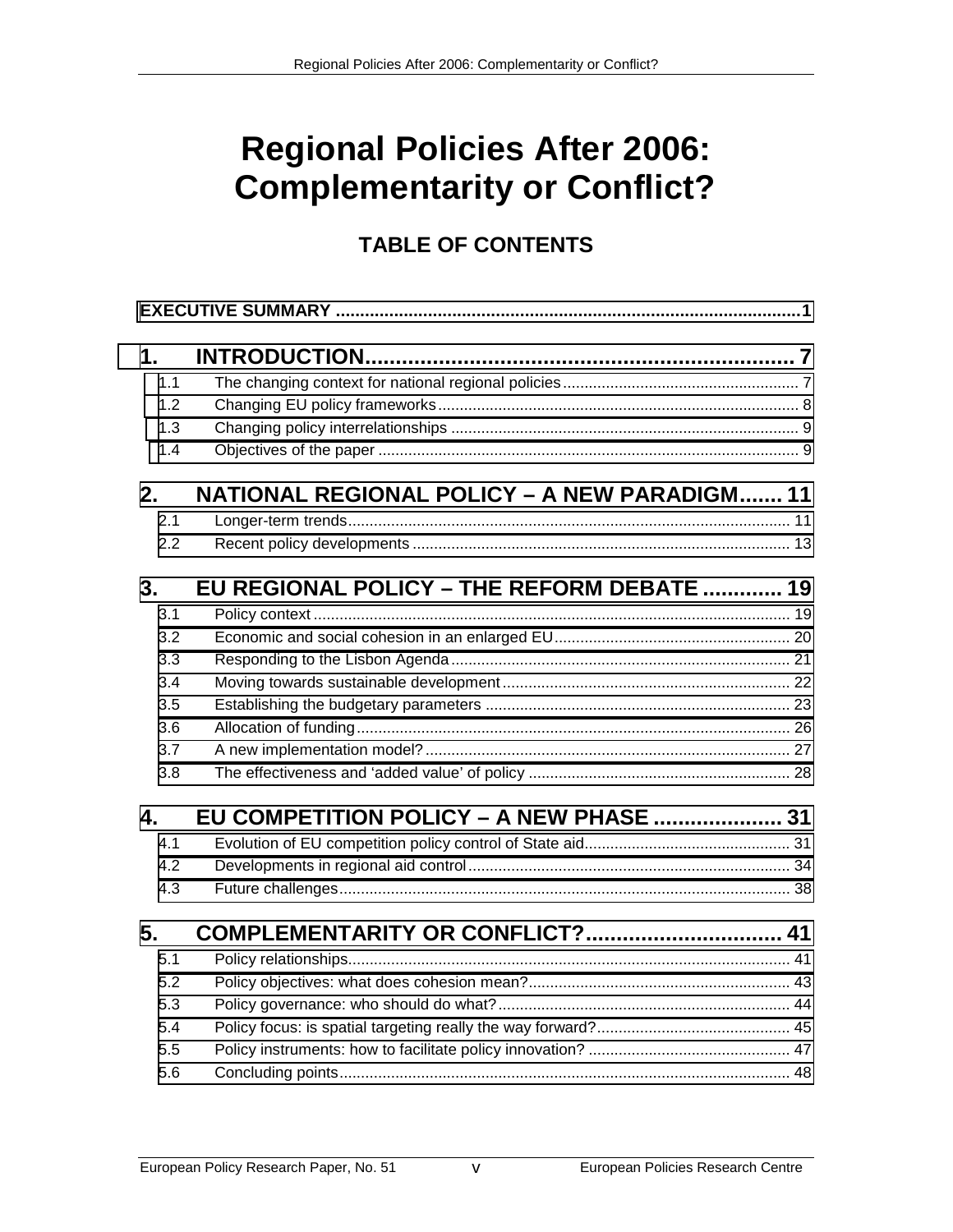### **6. [REGIONAL POLICIES AFTER 2006: SEMINAR DISCUSSION](#page-58-0)**

| 6.1 |  |
|-----|--|
| 6.2 |  |
| 6.3 |  |
| 6.4 |  |
| 6.5 |  |
|     |  |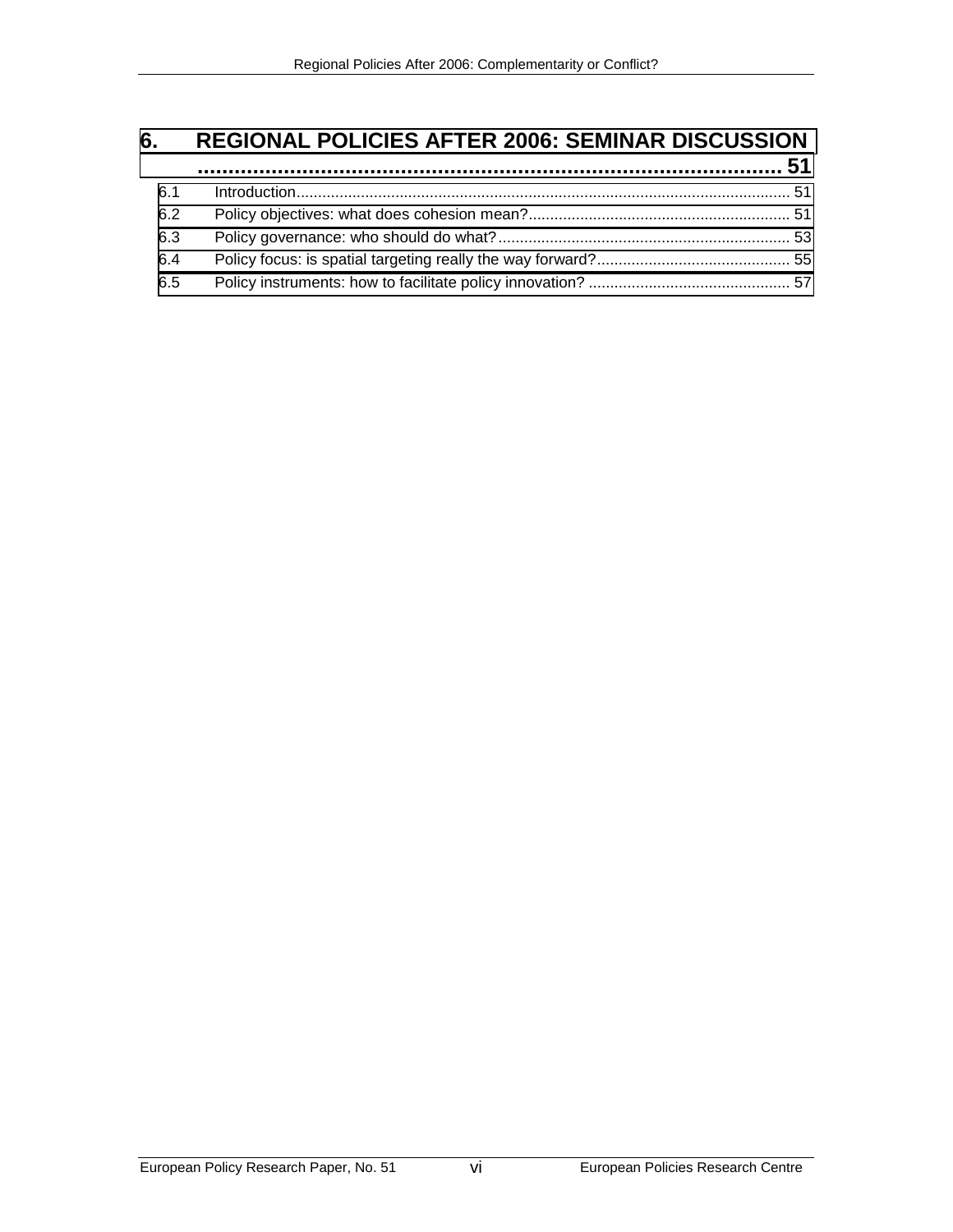# <span id="page-8-0"></span>**Regional Policies After 2006: Complementarity or Conflict?**

### **EXECUTIVE SUMMARY**

### **INTRODUCTION**

In recent years, regional policy in many Member States has undergone extensive reassessment. In virtually every country, there has been a debate about future policy directions, in several cases associated with major policy reviews and new legislation. The changes often represent a significant break with past practice; this has been characterised as a shift in the 'paradigm' of regional policy.

These policy developments have occurred against a background of major economic upheaval in the face of structural difficulties, rapid technological change, enhanced international competition and globalisation. At the same time, important new social and ecological dimensions have been introduced into economic development, as well as a very different institutional context for regional policy – involving, on the one hand, increased regionalisation of policy development and delivery and, on the other, more Europeanisation of policymaking. This has seen growing EU competition policy control of regional aid over the past thirty years (impacting on aid types, coverage and maxima), combined with the development of a distinct EU regional policy that has significantly influenced the implementation, focus and spatial targeting of national regional policy.

The new policy environment created by these developments provides the starting point for this paper. The future development of regional policy in an enlarged EU cannot be viewed simply from a national perspective but needs to consider the *inter-relationships* between national regional policies, EU regional policy and EU competition policy. This is an important issue, since recent policy developments have been characterised by tensions between these areas of policy, associated with differing policy objectives and a contested division of responsibilities.

In the light of these tensions, this paper looks beyond the current reform debates to consider whether friction and conflict between national regional policy, EU competition policy and EU regional policy is inevitable. The paper has four main objectives (and sections):

- to examine the evolution of national regional policies in the Member States;
- to consider the future challenges for the Structural Funds;
- to assess possible future directions for EU competition policy; and
- to pose questions as to whether and how these different components of regional policy might best be reconciled post 2006.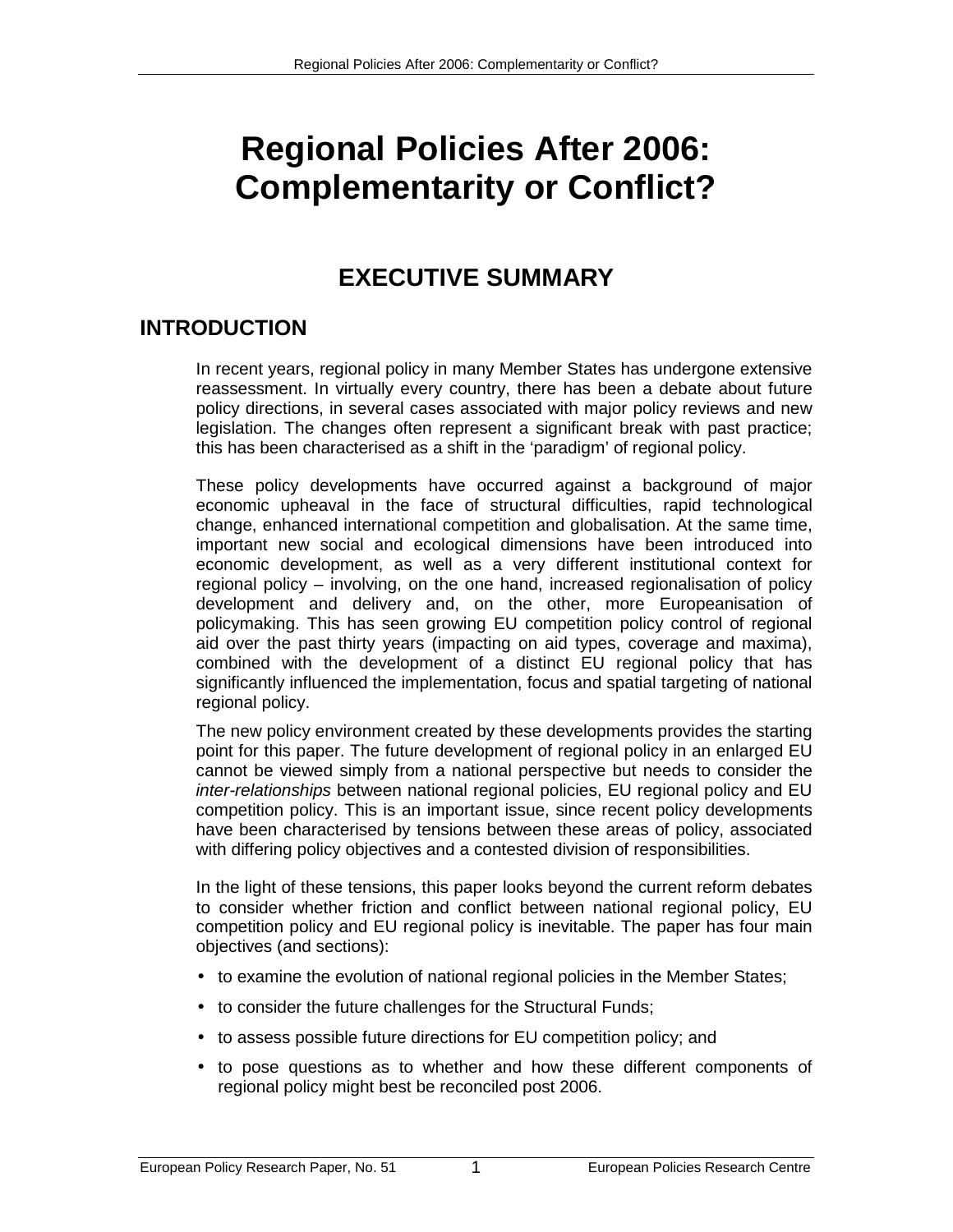### **NATIONAL REGIONAL POLICIES**

The most significant longer-term developments in Member State regional policies are: a shift in policy objectives towards the promotion of regional competitiveness; a decline of traditional demand-side policy instruments in favour of softer, supply-side measures; a contraction of regional aid areas; a growth of bottom-up, local economic development initiatives; more policy targeting; changes in policy governance (towards decentralisation, partnership and policy coordination); and a growing interest in sustainability and social inclusion. It is possible to characterise these policy trends in terms of movements towards a new regional policy paradigm. However, the usefulness of this conceptualisation depends on the extent to which such policy developments are continuing to take place. While trends are not universal, a review of recent policy change confirms many of the above generalisations.

The past two or three years has been a period of continuing high levels of policy change, stimulated on the one hand by the beginning of a new Structural Funds programming period and, on the other, by the entry into force of new Regional Aid Guidelines from the start of 2000. White papers, policy frameworks, strategy documents and policy memoranda have been published in Denmark, Finland, France, the Netherlands, Sweden and the United Kingdom, while the joint Federal-*Land* approach to regional policy delivery has been the subject of review in Germany. Added to this are important revisions of policy in those countries where the Structural Funds play a major role – Greece, Ireland, Italy, Portugal and Spain – and it is clear that the scale of recent policy review and change has been significant.

Recent policy developments have seen: more stress on the *efficiency goals* of regional policy, reflecting a growing emphasis on international competitiveness and productivity and on the role of regional competitiveness in contributing to national growth and development; a continuation of the shift in policy focus to the *regional level* in the context of broader devolutionary and regionalisation trends; increased interest in *policy coordination* – at the national level, in the regions and between the centre and the regions; more pressure on *regional policy budgets*; related, a tendency to move away from business aid and towards non-aid-based instruments involving more integrated approaches and incorporating a *wider range of policy instruments*; and *increased targeting* of regional aid. Many of these developments reflect the significant impact which the Regional Aid Guidelines and Structural Fund Regulations have had on Member State regional policies. They have also had a marked influence on developments in the new Member States in the context of the accession negotiations.

### **EU REGIONAL POLICY**

EU regional policy is in a challenging and dynamic period of change. Not only are there significant administrative challenges to overcome in both the current and the new Member States but, of longer term significance, there is a major ongoing debate about the reform of EU regional policy after 2006.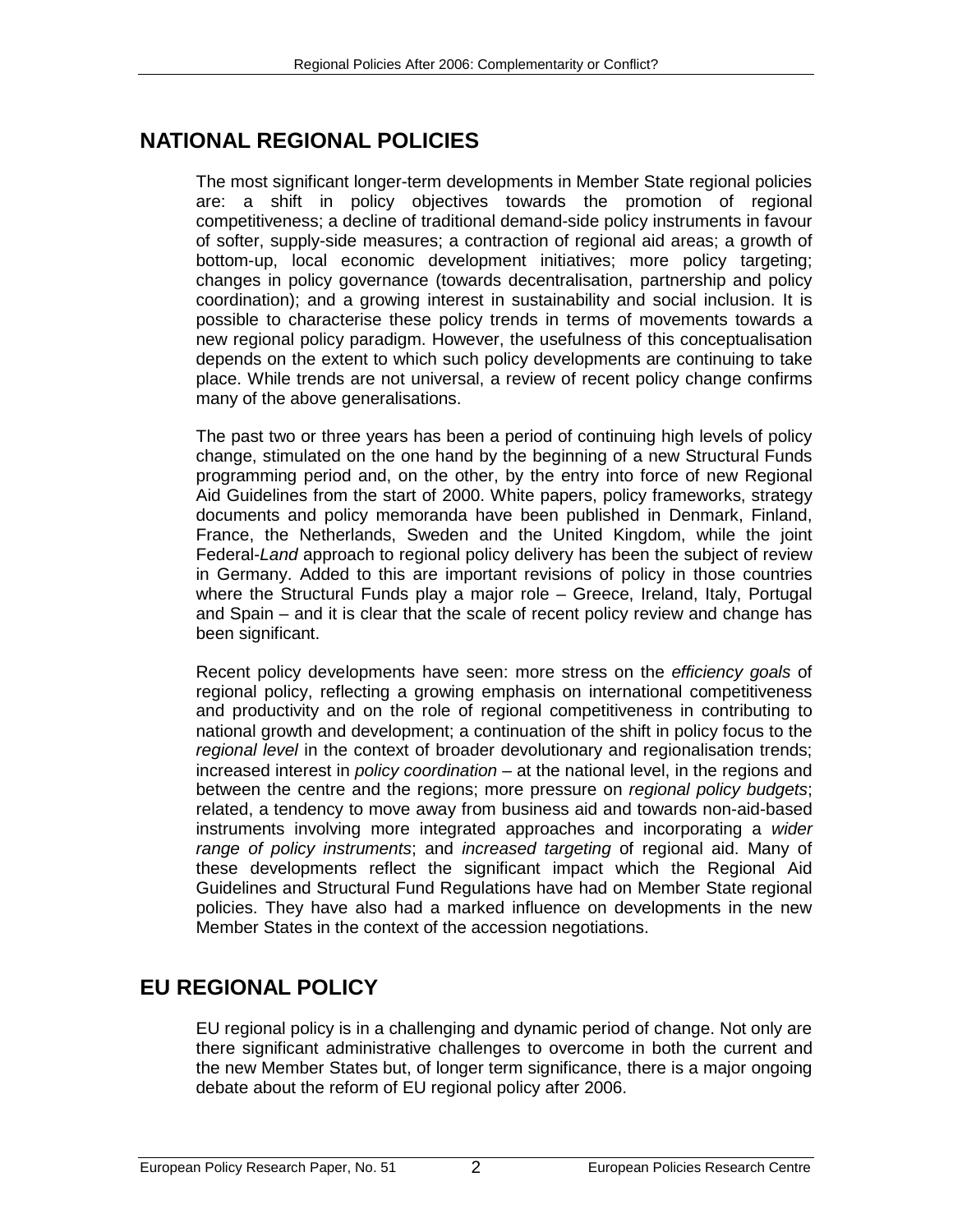Post 2006, the principal policy challenge concerns *economic and social cohesion* in an enlarged Union. Enlargement will lead to a severely imbalanced EU territory in terms of the widening disparities between Member States and especially between regions and in the capacity of Member States to address regional problems. The challenge of economic and social cohesion has to be set within the overarching EU policy priority of *improving competitiveness*, as agreed at the Lisbon Council. So far, progress has been slow in EU-15 and will be even more difficult to achieve in the new Member States. Moreover, there is currently no mechanism for linking the Lisbon agenda with EU regional policy.

Integral to the EU's competitiveness objective is the question of the *sustainability of development* (as agreed at the Gothenburg Council). Current programmes are subject to extensive sustainability requirements, but research suggests that progress is uneven. A 'step change' will be needed in learning, commitment and practice if the ambitious and integrated response required by the Gothenburg objectives is to be achieved.

The degree to which EU regional policy can meet these various challenges will be determined by *budgetary constraints*. The period of successive increases in EU regional policy ended at the Berlin Council in March 1999. This underlined the importance of base year figures for the subsequent flow of funds. A range of parameters seem likely to influence the financial envelope for the 2007-2013 period:

- the commitment allocation for 2006;
- the current ceiling on structural operations spending (0.45 percent of EU GDP);
- the absorption cap for structural spending in the new Member States (4 percent of GDP for the 2004-2006 period);
- levels of aid per head for different categories of area;
- the split between the Structural Funds and the Cohesion Fund.

There is an ongoing debate as to whether funding should be set below, at or above the current ceiling of 0.45 percent of EU GDP. As an indication of the range of possible expenditure, the EU regional policy budget for 2007-2013 could vary between €270 billion (if spending in 2006 is used as the reference point) and €350 billion (if related to the 0.45 percent ceiling).

A further aspect of the debate concerns possible *allocations of the budget.* The complexity of the issue can be illustrated by the different types of eligible Structural Fund area being considered post 2006: Objective 1 areas; statistical effect regions (Objective 1A); special provision regions (low population density, outermost regions); Objective 1 phase-out regions; and regions outside Objective 1. There are diverse views on a future 'Objective 2'. These concern: the proportion of funding that should be allocated to non-Objective 1 areas; the priorities for the assistance (possibly menu-based); and the process of area designation. In addition, the allocation of the Cohesion Fund must also be considered

The reform of the Funds must also be seen in the context of the current debate of the *future governance* of the EU. The EC, other European institutions and many Member States and subnational interests support the current model whereby the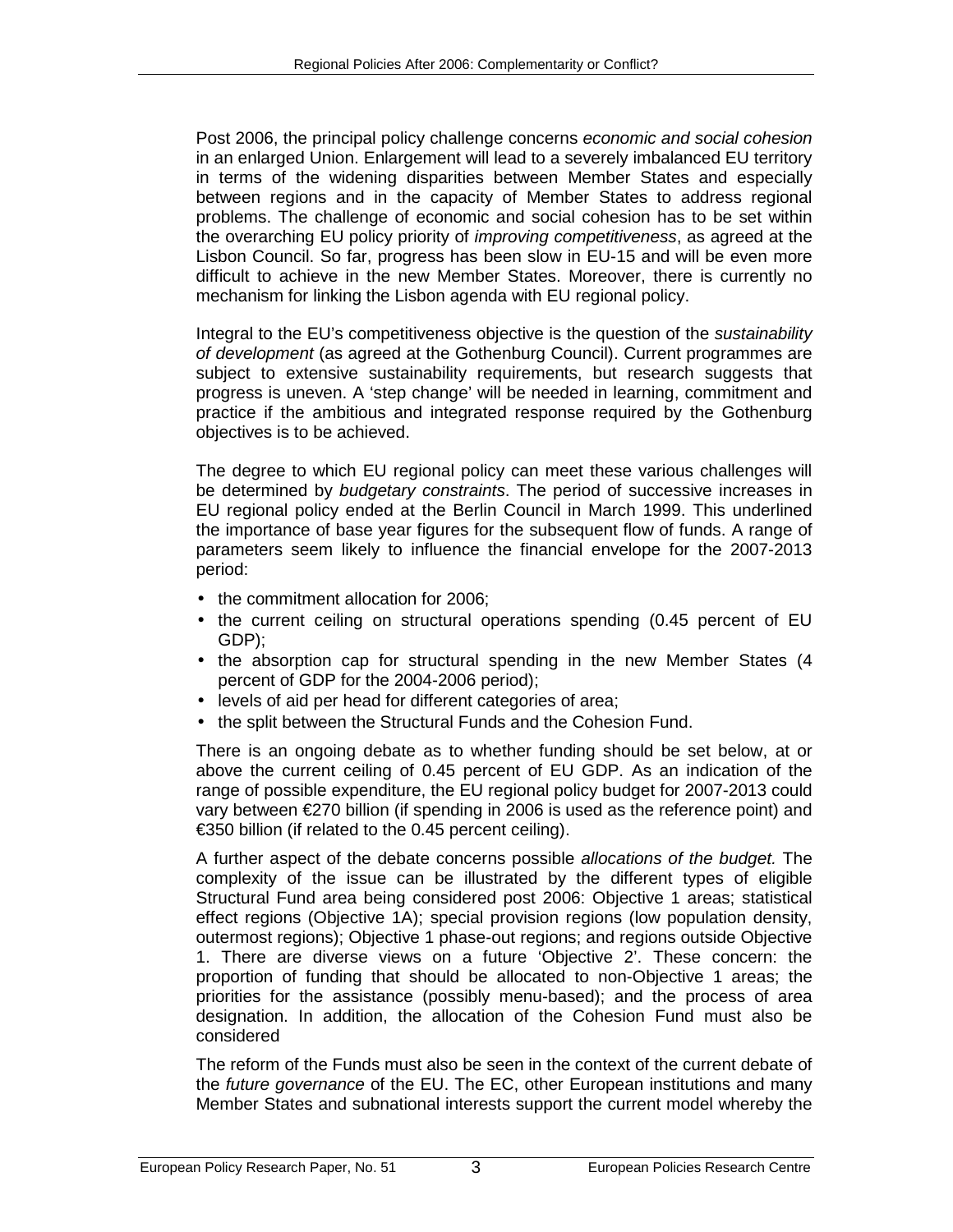task of addressing economic and social cohesion is shared among European, national and subnational levels. A fundamentally different approach has been advocated by countries such as the Netherlands, Sweden and United Kingdom, which consider that the current approach is no longer sustainable. A further aspect of the implementation debate concerns the simplification of systems and procedures for administering structural actions.

Finally, the future course of EU regional policy is being influenced by perceptions of effectiveness and, in particular, '*Community added value*'. Structural Fund programmes have had tangible net economic impacts in the Cohesion countries and other large Objective 1 regions. Outside these areas, economic impacts are difficult to quantify. However, the Funds have enabled additional economic activity to take place and the quality of economic development to be improved as well as acting as a catalyst for regeneration. More broadly, important qualitative effects have been identified relating to the deployment of economic development resources; the promotion of a strategic dimension in policymaking; the introduction of new types of intervention; enhanced partnership; and the promotion of a learning and innovation dynamic. On the other hand, added value is currently undermined by administrative complexities, fragmented maps, the n+2 rule and risk-averse funding mechanisms.

### **EU COMPETITION POLICY**

EU competition policy control of State aid is entering a new phase. Although the extent of material change to date is modest, it is clear that the Commission recognises the need to modernise its handling of State aid discipline to reflect new realities. Chief amongst these is the impact of enlargement. In addition, the liberalisation agenda has exposed new activities to international competition, highlighting the potential conflict between the universal provision of key services and the State aid rules. Further, the increasingly sophisticated range of policy instruments designed by national policymakers keen to operate 'close' to the market poses new challenges to existing approaches to State aid control.

Several important themes have emerged from recent Council conclusions and Commission reports and statements. First, recent developments in State aid control have given greater prominence to market failure arguments in the justification for State aid (though the Commission has emphasised the need to question whether State aid is always the most appropriate response to market failures). Second, there has been more emphasis on the efficiency and effectiveness of State aid and, related, a growing interest in evaluation and exchange of experience. Third, there has been a Commission commitment to consider the feasibility of developing economic criteria for assessing State aid impacts. And finally, efforts have been made to simplify, modernise and clarify the State aid rules.

With respect to the control of regional aid, the Commission has confirmed that the Regional Aid Guidelines introduced in 1998 are set to apply unchanged until 2006. It has also indicated that a review of the rules will be carried out "in due course" in order to enable the notification and approval of new assisted area maps for the period after 1 January 2007. DG Competition is conducting a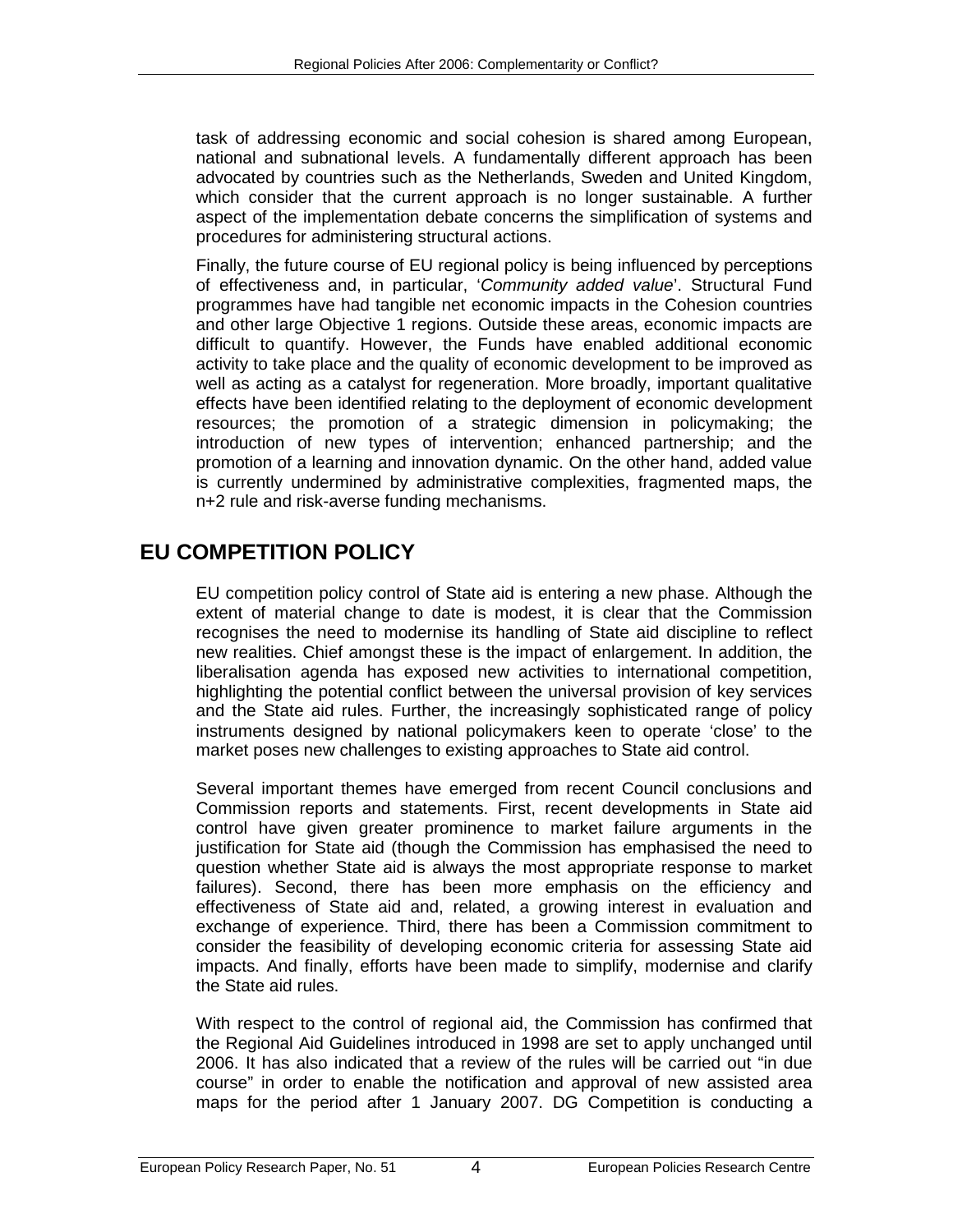'sounding out' exercise involving externally-commissioned studies, bilateral discussions with the Member States and internal policy review; Commissioner Monti also asked Member States to provide any comments, observations or information relevant to a review of the Guidelines by 30 May 2003. In short, although the current guidelines will apply unchanged until 2006, regional aid control policy is about to enter a period of intense scrutiny.

No decision has apparently yet been taken on whether a radically new approach might be adopted post 2006 or whether small adjustments to the existing approach might suffice. What seems clear, however, is that maintaining the status quo is not a realistic long-term option. Reasons for this include: the impact of enlargement; the outcome of the German legal challenge to the Commission Decision based on the guidelines; and the attitudes of national regional policymakers. Each of these factors has important implications for the future design of regional aid controls.

### **COMPLEMENTARITY OR CONFLICT?**

A common theme of the above trends is that of change. National regional policies in many countries have been characterized as increasingly based on new policy paradigms. EU regional policy faces not only the challenge of enlargement but also the need to address some major governance issues. EU competition policy is confronting an ambitious reform agenda. In entering a period of reappraisal, a key question is how future policy interrelationships might evolve.

The final section first reviews current policy relationships and tensions between the three areas of policy. It then considers whether future linkages are set to be more complementary or more conflictual. Four main aspects of policy are addressed: policy objectives; policy focus; policy governance; and policy instruments. Key questions are:

- Policy objectives: what does cohesion mean?
- Policy governance: who should do what and why?
- Policy focus: is spatial targeting really the way forward?
- Policy instruments: how to facilitate innovation?

The section concludes by arguing that greater conflict is by no means inevitable and that a fundamental review of policy objectives, policy focus, policy responsibilities and the relationship between policy instruments and regulatory frameworks could, in fact, improve the complementarity of the policy areas rather than heighten tensions.

It is perhaps unrealistic to imagine that such potentially radical considerations are really on the agenda. Precedent is a powerful driving force in EU policy evolution and many Member States are likely to prefer the comfort of minor and relatively predictable adjustments to an existing approach (however unsatisfactory) rather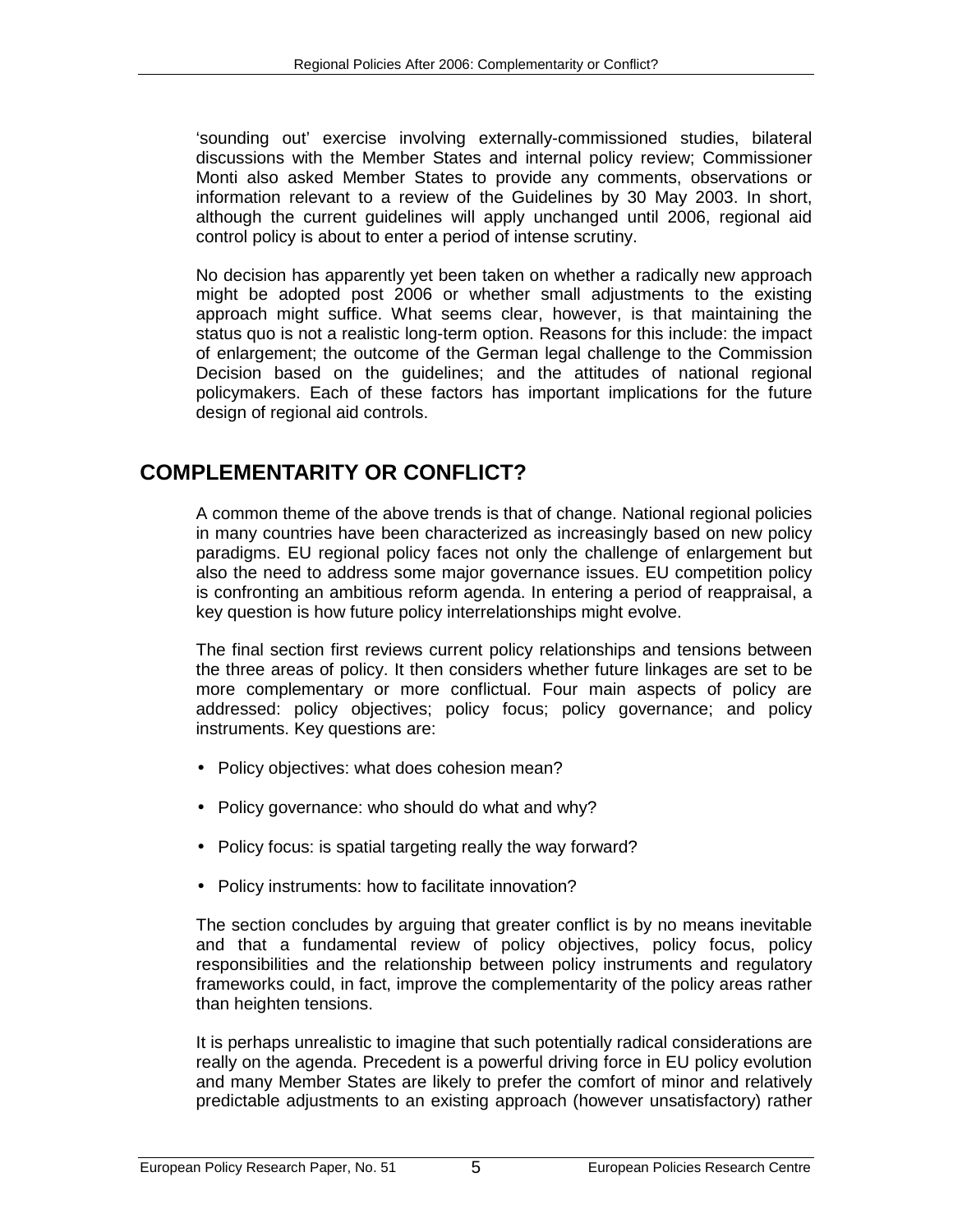than a radical overhaul that seeks to address the underlying objectives of policy. This may indeed mean that policy change is incremental, but it is important that it also be effective and coherent.

 $\overline{a}$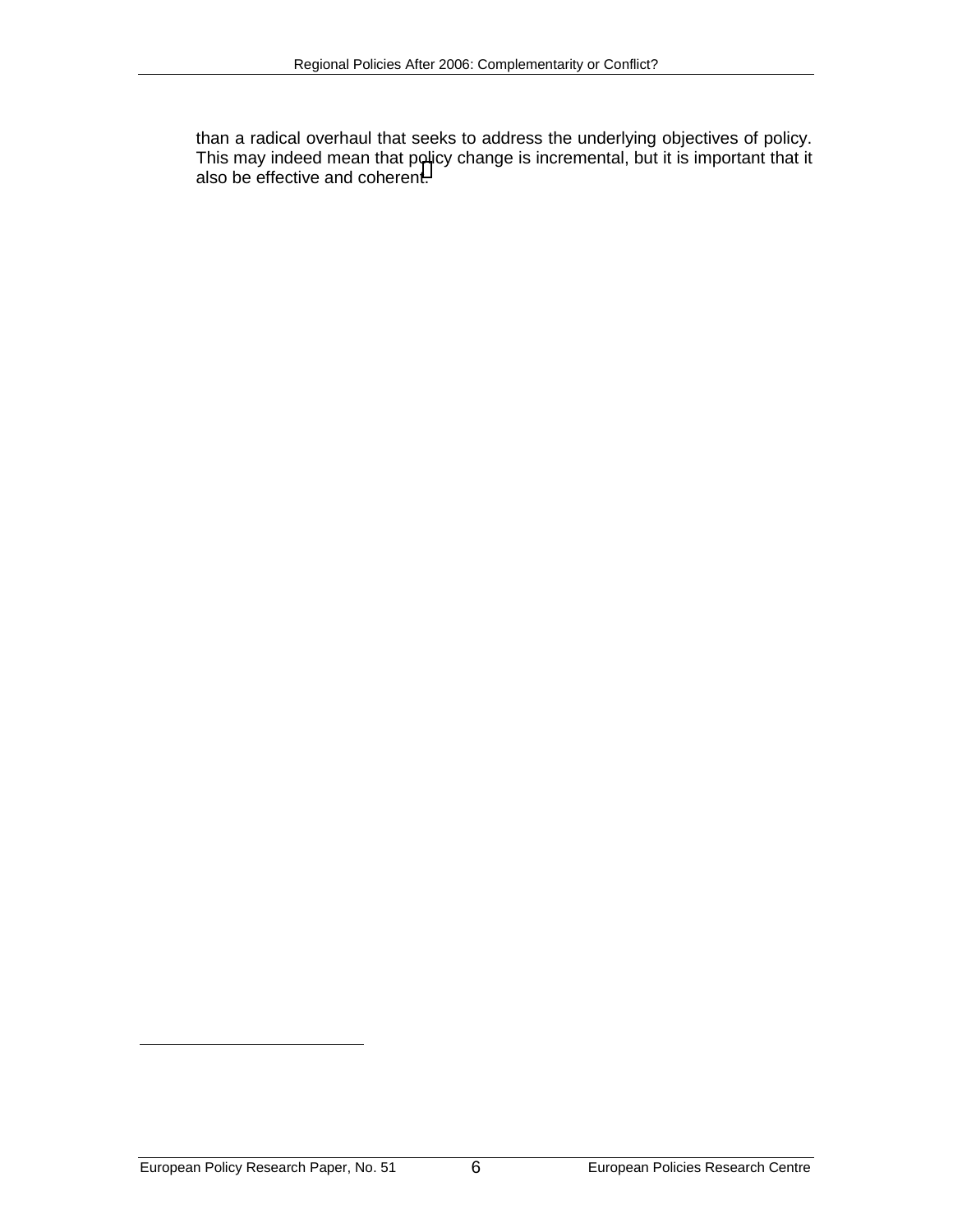# <span id="page-14-0"></span>**Regional Policies After 2006: Complementarity or Conflict?**

# **1. INTRODUCTION**

### **1.1 The changing context for national regional policies**

Over the past decade, regional policy in most EU Member States has undergone extensive reassessment. In virtually every country there has been a debate about future policy directions, in several cases associated with policy reviews and new legislation. The changes often represent a significant break with past practice; this has been characterised as a shift in the 'paradigm' of regional policy.<sup>5</sup>

These policy developments have occurred against a background of major upheaval in the 'global socio-economic order' over the past 25 years and lively theoretical debates about patterns and processes of regional development. For many Member States, the last few decades have been a period of difficult adjustment. With some exceptions, sustainable high rates of economic growth have proven difficult to achieve, and unemployment rates have often been high, not just in designated regional policy areas but nationwide, with youth and longterm unemployment being particular concerns. In addition, governments have had to deal with regionally-concentrated economic development problems, notably in old-industrialised areas, whilst also facing threats to competitive advantage across the economy in agriculture, traditional and modern industrial sectors and in producer services, affecting many parts of the country.

During this period, the rapidity of technological change, combined with market liberalisation and deregulation, has greatly increased the exposure of regions and countries to international competition. Enterprises have greater flexibility in the production and delivery of goods and services, and investment is more mobile. Especially within Europe, barriers to trade, investment and factor mobility have been reduced, and governments are less able and willing to provide protection to sectors or firms.

In this more globalised production environment, competition is increasingly viewed as being between regions and cities, rather than countries. Successful regions are those that can develop and maintain agglomeration economies in competitive sectors. Competitive success is based on the ability to adapt and innovate, produce new ideas, products and services. Effective systems of adaptation and innovation depend not only on factors such as the quality of infrastructure, SMEs, the skills base and sources of RTD but also the types of relations, inter-relationships and networks between institutions (public, private, quasi-private) that facilitate the flow of ideas, knowledge, finance and technology.

 $\overline{a}$ 5 Bachtler J and Raines P (2002) *A New Paradigm of Regional Policy? Reviewing Recent Trends in Europe*, Report to the EoRPA Regional Policy Research Consortium, European Policies Research Centre, University of Strathclyde.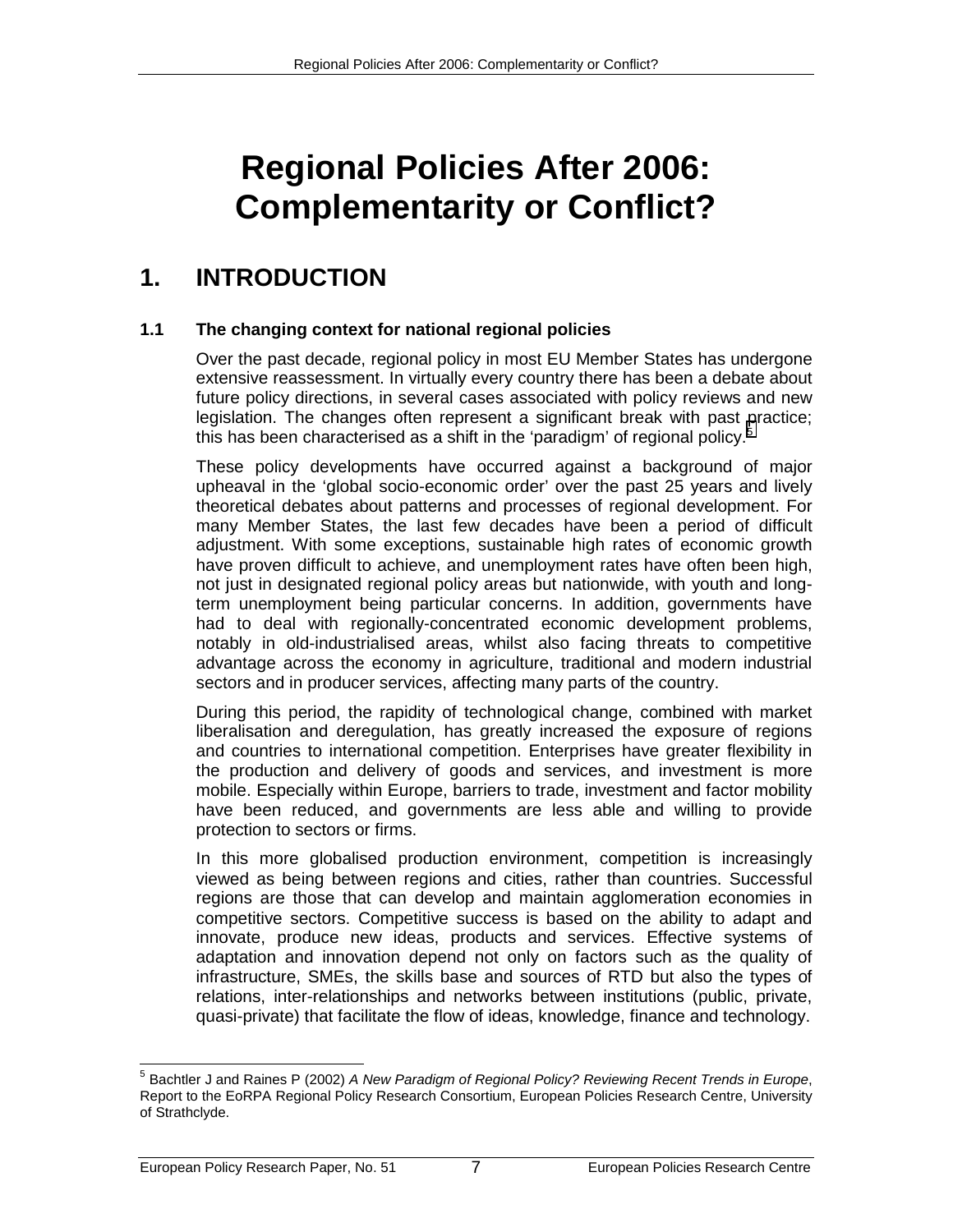<span id="page-15-0"></span>There are also important new social and ecological dimensions of economic development. Public policy has increasingly recognised the social factors that underly the exclusion of certain groups from the labour market and economy, especially women, the disabled and ethnic minorities. There has also been a growth in concern about the environmental implications of economic and social activity, from global issues such as climate change and species diversity to more local matters such as waste management, water quality and ground pollution. Reflecting this, sustainable development has become a common policy theme, based on an increasing recognition of the need to take account of the interrelationships between the economic, social and environmental aspects of development.

Finally, the institutional context for regional policy has changed. At one level, there is increased involvement in economic development on the part of regional and local institutions and groups, as a substitute for, or complement to, central government action. Issues of regional identity, local democracy and accountability also underlie a general trend for the devolution and decentralisation (to differing degrees) of central government responsibilities. At another level, there has been a clear trend towards the Europeanisation of policymaking through the influence of EU structural and cohesion funds and EU competition policy on the regional policies of Member States.

### **1.2 Changing EU policy frameworks**

Provisions for the competition policy control of State aid within the Member States are in the original Treaty articles and, as early as the 1960s and 1970s, the Commission began to have an impact on the use of State aids as instruments of regional policy.<sup>6</sup> Over the years, Commission interventions became both more extensive and more systematic, increasingly constraining the types of aid on offer, the coverage of the designated aid areas and the maximum rates of award available in those areas. The growing influence of DG Competition on Member State's regional policy culminated in the publication of the Regional Aid Guidelines in March  $1998$ ;<sup>7</sup> these equated regional aid discipline with control of the coverage of the regional aid areas (both globally and within the individual Member States) and required the Commission to approve both the methodology adopted for area designation and the geographical units used as designation building blocks. Taken together with the need for Commission approval of award maxima and Commission determination of acceptable forms of aid, this left only regional aid expenditure outside the direct control of the competition policy authorities.

Compared to the control of State aid, economic and social cohesion has been a relatively recent Treaty preoccupation. Although the Community operated a nascent regional policy from the 1970s, this was initially an adjunct to (and subsidy for) national regional policies. The status of Community economic and social cohesion policy changed radically in the mid 1980s, its upgrading largely a

<sup>-</sup>6 For an overview of the development of regional State aid policy, see Wishlade, F G (2003) *Regional State Aid and Competition Policy in the European Union*, Kluwer European Monographs 43, Kluwer Law International, The Hague.

<sup>7</sup> EC (1998) Guidelines on national regional aid, *Official Journal of the European Communities* C74; 10.3.1998, pp 9-31.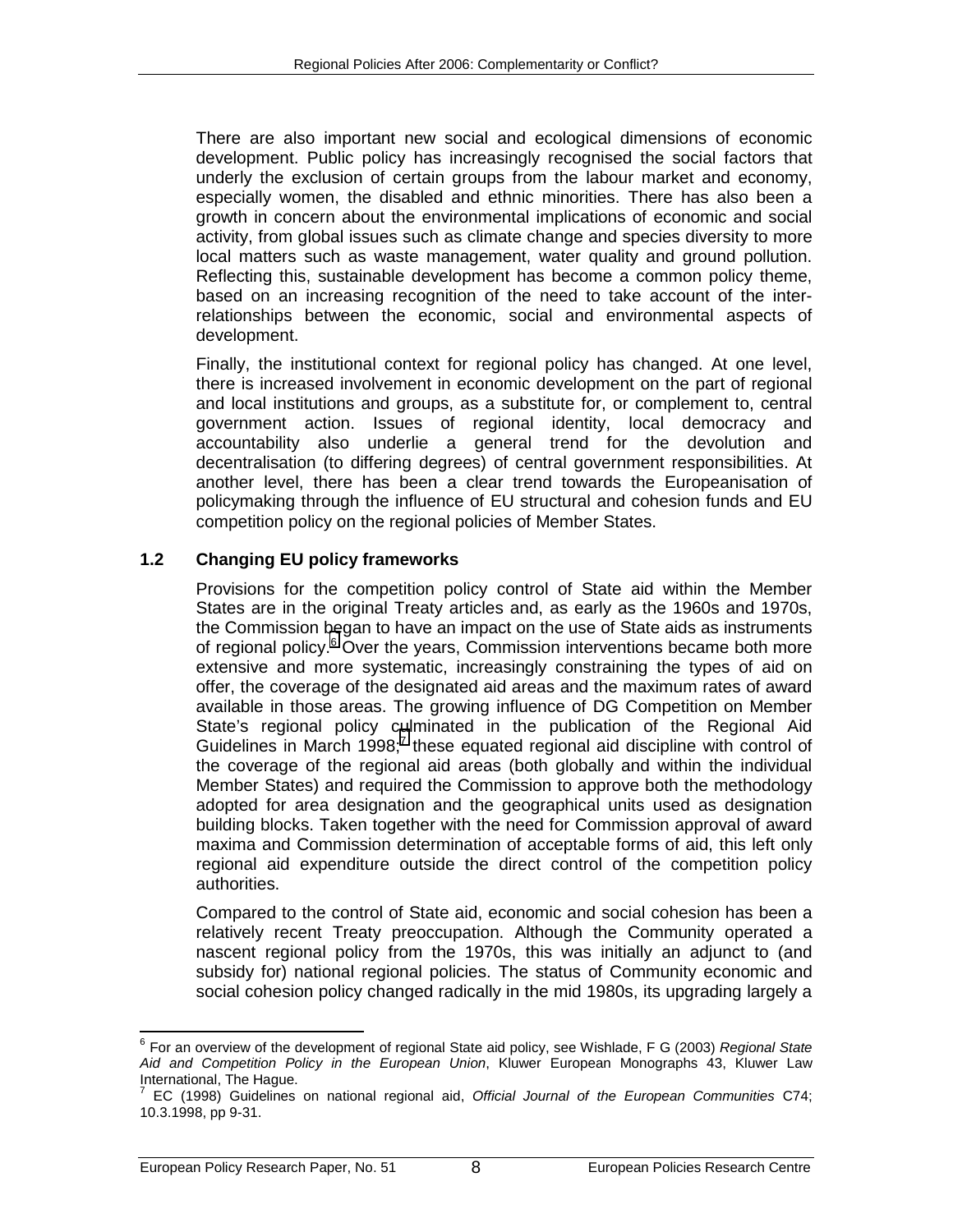<span id="page-16-0"></span>consequence of negotiations over the Single European Act and the associated completion of the Single Market. Subsequently, the reform of the Structural Funds in 1988 created a distinct EU regional policy, with important implications for national approaches to regional development. In particular, EU policy principles (eg. programming, partnership, evaluation) increasingly permeated national regional policy, while the need for co-finance directly influenced national policy priorities. In addition, the creation of an EU-wide typology of regions impacted on the designation of national regional policy areas, the more so since DG Regio was keen to achieve coherence between national and EU designated areas.

### **1.3 Changing policy interrelationships**

The new policy environment created by these developments provides the starting point for this paper. The future development of regional policy in an enlarged EU cannot be viewed simply from a national perspective but needs to consider the *inter-relationships* between national regional policies, EU regional policy and EU competition policy. This is an important issue since recent policy developments have been characterised by significant tensions between these areas of policy, associated with differing policy objectives and a contested division of responsibilities.

Each of the three policy areas – national regional policy, EU regional policy and EU competition policy – was established to meet specific policy needs. Each has evolved along trajectories over the past 30 years such that they now increasingly impinge on each other. Indeed, it can be argued that it is now almost impossible to consider one area of policy without taking account of the other two. It is evident that while each policy area has an internal logic in terms of political objectives and policy priorities, the inter-relationships between them are, in some respects, becoming a source of tension and conflict. In reviewing future policy options, it is therefore essential to take a more holistic view and consider how these three policy areas are likely to interact post 2006.

### **1.4 Objectives of the paper**

The aim of this paper is to look beyond the detail of the current reform debate to consider broader policy influences and trends with respect to national regional policies, EU regional policy and EU competition policy. In particular, the paper discusses whether further friction between these three areas of policy is inevitable. This might be considered to be likely in a post enlargement situation which seems bound to be characterised by enhanced policy concentration and selectivity, certainly within EU-15.

This paper has four main objectives:

- *to examine the evolution of national regional policies in the Member States*, notably the growing concern with regional growth and competitiveness, but also associated trends towards the regionalisation, coordination and consolidation of policy;
- *to consider the future challenges for the Structural Funds*; while the main policy goal must relate to the achievement of economic and social cohesion in an enlarged Union, other concerns include the overarching EU policy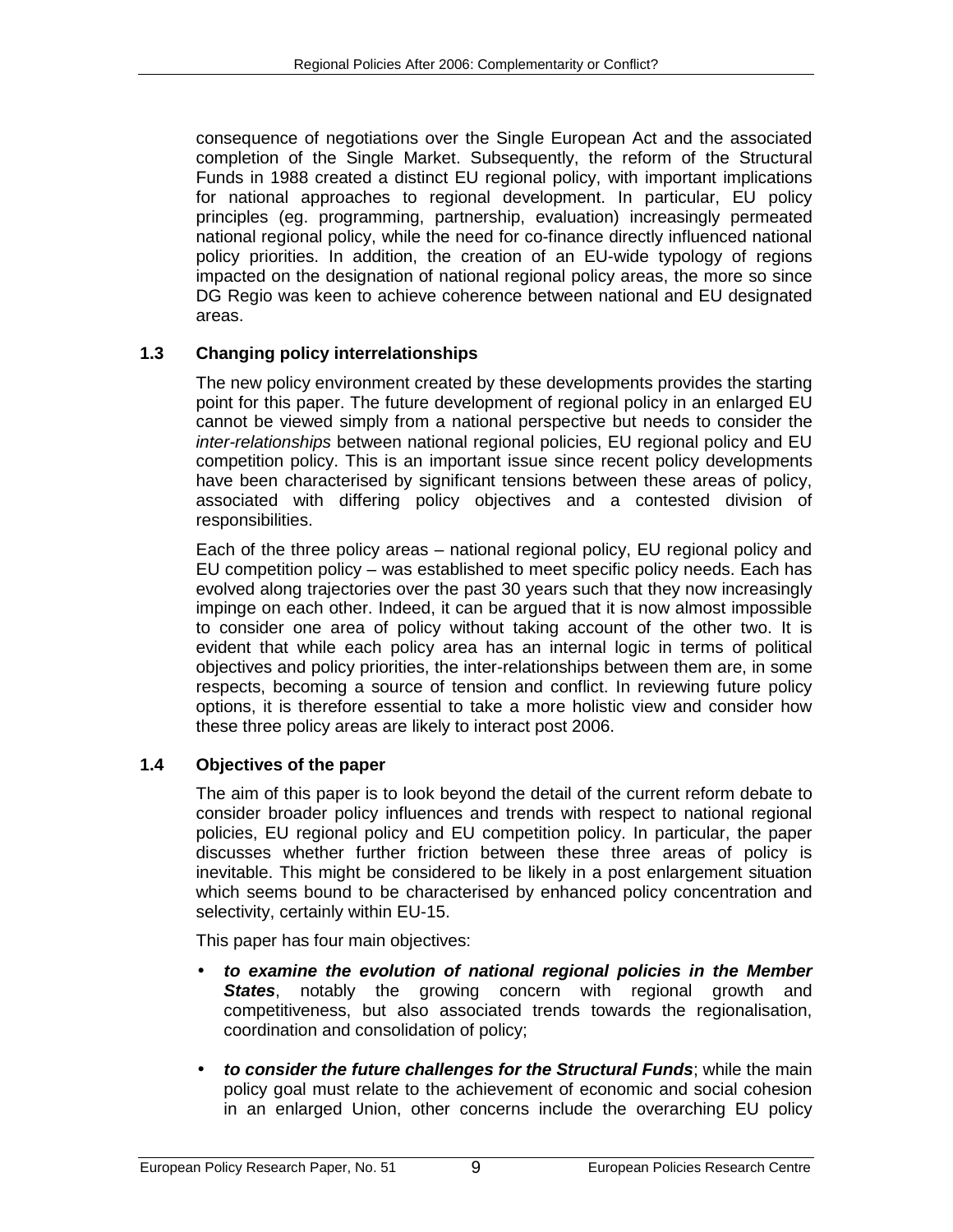priority of improving competitiveness, the question of how to achieve sustainable development over time, the difficulty of responding to growing budgetary constraints, the need to take account of changing views about the future governance of the EU and the importance of demonstrating policy effectiveness;

• *to assess possible future directions for EU competition policy*; in particular, how it might reconcile the need to be more sensitive to the wishes of countries and regions to operate a viable regional policy with the desire to maintain competition policy ambitions of concentrating regional support and avoiding competition distortions; and

#### • *to pose questions as to whether and how these different components of regional policy might best be reconciled post 2006*.

The paper is in four further sections. The first three deal in turn with key policy developments and future policy challenges for national regional policies, EU regional policy and EU competition policy respectively. The final section then reviews the main tensions that exist between and among these three areas of policy, before discussing questions about the future operation of regional policy in the EU.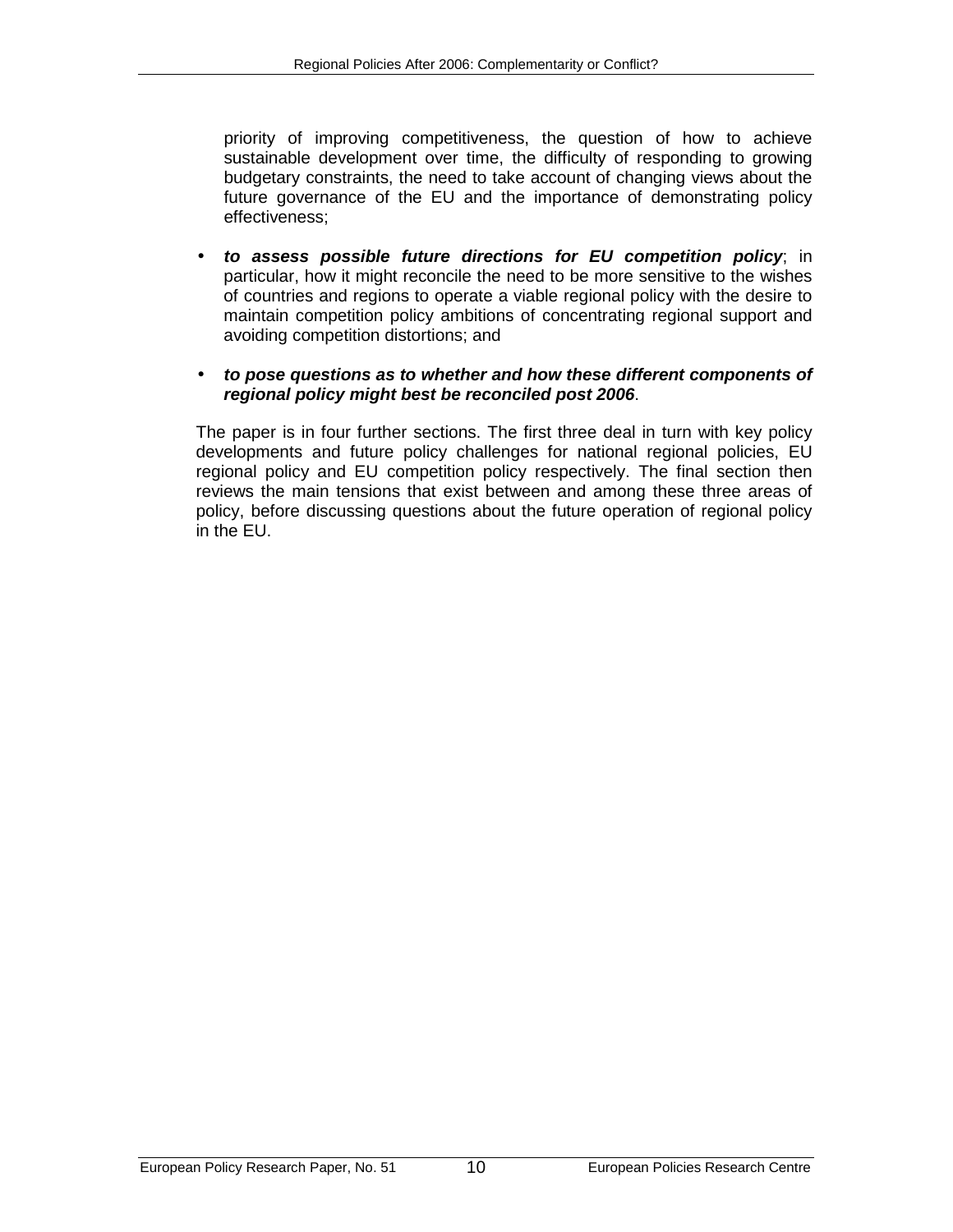# <span id="page-18-0"></span>**2. NATIONAL REGIONAL POLICY – A NEW PARADIGM**

### **2.1 Longer-term trends**

As a starting point it is useful to consider the most significant longer-term developments in Member State regional policies. As highlighted in the first Sub Rosa paper (in 2000), $^8$  the key drivers of national regional policy are:

- enhanced international competitive pressures;
- a recognition of the importance of more localised policy responses to increasingly complex spatial problems;
- a growing interest in the decentralisation of government associated with changing attitudes to regional problems and disparities; and
- increasingly influential EU policy frameworks.

These developments are influencing a number of important longer-term policy trends:

- a shift in policy objectives towards the promotion of regional competitiveness;
- a decline of traditional demand-side policy instruments (particularly business aid schemes) in favour of softer, supply-side measures;
- a contraction of regional aid areas;
- a growth of bottom-up local economic development initiatives;
- more policy targeting both spatially (in particular, towards urban areas) and sectorally (clusters);
- changes in policy governance (towards decentralisation, partnership and policy co-ordination); and
- a growing interest in sustainability and social inclusion.

It is possible to characterise these various policy trends in terms of movements towards a new regional policy paradigm.<sup>9</sup> This identifies a new type of regional policy, termed 'modern regional policy' in [Table 1.](#page-19-0) Such policy appears to want to achieve both equity *and* efficiency, in contrast to the focus on equity *or* efficiency under traditional (classical) regional policy. The sphere of policy action is broad, operating over numerous sectors, with a planned, pro-active and strategic approach, rather than the essentially reactive, project-based focus of traditional policies. Policy encompasses *all* regions rather than just the designated aid areas of classical regional policy. Further, support aims to develop the business environment, with multiple policy targets and types of instruments; this contrasts

 8 Bachtler J, Wishlade F and Yuill D (2000) *Regional Policy in Europe after Enlargement*, Paper prepared for the first Sub Rosa meeting on 29-30 September 2000, final version – 12 December 2000.

<sup>9</sup> Bachtler J (2000) *Where is Regional Policy Going? Changing Concepts of Regional Policy*, Report to the EoRPA Regional Policy Research Consortium, European Policies Research Centre, University of Strathclyde.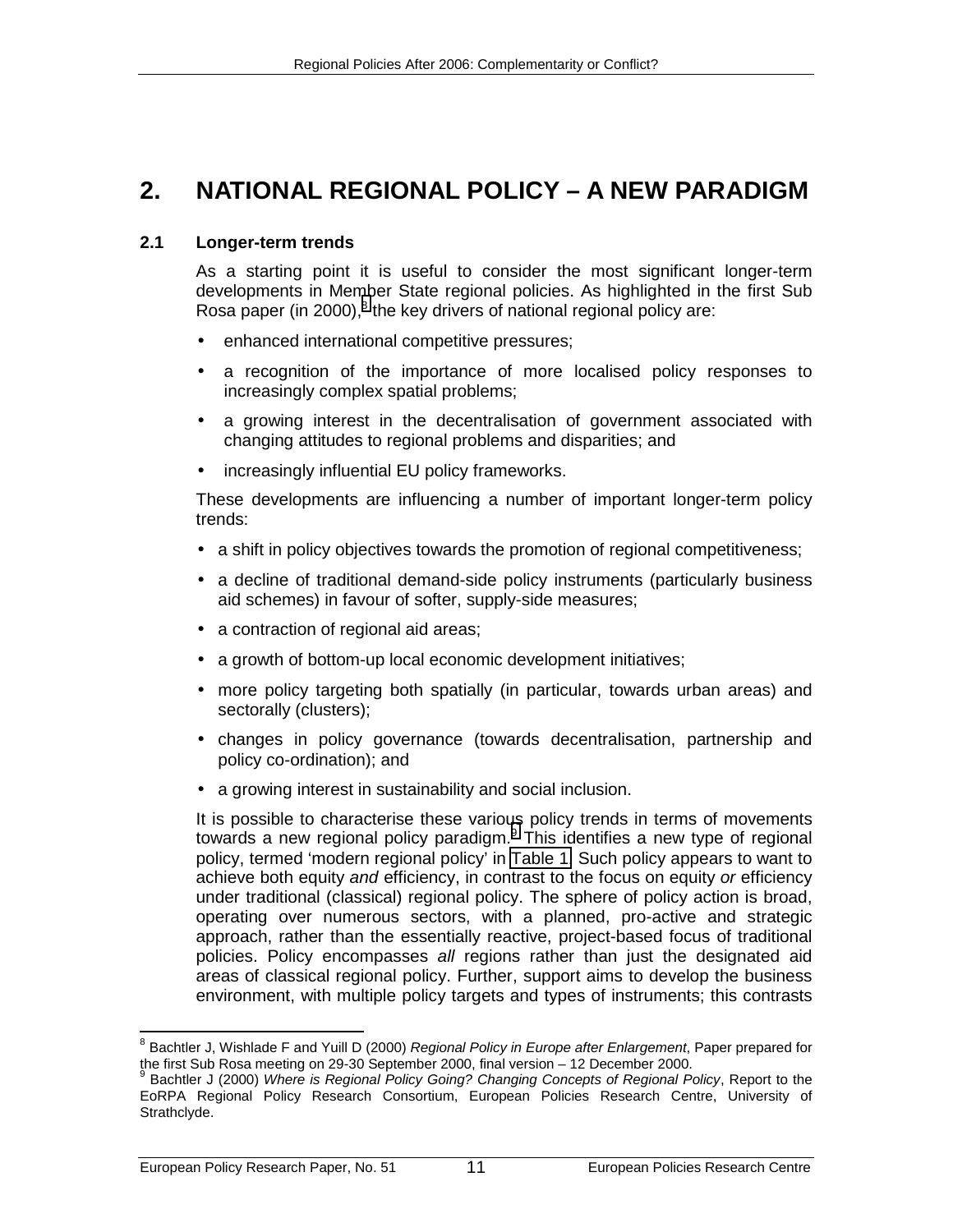<span id="page-19-0"></span>with traditional policy which tends to operate via demand-side measures, particularly business aid schemes. Another feature of modern regional policy is that it is based on region-level analysis to create regional solutions, involving negotiation if not consensus between partners – bargaining is both horizontal (within the region) and vertical (between levels of government). Classical regional policy operates instead through top-down centralised mechanisms. Lastly, modern policy implementation operates over multi-annual planning and is subject to ongoing monitoring and evaluation. In contrast, traditional regional policy is built around annual budgets and tends to be evaluated ex post.

| <b>Criteria</b>                                | <b>Classical</b>                                                                                                           | <b>Modern</b>                                                                                                      |  |  |  |
|------------------------------------------------|----------------------------------------------------------------------------------------------------------------------------|--------------------------------------------------------------------------------------------------------------------|--|--|--|
| <b>CONCEPTUAL BASIS</b>                        |                                                                                                                            |                                                                                                                    |  |  |  |
|                                                | Industrial location theories<br>Key factors are regional<br>attributes eg. production<br>costs, availability of<br>workers | Learning region theories<br>Key factors are regional capabilities<br>eg. innovative milieux, clusters,<br>networks |  |  |  |
| <b>POLICY CHARACTERISTICS</b>                  |                                                                                                                            |                                                                                                                    |  |  |  |
| Aim(s)<br><b>Objectives</b>                    | Equity or efficiency<br><b>Employment creation</b><br>Increased investment                                                 | Equity and efficiency<br>Increased competitiveness (eg.<br>entrepreneurship, innovation, skills)                   |  |  |  |
| <b>Sphere of action</b>                        | Broad (multi-sectoral)<br>Narrow<br>(economic/industrial)                                                                  |                                                                                                                    |  |  |  |
| <b>Mode of operation</b>                       | Reactive, project based                                                                                                    | Pro-active, planned, strategic                                                                                     |  |  |  |
| <b>POLICY STRUCTURE</b>                        |                                                                                                                            |                                                                                                                    |  |  |  |
| <b>Spatial focus</b><br><b>Analytical base</b> | Problem areas<br>Designation indicators                                                                                    | All regions<br>Regional SWOT analysis                                                                              |  |  |  |
|                                                | Regional exporting                                                                                                         |                                                                                                                    |  |  |  |
| <b>Key instrument</b>                          | Incentive scheme                                                                                                           | Development programme                                                                                              |  |  |  |
| <b>Assistance</b>                              | <b>Business aid</b><br>Hard infrastructure                                                                                 | <b>Business environment</b><br>Soft infrastructure                                                                 |  |  |  |
| <b>ORGANISATION</b>                            |                                                                                                                            |                                                                                                                    |  |  |  |
| <b>Policy development</b>                      | Top down/centralised                                                                                                       | Collective/negotiated                                                                                              |  |  |  |
| <b>Lead organisation</b>                       | Central government                                                                                                         | Regional authorities                                                                                               |  |  |  |
| <b>Partners</b>                                | None                                                                                                                       | Local government                                                                                                   |  |  |  |
|                                                |                                                                                                                            | Voluntary sector, Social partners                                                                                  |  |  |  |
| Administration                                 | Simple/rational                                                                                                            | Complex/bureaucratic                                                                                               |  |  |  |
| <b>Project selection</b>                       | Internalised                                                                                                               | Participative                                                                                                      |  |  |  |
| <b>Timescale</b>                               | Annual budgets                                                                                                             | Multi-annual planning periods                                                                                      |  |  |  |
| <b>EVALUATION</b>                              |                                                                                                                            |                                                                                                                    |  |  |  |
| Stage(s)<br><b>Outcomes</b>                    | Ex post<br>Measurable                                                                                                      | Ex ante, interim, ex post<br>Difficult to measure                                                                  |  |  |  |
|                                                |                                                                                                                            |                                                                                                                    |  |  |  |

*Table 1: The Changing Paradigm of Regional Policy* 

Source: Bachtler J (2000) *op. cit*.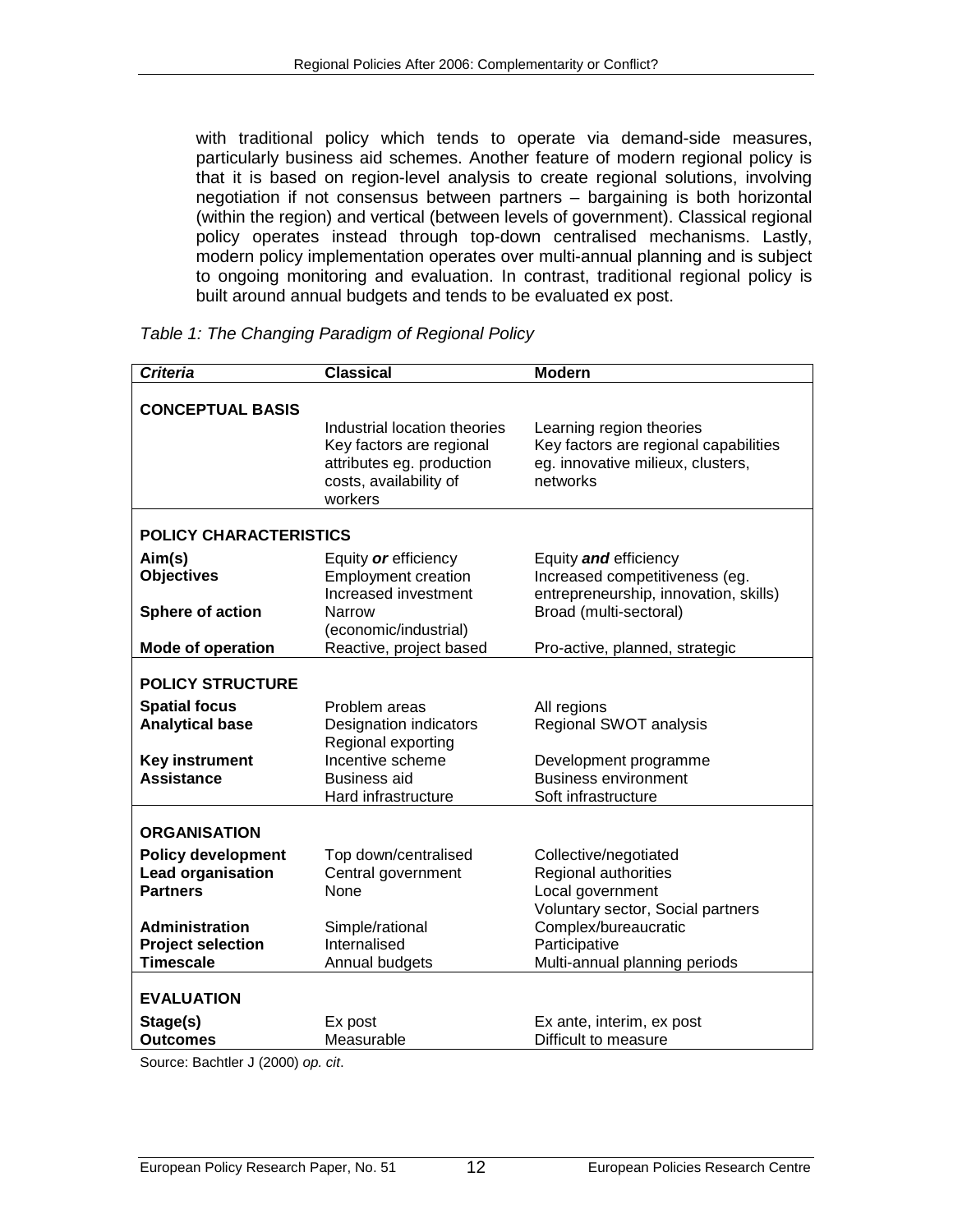<span id="page-20-0"></span>The usefulness of this conceptualisation depends, of course, on the extent to which it fits with reality. While trends are not universal, a review of recent policy change confirms many of the above generalisations.<sup>10</sup>

### **2.2 Recent policy developments**

The past 2-3 years has been a period of continuing high levels of policy change, stimulated on the one hand by the beginning of a new Structural Funds programming period and, on the other, by the entry into force of new Regional Aid Guidelines from the start of 2000. Among the EU-15 countries, white papers, policy frameworks, strategy documents and policy memoranda have been published in Denmark<sup>11</sup>, Finland<sup>12</sup>, France<sup>13</sup>, the Netherlands<sup>14</sup>, Sweden<sup>15</sup> and the United Kingdom16, while the joint Federal-*Land* approach to regional policy delivery has been the subject of review in Germany. Add to this, important revisions of policy in those countries where the Structural Funds play a major role – Greece, Ireland, Italy, Portugal and Spain – and it is clear that the scale of recent policy review and change has been significant. In the new Member States, regional policies have also been overhauled, or, in many cases established for the first time on market economic lines, as part of the preparations for EU accession.

### *2.2.1 More stress on the efficiency goals of policy*

Reviewing policy developments in the EU-15 in more detail, within regional policy (and economic development policy more generally), there has been a growing emphasis on international competitiveness and productivity and on the role of regional competitiveness in contributing to national growth and development. Most countries now stress the efficiency goals of regional policy rather than, or as well as, equality objectives. In many cases, productivity improvements have become a central policy goal. Related, in a number of countries there has been a move away from spatially-targeted intervention in favour of broader support for economic development in *all* regions.

In Finland, for instance, the main policy goal has become the promotion of regional competitiveness (rather than territorial balance) and the range of policy instruments has widened with a view to developing a competitive regional structure across the country as a whole. In the Netherlands, the appropriateness of the last remaining element of classical regional policy, targeted at the north of

 $\overline{1}$ 10 Yuill D (2002) *A Comparative Overview of Recent Regional Policy Developments in the Member States and Norway*, Report to the EoRPA Regional Policy Research Consortium, European Policies Research Centre, University of Strathclyde.<br><sup>11</sup> Regeringen (2001) Regional erhvervspolitisk redegørelse, .reg21, København, Erhvervsministeriet.

<sup>12</sup> Regional Development Act 602/2002 (www.finlex.fi/pdf/saadkaan/E0020602.PDF).<br><sup>13</sup> Loi d'orientation pour l'aménagement et le développement durable du territoire (LOADDT), also known as<br>the loi Voynet 1999.

<sup>&</sup>lt;sup>14</sup> Ministerie van Economische Zaken (2000) *Nota Ruimtelijk Economische Beleid: Dynamiek in netwerken* The Hague.

<sup>15</sup> Government Bill 2001/02:4, *A Policy for Growth and Viability throughout Sweden* (*En politik för tillväxt och livskraft i hela landet*).<br><sup>16</sup> DTI/DoEE (2001) *Opportunity for All in a World of Change, A White Paper on Enterprise, Skills and* 

*Innovation*, (Cm5052) The Stationery Office, London. HM Treasury, the DTI and the ODPM (2003) *A Modern Regional Policy for the United Kingdom*, (DTI URN 03/649) available at www.dti.gov.uk/europe/consultation.pdf.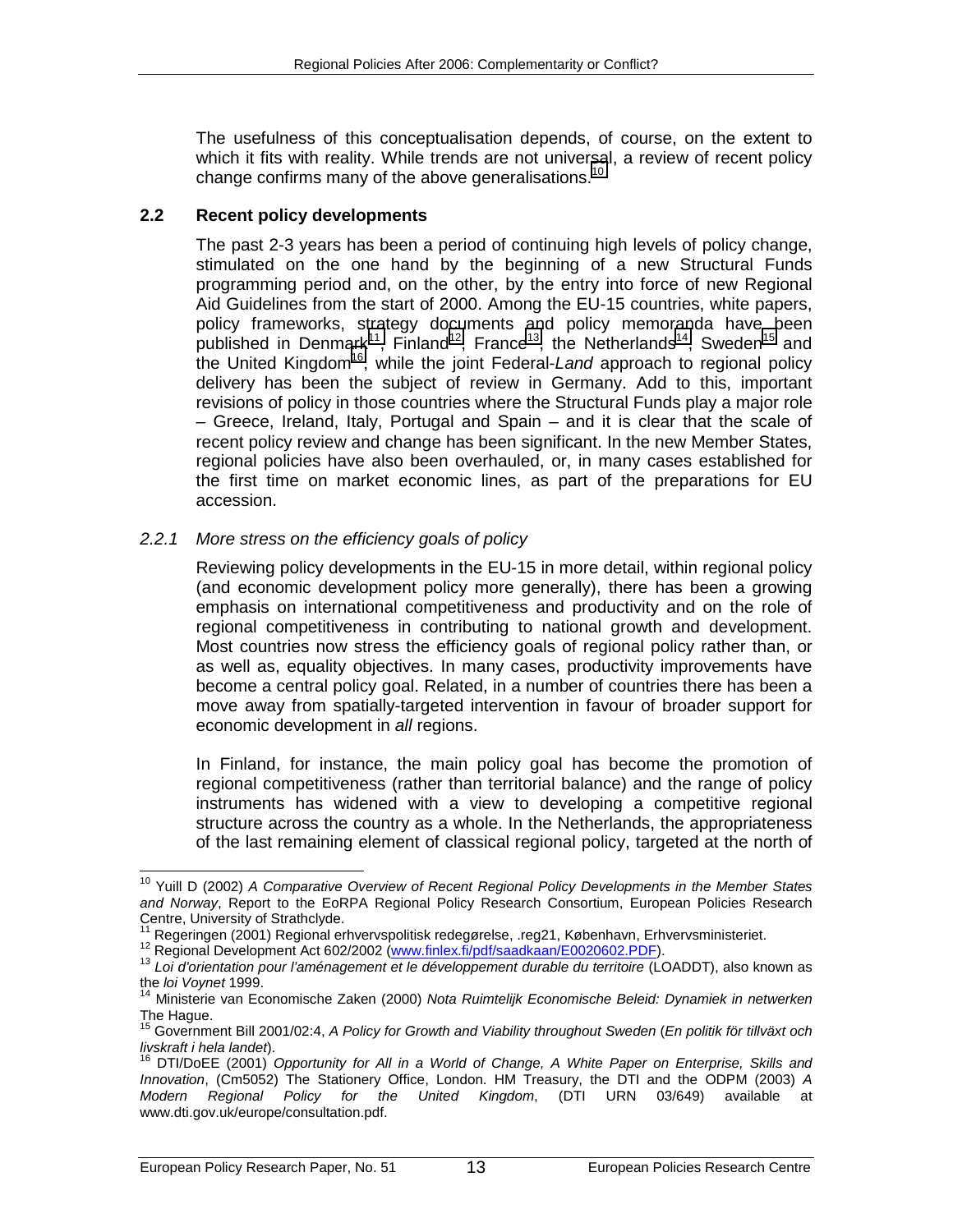the country, has been questioned in light of the need to focus policy on areas of productivity growth. In Sweden, though traditional regional policy is largely unchanged, recent legislation has seen a shift in emphasis towards broader, programme-based measures with a view to stimulating regional competitiveness, growth and employment in all regions. In Austria, both the Regional Innovation Premium and Regional Infrastructure Support have been withdrawn as the focus has shifted towards non-spatially-targeted innovation policies. And in the United Kingdom, recent White Papers have stressed regional rather than national solutions to regional development problems: *"The new approach [to regional*  policy in England] will be based on putting greater emphasis on growth within all *regions and strengthening the building blocks of economic success by boosting regional capacity for innovation, enterprise and skills development"*. 17

### *2.2.2 Shift in policy focus to the regional level*

At the same time, there has been a continuation of the shift in policy focus to the regional level in the context of broader devolutionary and regionalisation trends. Many factors have contributed to these developments, including in particular the increasing weight attached to regional competitiveness. There is now much more stress on regional actors in economic development, strengthening regional capabilities and enhancing the role of the region in the policy process; more emphasis on tailoring policy to the needs of individual regions; more weight on regional-level programming and on policy coordination at the regional level; more effort to regionalise national priorities (for instance, by feeding regional information into national expenditure decisions); and more recognition of the role of regional urban centres in economic development.

Set in the context of longer-term trends in the decentralisation of regional policy administration, such changes represent a significant shift towards the regional level across a wide range of countries. This is especially obvious in countries like Italy and the United Kingdom, where broader constitutional reforms have been undertaken, but it is also clear for instance throughout the Nordic Member States. In addition, countries like Ireland and Portugal, which previously operated highly centralised systems, have begun to introduce elements of regionalisation into the delivery of policy. At the other end of the spectrum, pressures have arisen in federal Germany (albeit for non-regional-policy reasons) to abolish the coordination and regulatory framework provided by the joint Federal-*Land* regional policy *Gemeinschaftsaufgabe* (GA) and return instead to the position of more than 30 years ago where regional policy was *Land*-determined. There are many factors which have contributed to the growing emphasis placed on the regional level. At their core, however, is the increasing stress on the importance of regional competitiveness for economic development and the belief that this is likely to be strengthened by facilitating regional solutions to regional problems.

-

<sup>&</sup>lt;sup>17</sup> Department of Trade and Industry (DTI) and Department for Education and Employment (DfEE) (2001) *Opportunity for All in a World of Change*.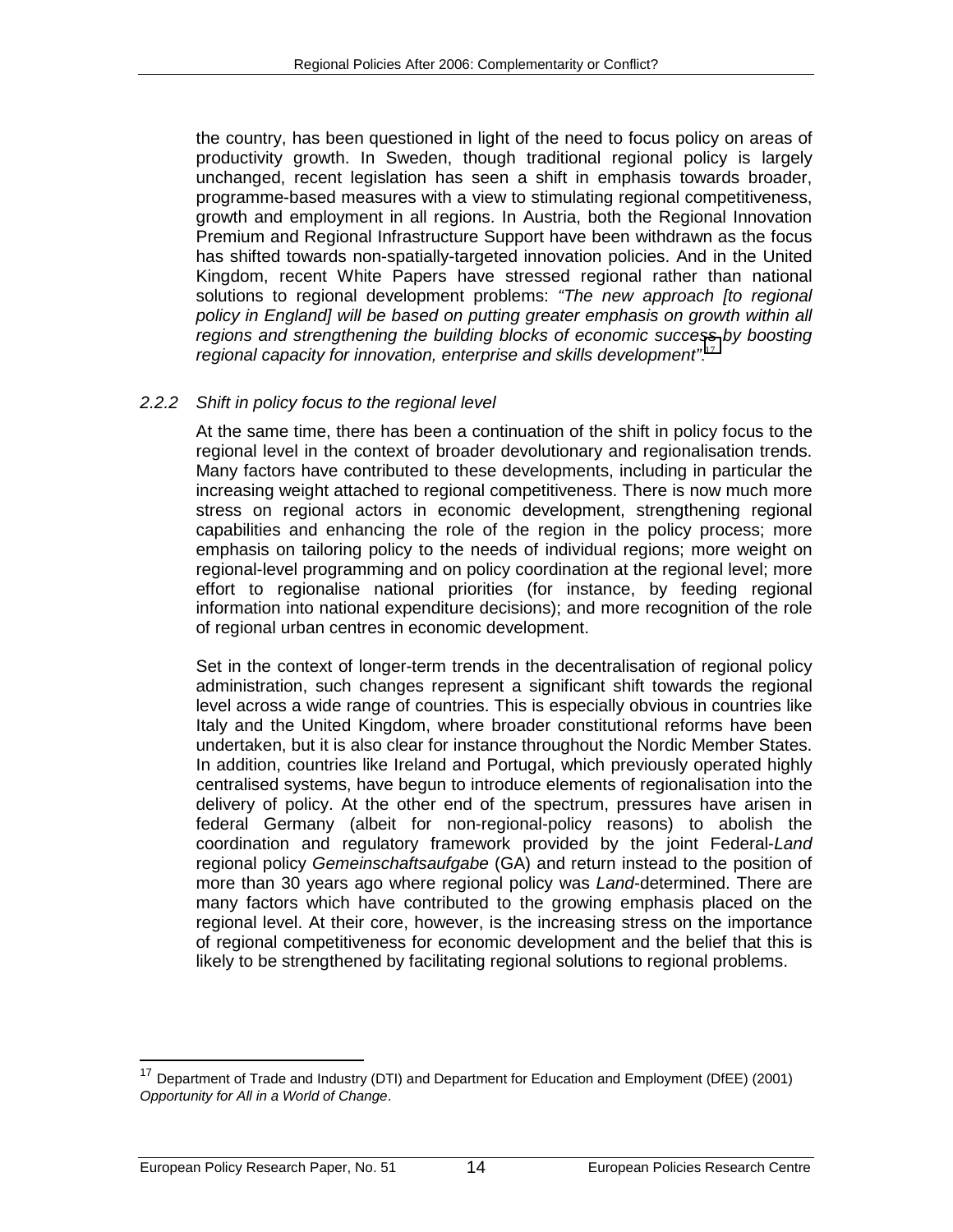### *2.2.3 Increased interest in policy coordination*

Related to these regionalisation trends, many countries have become increasingly interested in how regional-level development efforts might best be coordinated to ensure that national as well as regional goals are met. Across a range of countries, growing stress is being placed on policy coordination – at the national level, in the regions and between the centre and the regions.

The various national-regional coordination mechanisms which have been introduced fall into three broad (and sometimes overlapping) categories.

- First, there are those, like the GA in Germany, where the aim is to ensure that, in a situation of devolved policy responsibilities, the scope for policy conflict is limited.
- Second, there are those, like the Regional Growth Programmes in Sweden, where the objective is to subject regional plans, programmes or initiatives to national review to make certain that regional-level developments are in line with national policy goals.
- Third, there are those, like the national-regional covenants in the Netherlands, where the purpose is to try to make sure that national-level policy decisions take full account of regional priorities and needs.

It remains to be seen, of course, just how effective these coordination initiatives will prove to be in practice. Policy coordination has long been a challenge for regional policymakers and is likely to continue to be elusive.

Finally, and linked to the growing emphasis on policy coordination, the appropriate role of central government in regional economic development has increasingly come under review. In line with the move away from the centralised implementation of policy, the national level is increasingly concerned with policy frameworks, coordination mechanisms, value-for-money, the identification and dissemination of best practice and ensuring that, in an increasingly devolved policy environment, national policy goals continue to be met.

#### *2.2.4 More pressure on regional policy budgets*

A further important feature of recent regional policy developments is that, in a range of countries, regional policy budgets have come under pressure (often related to the operation of the Maastricht criteria and, more recently, the Stability and Growth Pact) and some centrally-administered, spatially-targeted incentives have been withdrawn (for instance, in Austria). At the same time, and reflecting a more general liberalisation of economic development policy, there has been a tendency to move away from business aid schemes. In their place is a range of non-aid-based instruments, including measures to improve the business environment, local infrastructure provision and, particularly, the development of regional-level strategies. In part, such changes reflect a shift in policy focus towards endogenous development with its emphasis on supply side measures. However, they are also a response to the already-mentioned stress on identifying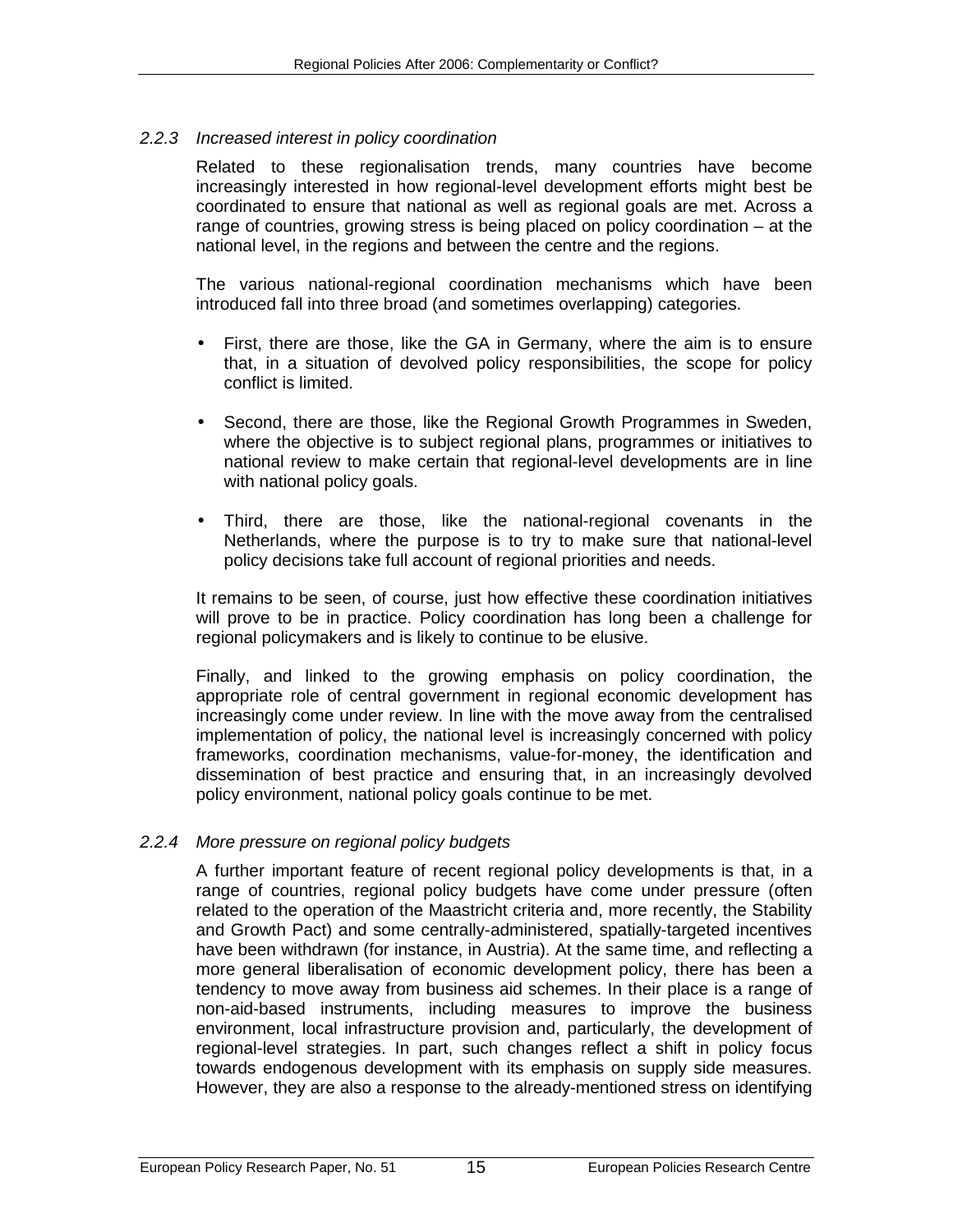*regional* solutions to *regional* problems. This in turn has tended to lead to more integrated approaches, incorporating a wider range of policy instruments.

### *2.2.5 Growing impact of EU policy frameworks*

It is clear that both the Regional Aid Guidelines and the Structural Fund Regulation have had a growing impact on Member State regional policy.

Recent policy developments have seen the increased targeting of regional aid schemes in response to changes introduced by the Regional Aid Guidelines. Most Member States experienced significant cutbacks in aid area population coverage in 2000, a continuation of a trend which had been apparent for more than two decades previously. As a consequence, many Member States found it difficult to designate appropriate aid areas under the guidelines. In addition, far more rate discrimination was introduced between designated aid areas, while overall rate maxima were also cut, particularly in Article 87(3)(a) areas. While this has not had a direct impact on award rates in most instances (since aid ceilings historically have tended to be well above average rates of award), any future reductions in award maxima may well impact on the discretion available to Member States in making regional aid awards.

These changes to regional aid regimes have been accompanied by moves in a range of countries towards non-aid-based policy instruments. Such developments have been underpinned by the Structural Fund Regulation which not only continues to emphasise support for the business environment but also, through its co-financing demands, creates a framework within which national and EU regional policy priorities tend to be aligned, certainly in those countries where Structural Fund budgets are significant (Greece, Portugal, Spain, Ireland, Italy).

### *2.2.6 Developments in the new Member States*

One last point to make about national regional policy developments is that, within the new Member States, EU regional policy has tended to dominate regional policy debates, activities and resources. In the immediate post-1990 period, market economy based regional policies were slow to develop; instead, priority was given to political and macro-economic reforms at a time of scarce resources and national economic crisis. There was also a delay in the emergence of the spatial impact of reform, a lack of requisite institutional capacity and unresolved issues of territorial administrative reform. On the other hand, more recently, regional policy has been the focus of much greater attention. Increasing regional disparities and forthcoming EU accession have moved regional policy up the political agenda. Regional policies, in some form, are now in operation in each new Member State, relevant institutions are being created at national and regional levels and a range of policy instruments are in place.

However, a number of persistent difficulties remain. First, and most crucially, there are only limited financial resources allocated to regional policy. This is perpetuated by the EU funding where, at least in some countries, such as Poland, the dominance of sectoral policy priorities leaves little scope for addressing regional policy objectives. Second, regionalisation is slow and partial.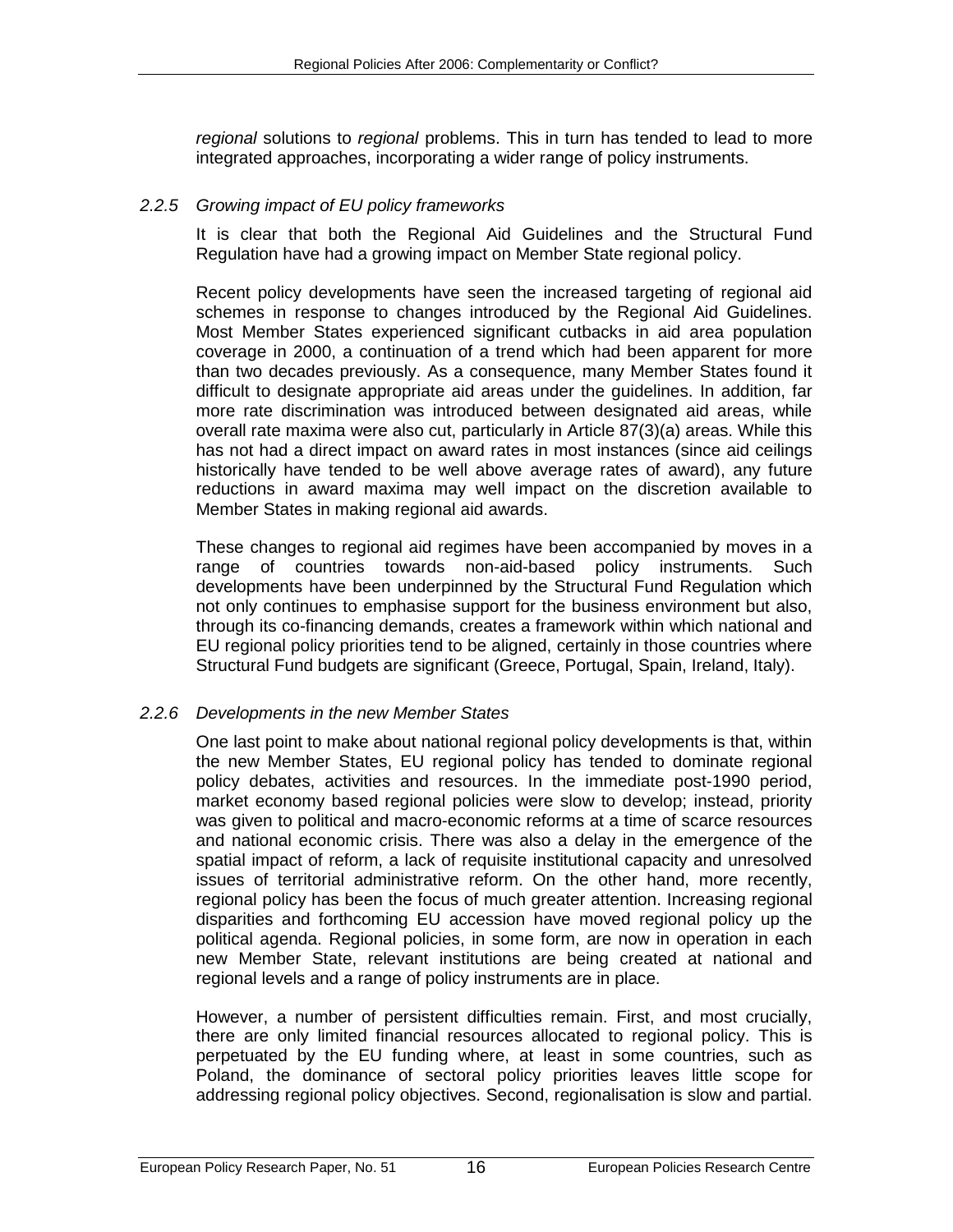For instance, although regional development strategies have been drawn up in the Czech Republic, the regions do not have dedicated regional policy resources. Third, a lack of co-ordination between government ministries and with other levels of governance is a recurring problem. Finally, and as already mentioned, EU regional policy has tended to dominate the agenda, potentially leading to tensions with national policy objectives.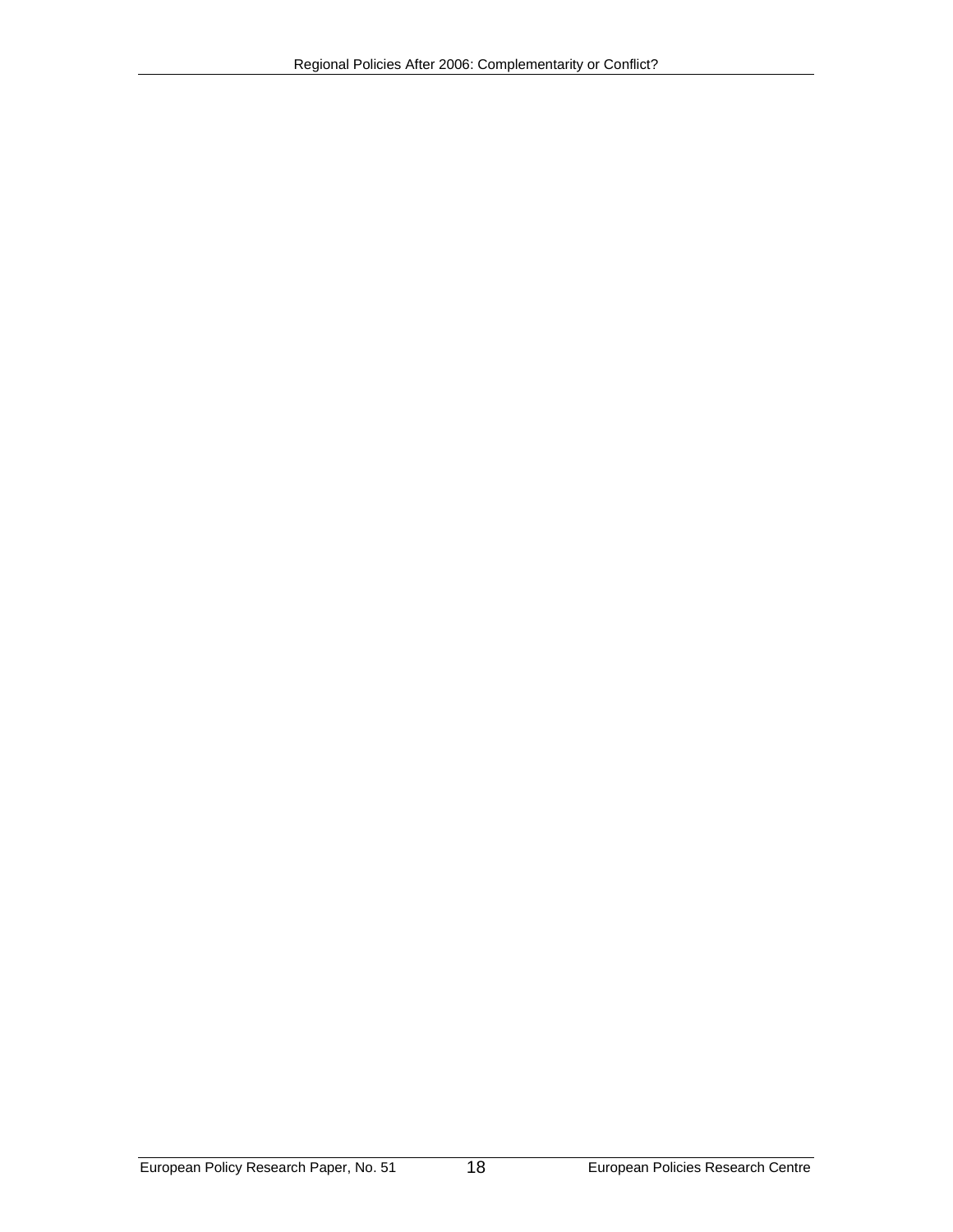# <span id="page-26-0"></span>**3. EU REGIONAL POLICY – THE REFORM DEBATE**

### **3.1 Policy context**

Compared to national regional policies, EU regional policy has enjoyed relative stability for some 15 years, but is now entering a challenging and dynamic period of profound change. Within the current programming period, Structural Funds are being implemented in the EU-15 Member States under more difficult administrative conditions than ever before. Building on the lessons of previous programming periods, some regions (especially outside the cohesion countries) have sought to increase the effectiveness and legacy of EU spending by developing more detailed strategies and more sophisticated project generation and appraisal systems.

Across the EU, decentralisation of implementation responsibilities has not been accompanied by the expected simplification. The stricter requirements for financial management, audit and monitoring have increased bureaucracy and administrative costs. In some Member States, n+2 is becoming a serious problem, with the possibility of large amounts of funding being decommitted at the end of 2003. Over the coming year, the outcome of the mid-term evaluations and reviews, the allocation of the performance reserve, and reprogramming for the remainder of the 2000-06 period will represent new challenges.

For the new Member States, the challenge is to design and implement Structural Fund programmes for the first time. Despite experience with the pre-accession funds, and considerable investment in developing institutional capacity, it is clear that programming will involve a steep learning curve in this first period. The current state of play is that the first CSFs and SPDs for the 2004-2006 are being submitted to the EC.

For those countries with Community Support Frameworks – Poland, Czech Republic, Slovakia – the CSFs and Operational Programmes have been submitted, with discussions ongoing in some cases about the admissibility of certain elements, prior to the development of negotiation mandates from June/July onwards. A similar situation applies to countries with SPDs – Cyprus, Estonia, Latvia, Lithuania, Malta, Slovenia. Among the draft programmes being submitted, there appear to be significant differences in approach, with a high proportion of regional-based interventions in countries such as Poland and the Czech Republic, as well as in terms of policy priorities (variation in the relative balance of ERDF, ESF and EAGGF).

Beyond the current implementation difficulties in both existing and new Member States, of greater longer term significance is the debate about the reform of EU regional policy after 2006. Over the past two years, a process of discussion among European institutions, Member States, regional and sectoral interest groups has been intensifying, through a mix of open debate at EU conferences and closed discussions within Council meetings. The specific positions of national governments on individual aspects of the reform debate are set out in the minutes of the Structural Affairs Working Group and the presentations to the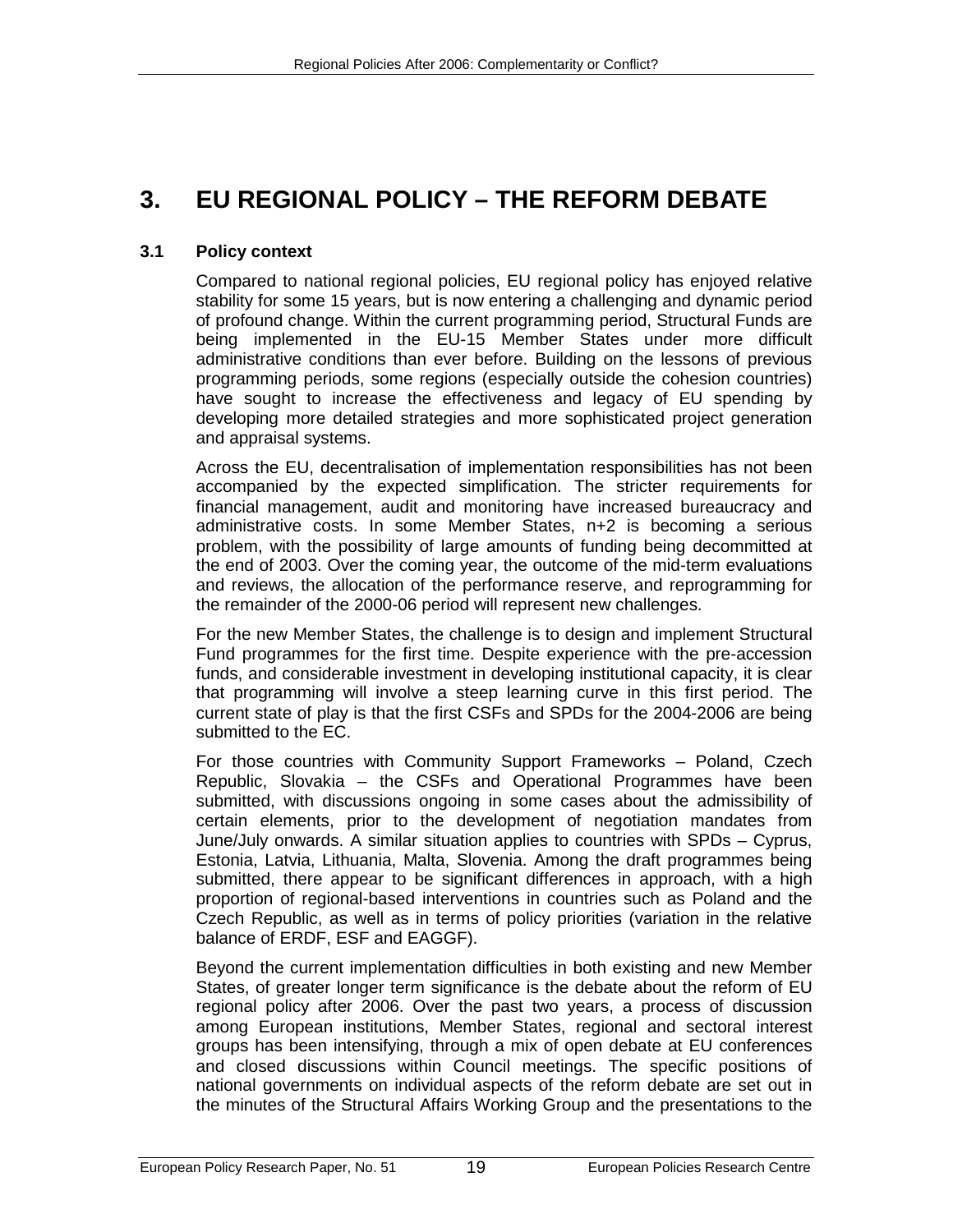Informal Meeting of Regional Policy Ministers in Halkidiki<sup>18</sup>. The following sections provide an overview of the main issues driving the debate.

### <span id="page-27-0"></span>**3.2 Economic and social cohesion in an enlarged EU**

The principal challenge for EU regional policy concerns economic and social cohesion in an enlarged Union. Enlargement will lead to a severely imbalanced EU territory in terms of the widening disparities between Member States and especially between regions and the capacity of Member States to address regional problems.

The magnitude of the challenge facing the EU is shown in Table 2. Across the new Member States acceding in 2004, GDP per head, as a percentage of the EU-15 average, ranges from 33.2 percent in Latvia to 79.5 percent in Cyprus. The figures for Romania and Bulgaria are less than 30 percent of the EU-15 average. Moreover, it will be no easy task for these countries to achieve sufficiently high and sustained growth rates to enable convergence with the existing EU-15. The most recent economic assessment noted that, while growth appeared to be accelerating, at least in some countries<sup>19</sup>:

*for many countries, the acceleration is rather minor and, given the underlying forecast error, not significant. In other words, although macroeconomic stabilisation and structural reforms are well advanced in most candidate countries, they are not expected to lead to a sizeable acceleration of average growth trends compared to those that prevailed in the past few years.* 

|                 | Average annual real |       | GDP/head (PPS, in % of |      |
|-----------------|---------------------|-------|------------------------|------|
|                 | growth rate         |       | EU average)            |      |
|                 | 1997-               | 2002- |                        |      |
|                 | 2001                | 2005  | 2001                   | 2005 |
|                 |                     |       |                        |      |
| <b>Bulgaria</b> | 2.0                 | 4.9   | 28.1                   | 30.7 |
| Cyprus          | 4.2                 | 4.2   | 79.5                   | 84.7 |
| Czech Rep.      | 1.0                 | 3.7   | 57.2                   | 59.8 |
| Estonia         | 5.2                 | 5.5   | 42.3                   | 47.3 |
| Hungary         | 4.5                 | 4.6   | 51.2                   | 55.3 |
| Latvia          | 5.7                 | 5.3   | 33.2                   | 37.2 |
| Lithuania       | 3.1                 | 5.5   | 37.6                   | 41.7 |
| Malta           | 3.4                 | 3.4   | n/a                    | n/a  |
| Poland          | 4.1                 | 3.6   | 39.7                   | 41.3 |
| Romania         | -1.0                | 5.1   | 25.2                   | 27.8 |
| Slovak Rep.     | 3.3                 | 4.2   | 46.4                   | 49.8 |
| Slovenia        | 4.5                 | 4.4   | 68.8                   | 73.2 |
| Turkey          | 1.2                 | 4.7   | 22.4                   | 24.4 |
| EU              | 2.6                 |       | 100                    | 100  |

#### *Table 2: GDP growth and GDP per head in the accession countries*

Source: Directorate-General for Economic & Financial Affairs

 18 Summarised in: *Presidency Conclusions of the Informal Ministerial Meeting for Regional Policy and Cohesion, Hellenic Presidency of the Council of the European Union, Halkidiki, 16 May 2003.*<br><sup>19</sup> EC (2002a) *Evaluation of the 2002 pre-accession economic programmes of candidate countries,* 

European Economy Enlargement Papers, No.14, Directorate-General for Economic and Financial Affairs, Commission of the European Communities, Brussels, November 2002.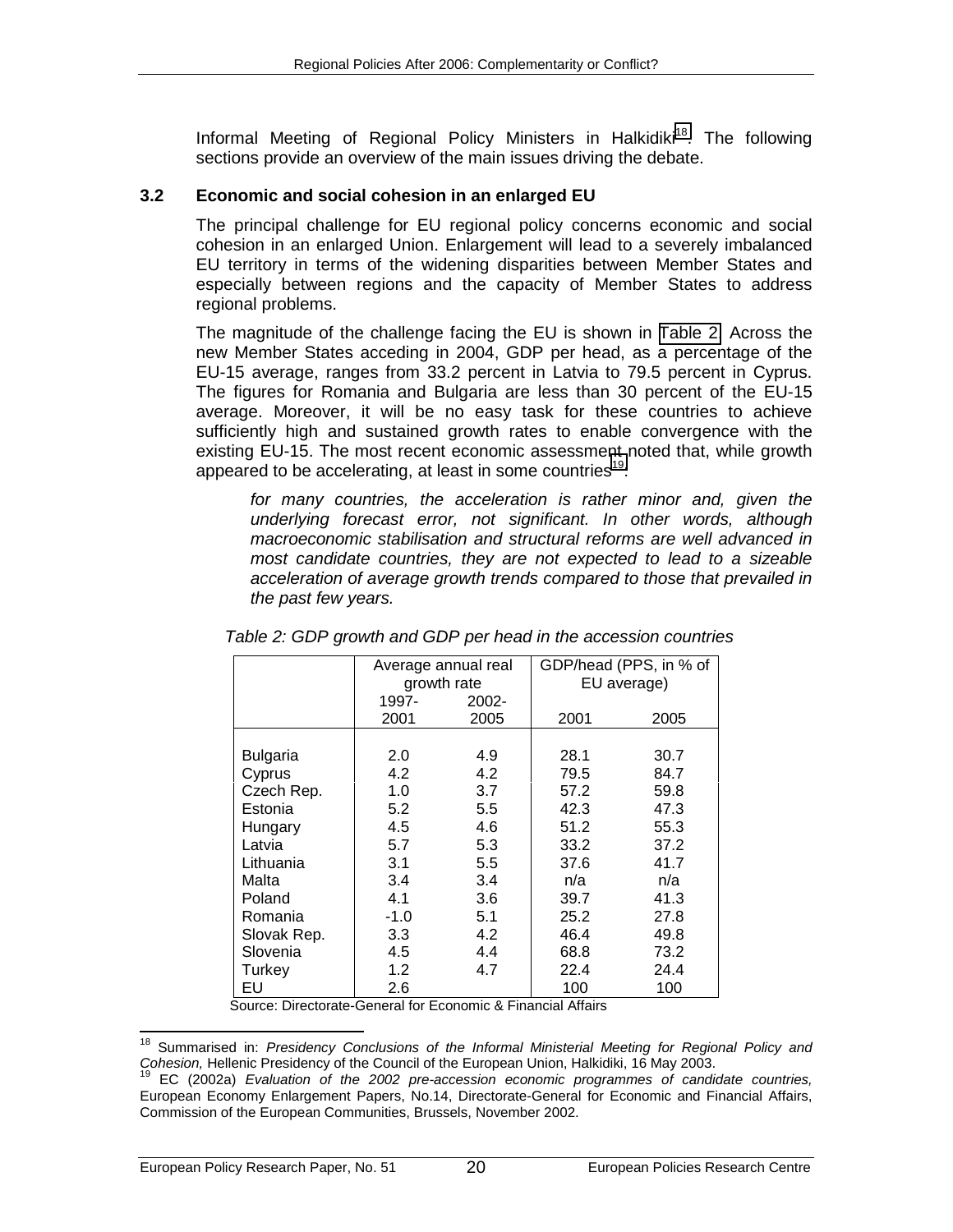<span id="page-28-0"></span>These assessments suggest that, with the exception of the two island economies and Slovenia, it could take 15-20 years for many of the new Member States to reach even the current (EU-15) Objective 1 threshold.

According to the latest EC figures<sup>20</sup>, in an enlarged EU, one-third of the EU's population would be in countries with a GNP/head below 90 percent of the EU average, compared to a figure of one-sixth in the current EU. The ratio of income per head in the top and bottom 10 percent of regions would increase from 1:2.6 in the EU-15 to 1:4.4 in the EU-25. The labour market situation is also less favourable in the new Member States: accession will lead to a reduction in the average employment rates and an increase in the unemployment rate. Regional disparities in both indicators would rise also.

#### **3.3 Responding to the Lisbon Agenda**

The challenge of economic and social cohesion has to be seen within the overarching EU policy priority of improving competitiveness. At the Lisbon Council in March 2000, the EU set itself the strategic goal *"to become the most competitive and dynamic knowledge-based economy in the world, capable of sustainable economic growth with more and better jobs and greater social cohesion".* Specific targets were subsequently established, such as increasing the employment participation rate from 64 to 70 percent by 2010 (Stockholm Council) and spending three percent of GDP on R&D and innovation, two-thirds from the private sector (Barcelona Council). Although some measures have been taken to reform labour, product and capital markets, to promote a knowledgebased economy, to ensure environmental sustainability and encourage public sector efficiency, these efforts have so far been patchy. Further, in the context of slow or stagnant economic growth, the latest EC assessment on progress towards the Lisbon objectives states that $21$ :

*the pace of reform has undoubtedly slackened and is now too slow and clearly insufficient. A marked acceleration of reform is required for the strategic Lisbon goal to become within reach.* 

This assessment applies to the existing 15 Member States. For the ten new Member States and three Candidate Countries, there are additional challenges. The pre-accession economic programmes have been implementing structural reforms aimed at meeting the Copenhagen accession criteria and becoming as competitive as the current EU rather than the more ambitious Lisbon process. While some of the accession countries have undertaken reforms going beyond the accession requirements (in areas such as privatisation and fiscal reforms), in many cases the structural reforms needed to prepare for accession are judged to be incomplete, for example with respect to barriers to market entry, property rights, and the institutional and regulatory environment.<sup>22</sup> Achieving the Lisbon goals will be much more demanding, given resource constraints and weaknesses

<sup>20</sup> 20 EC (2003a) *Second Progress Report on Economic and Social Cohesion,* Communication from the Commission, COM(2003) 34 final, Brussels, 31.1.2003

<sup>21</sup> EC (2003b) *Annual Report on Structural Reforms 2003,* Economic Policy Committee, European Economy Occasional Papers, No.3, Directorate-General for Economic and Financial Affairs, Commission of the European Communities, Brussels, April 2003, p.4.

<sup>22</sup> EC (2002a) *op. cit*.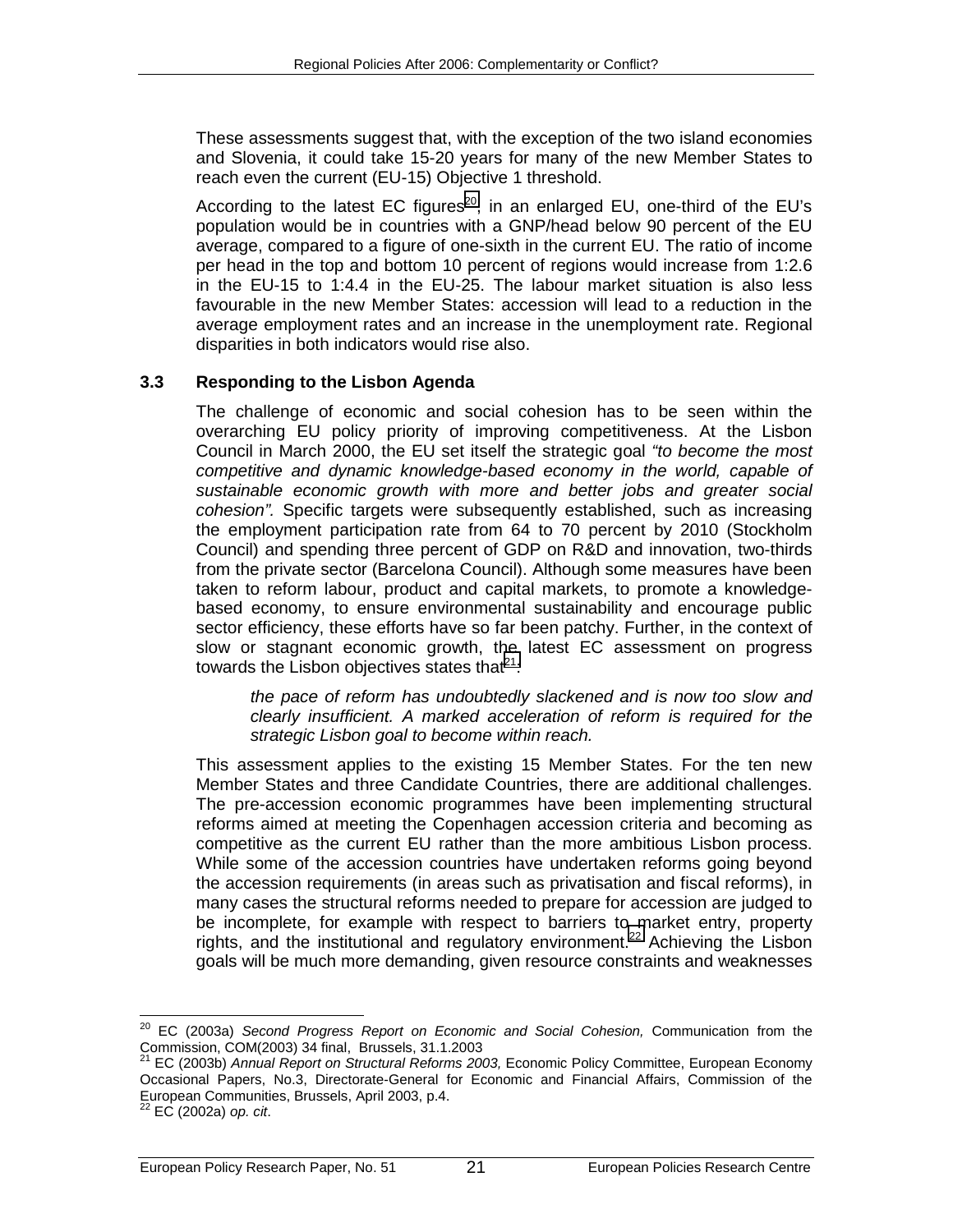<span id="page-29-0"></span>in institutions and administrative capacity, especially in the context of the current downturn in growth rates. $23$ 

Many of the Lisbon priorities need to be addressed through national economic and employment policies, eg. market liberalisation, competition policy, investment in R&D. However, there is currently no mechanism for linking the objectives of the Lisbon Agenda, and in particular its territorial aspects, with EU regional policy. The annual assessments undertaken by DG ECFIN for the EU-15 (and planned for EU-25 from 2003 onwards) do not systematically or explicitly identify regional disparities in the indicators of competitiveness.

An explicit link has been proposed by both the EC and many Member States as part of the reform debate, in some cases to justify a role for EU regional policy outside Objective 1 and in other cases as a means of prioritising Community intervention. Summarising the discussions during 2002 on Structural Funds reform, the Second Progress Report remarked:

*the Commission has noted that promoting the competitiveness of the regions, as required by the policy objectives of the Union defined at the Lisbon European Council and supplemented by the sustainable development dimension at the Göteborg Council, was very often mentioned as the objective to support. That objective could be reflected through stress on the factors contributing to competitiveness such as access, the diversification oif the productive structure, the knowledge society, innovation, R&D, the environment, employment, social integration and education and lifelong training, particularly in a context of economic and social restructuring stemming from the globalisation of the economy.* 

#### **3.4 Moving towards sustainable development**

Integral to the EU's objectives for growth and competitiveness is the question of the sustainability of development. While the Lisbon agenda refers to "sustainable *economic* growth" and social renewal, the Gothenburg Council added a third, environmental dimension to the growth strategy. It also established a new approach to policymaking to ensure that the economic, social and environmental effects of all policies are taken into account in decision-making. Specific commitments were (re)affirmed, many with a regional dimension, relating to renewable energy, sustainable transport and the management of natural resources.

The EU has undertaken a succession of initiatives to translate its international sustainability commitments into the European policy environment since the publication of the Brundtland Report in 1987, initially focusing on environmental actions and, from 1993, promoting the concept of sustainable development. These political priorities have been reflected in the progressively stronger

 $\overline{\phantom{a}}$ 

<sup>23</sup> EC (2003c) *Structural Reforms in Candidate Countries: Trends, Challenges and the Lisbon Strategy,* Note by the Commission Services for the Ministerial meeting between Ministers of economy and finance of Member States and Candidate Countries, Barcelona, 15 March 2002.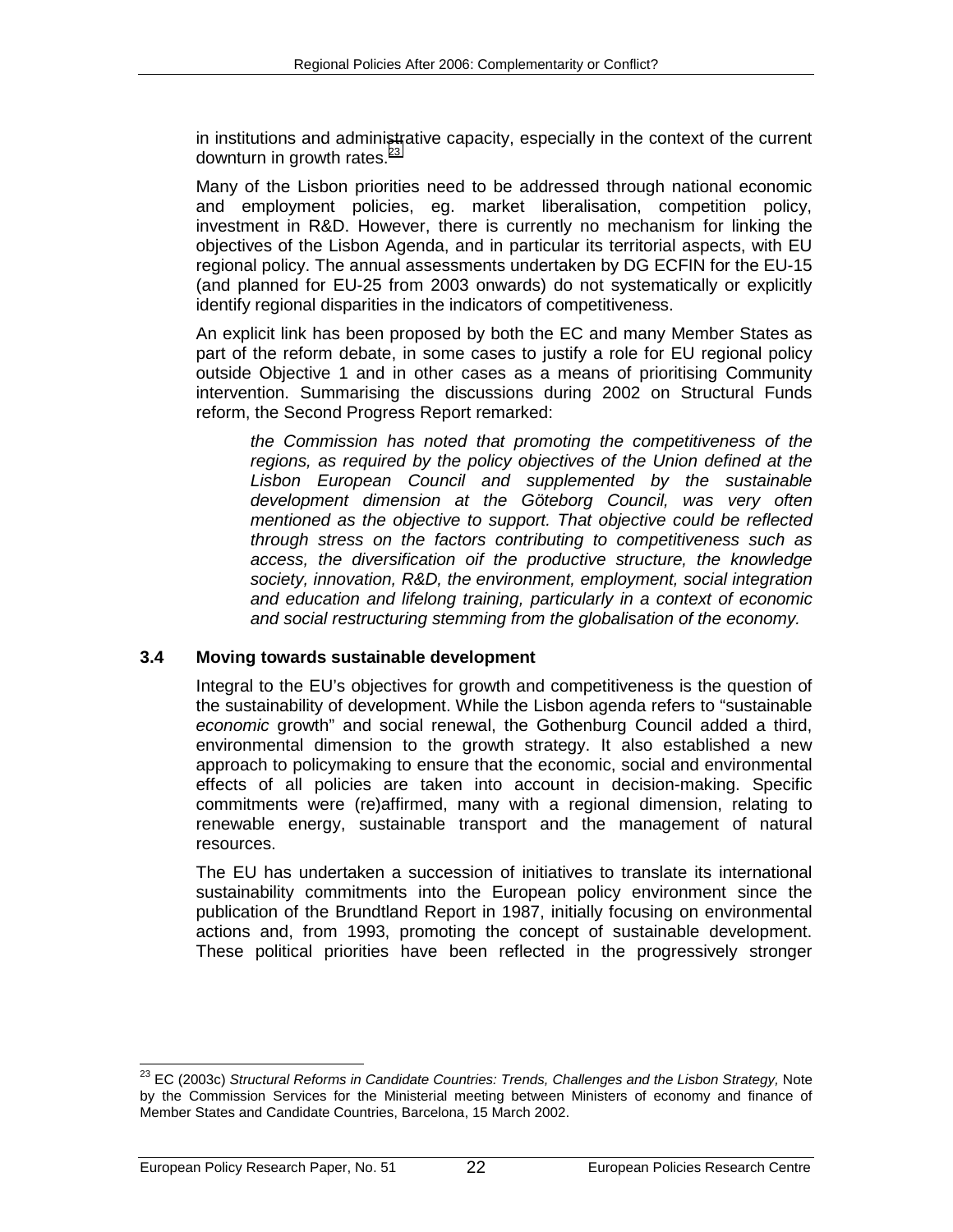<span id="page-30-0"></span>requirements of Structural Fund regulations over successive programming periods, fostered by critical evaluation and assessment by EC auditors.<sup>24</sup>

The current (2000-06) generation of programmes are subject to the most systematic and extensive requirements concerning the integration of environmental sustainability within the design and delivery of programmes. However, research suggests that progress is very uneven.<sup>25</sup> Opportunities for 'positive action' are frequently provided, and there is evidence of a 'mainstreaming' approach in some programmes, but the operationalisation of commitments is proving to be complex and challenging. This applies in particular to programmes that aim to go beyond environmental improvement to an integrated approach to the economic, social and environmental sustainability of interventions.

The experience of the first years of the current programme period indicates that a 'step change' will be needed in learning, commitment and practice if the Structural and Cohesion Funds are to achieve the ambitious and integrated response required by the Gothenburg objectives of sustainable development.<sup>26</sup> This challenge is again magnified in the case of the new Member States where there is still a legacy of environmental degradation from the pre-transition era and a significant shortfall in the investment necessary to meet modern EU environmental standards. The increased allocations under the Cohesion Fund are particularly important for making progress in this area.

### **3.5 Establishing the budgetary parameters**

The degree to which EU regional policy is able to respond to these challenges and policy priorities will be determined by budgetary constraints. The period of successive increases in EU regional policy was brought to an end by the agreement reached at the Berlin Council meeting in March 1999. In the context of enlargement, this agreement is important for two reasons: one is that it is a key Commission principle that the funding of enlargement in the period to 2006 must respect the global budgetary ceilings agreed at Berlin; $^{27}$  the other is that the Berlin financial perspective in 2006 provides the starting point for the next financial perspective covering the 2007-13 period. Past budgetary agreements have shown the importance of such base year figures for the subsequent flow of funds.

Since Berlin, a number of changes to the financial perspective have been proposed with a view to accommodating enlargement to EU-25 in 2004. Initial amendments were set out in a Communication from the Commission in January

<sup>24</sup> Clement K and Bachtler J (2000) 'European perspectives on the integration of environmental and protection and economic development', in A Gouldson and P Roberts (Eds.) *Integrating Environment and Economy*, Routledge, London, pp.25-38.<br><sup>25</sup> Toyler S. Relycers Land Reiser B (2004) *Mainter and and the series of the s* 

Tavlor S. Polverari L and Raines P (2001) *Mainstreaming the Horizontal Themes into Structural Fund Programming,* IQ-Net Thematic Paper 10(2), European Policies Research Centre, University of Strathclyde,

Glasgow. http://www.eprc.strath.ac.uk/iqnet/iq-net/downloads/IQ-Net\_Reports(Public)/10.2Horizontal%20Themes.pdf<br><sup>26</sup> Clement K, Hansen M. and Bradley K (2003) *Assessing Environment and Sustainable Development Integration in the Nordic Structural Funds,* forthcoming report, Nordic Centre for Spatial Development, Stockholm.

<sup>27</sup> Speech by Günter Verheugen, Maastricht, 4 March 2002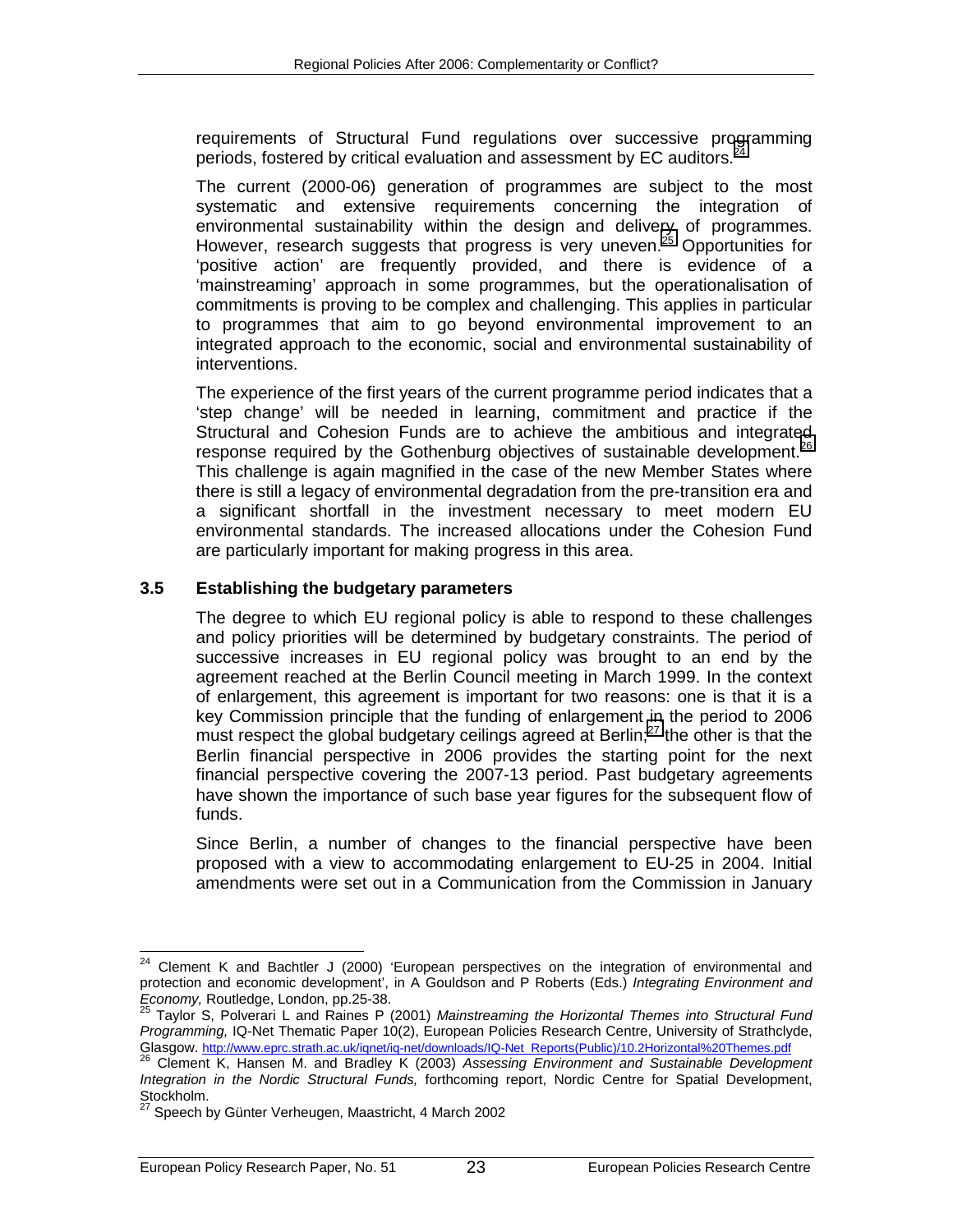<span id="page-31-0"></span>2002.<sup>28</sup> Subsequently, the Brussels European Council agreed on maximum levels for agricultural direct payments and market-related expenditure each year over the 2004-2013 period and set a ceiling for Structural and Cohesion Fund payments to the new Member States over the 2004-2006 period.<sup>29</sup> More recently, the Copenhagen European Council concluded the accession negotiations and endorsed '*the result of the negotiations which have determined expenditure requirements resulting from the accession of new Member States respecting the ceilings for enlargement-related expenditure set out for the years 2004-2006 by the European Council in Berlin*.'30 Following on from this agreement, a revised financial perspective was produced in February 2003. $31$ 

A basic point is that the commitment appropriations in 2006 set out in the financial perspective adjusted for enlargement (see Table 3) seem likely to provide a benchmark for expenditure projections over the 2007-13 period. This has already been agreed with respect to heading 1a of the financial perspective (relating to CAP expenditure but not including rural development support).

| <b>COMMITMENT APPROPRIATIONS</b>                            | 2006    |
|-------------------------------------------------------------|---------|
| <b>1. AGRICULTURE</b>                                       | 45.807  |
| 1a Common Agricultural Policy                               | 39.612  |
| 1b Rural development                                        | 6.195   |
| <b>2. STRUCTURAL OPERATIONS</b>                             | 37.940  |
| Structural funds                                            | 32.608  |
| Cohesion funds                                              | 5.332   |
| <b>3. INTERNAL POLICIES</b>                                 | 7.972   |
| <b>4. EXTERNAL POLICIES</b>                                 | 4.610   |
| <b>5. ADMINISTRATION</b>                                    | 5.712   |
| <b>6. RESERVES</b>                                          | 0.400   |
| <b>7. PRE-ACCESSION AID</b>                                 | 3.120   |
| <b>8. COMPENSATION</b>                                      | 0.940   |
| TOTAL COMMITMENT APPROPRIATIONS                             | 106.501 |
| <b>TOTAL PAYMENT APPROPRIATIONS</b>                         | 103.840 |
| Ceiling, appropriations for payments as a % of GNI (ESA 95) | 1.06    |
| Margin for unforeseen expenditure                           | 0.18    |
| Own resources ceiling (% of GNI)                            | 1.24    |

 *Table 3: Financial perspective EU-25 (€billion 1999 prices)* 

**Source**: EC (2003c) *op. cit.* Annex Table 1a

Further, and as underlined by both the Brussels and the Copenhagen European Councils, the general stress on enhancing budgetary discipline will continue into and through the new financial perspective. This suggests that there will be resistance to expenditure streams increasing in real terms, certainly within EU-15. Clear evidence of this can be seen in the decision of the Brussels European Council to cap future, market-related expenditure and direct payments to farmers within EU-25 at a specific nominal amount each year derived from the 2006

<sup>-</sup>28 EC (2002b) *Information Note : Common Financial Framework 2004-2006 for the Accession Negotiations*, Communication from the Commission, SEC(2002) 102 final, Brussels, 30 January 2002

<sup>29</sup> Commission of the European Communities, *Brussels European Council, Presidency Conclusions*, 24-25 October 2002 (DOC/02/14)

<sup>30</sup> Commission of the European Communities, *Copenhagen European Council, Presidency Conclusions*, 12- 13 December 2002 (SN 400/02), Annex I: Budgetary and Financial Issues

<sup>31</sup> EC (2003d) *Proposal for a decision of the European Parliament and Council on the adjustment of the financial perspective for enlargement*, Commission of the European Communities. COM(2003) 70 final, Brussels, 11 February 2003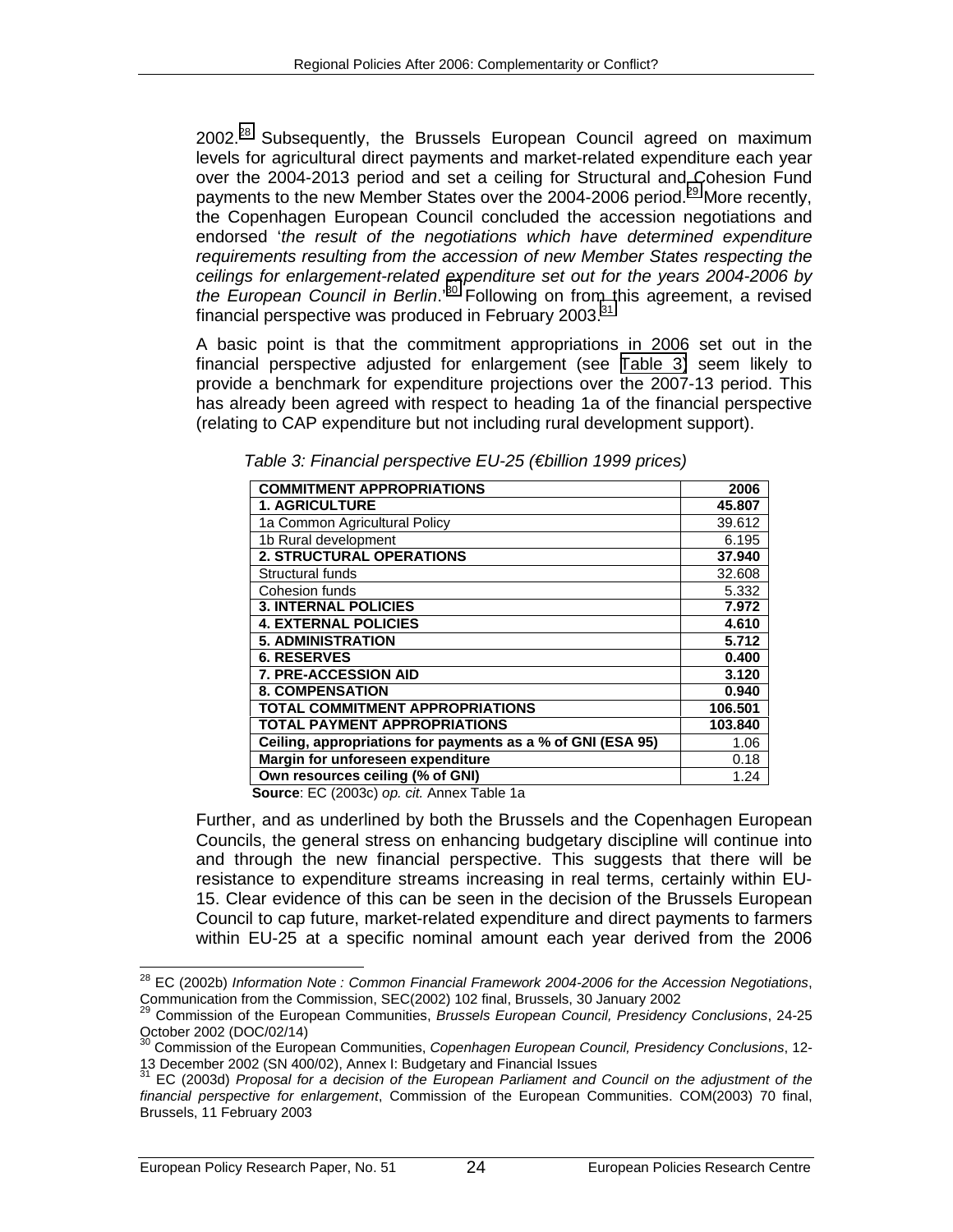commitment appropriation increased by just one percent per year. This compares with the two percent per year increase allowed for over the 2000-06 financial perspective. Certainly, as far as direct payments to farmers and market-related expenditure is concerned (heading 1a of the financial perspective), the framework agreed at the Brussels European Council suggests an ongoing squeeze on CAP expenditure commitments within EU-15.

With respect to structural operations, a range of parameters seems likely to influence the financial envelope for the 2007-13 period and how resources will be allocated between the Member States.

- The commitment allocation for 2006 (or a figure closely related thereto). On the basis of the agreement reached at the Copenhagen European Council, this is  $\epsilon$ 29,170 million for EU-15 and  $\epsilon$ 8,770 million for the new Member States, a combined total of €37,940 million in 1999 prices (see [Table 3\)](#page-31-0).
- The current ceiling on structural operations spending, 0.45 percent of EU GDP. The Commission regards this percentage as a "*minimum below which the credibility of future cohesion policy would be called into question*",32 but across the EU there are widely differing views on the appropriate level of expenditure in relation to EU GDP.
- The absorption cap for structural spending in the new Member States, set at four percent of GDP for the 2004-06 period.
- The levels of aid per head for different categories of area. In this context, the January 2002 information note makes the point that the adjusted commitments for structural operations contained therein '*imply that, after applying the capping of 4% of GDP as stipulated in the Community acquis, the aid per capita for structural expenditure in favour of the new Member States would attain €13733 per capita in 2006. This compares to an average of €23134 for the existing four Cohesion Countries*.'35 However, there was a subsequent (10 percent) reduction in structural operations commitments to the new Member States at the Brussels European Council and a further 5 percent cutback in Copenhagen.
- The split between the Structural Funds and the Cohesion Fund will also have an impact. The Brussels European Council agreed that one third of the overall allocation for structural operations in the new Member States would be devoted to the Cohesion Fund, well in excess of EU-15 levels.

As noted above, there are wide-ranging differences in viewpoint on the budgetary debate among Member States and European institutions. The polarisation of views is clear from the conclusions of the Halkidiki Ministers' Meeting:<sup>36</sup>

 $\overline{a}$ 

<sup>&</sup>lt;sup>32</sup> EC (2001) *Unity, solidarity, diversity for Europe, its people and territory*, Second Report on Economic and Social Cohesion, Commission of the European Communities, Brussels, 2001.

 $33$  This represents nearly 2.5% of total GDP of the new Member States.<br> $34$  This represents 1.6% of total GDP of the four Member States that currently benefit from the Cohesion Fund.<br><sup>35</sup> EC (2002b) op. cit.

<sup>35</sup> EC (2002b) *op. cit.* <sup>36</sup> *Presidency Conclusions of the Informal Ministerial Meeting for Regional Policy and Cohesion,* Hellenic Presidency of the Council of the European Union, Halkidiki, 16 May 2003.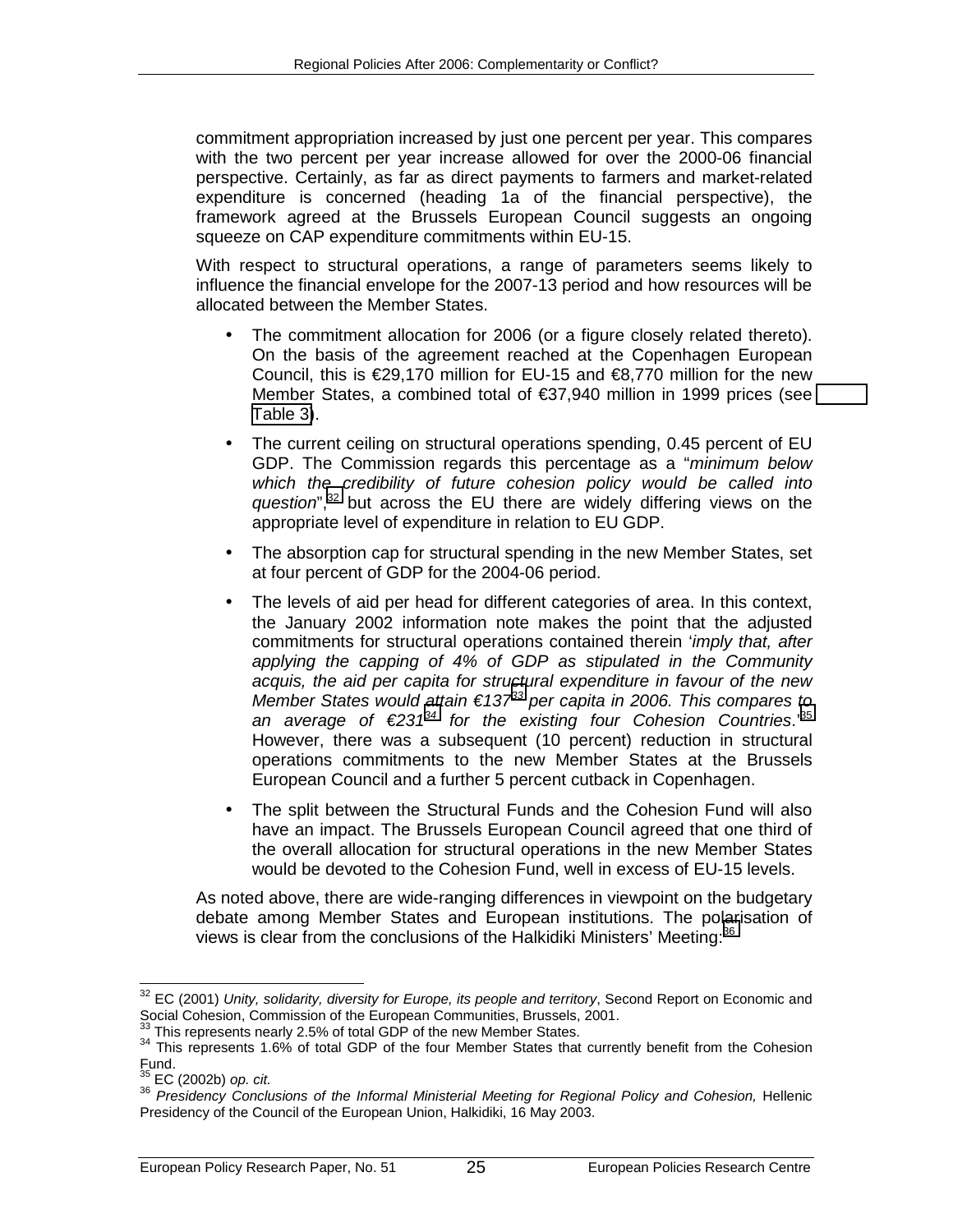<span id="page-33-0"></span>*Most of the Member States consider that the level of financing of Cohesion Policies should take into account that, in the enlarged EU, the funding needs of these policies would be greater than at present. As for the level of financing of the Cohesion Policies while some countries support an increase in resources, others consider that financing should be at the level of 0.45% of EU-GDP, and others think it should be set at a lower level. A number of Member States suggested to address the issue in terms of absolute amounts. Moreover the level of funding should be decided in the wider context of the new financial perspective including the allocation of funds. The Commission considers the level of 0.45% of EU GDP as a reference of credibility for the resources to be allocated to Cohesion Policies for the period after 2006.* 

While the Cohesion Countries have advocated an increase in budgetary resources to deal with the greater scale of economic and social disparities arising from enlargement $37$ , some of the net contributor countries have advocated reductions in the level of EU spending on regional policy<sup>38</sup>; for its part, the EC is advocating that the current ceiling (0.45 percent of EU GDP) should be retained for spending on structural actions. As an indication of the range of possible expenditure, the EU regional policy budget for 2006-2013 could be some €270 billion if based on an 'absolute amount' (using spending in 2006 as a reference point), but could be some €350 billion if calculated as a proportion of EU GDP (based on the 0.45 percent ceiling).

### **3.6 Allocation of funding**

A further aspect of the EU regional policy debate concerns the way in which the budget might be allocated among the competing interests. The complexity of the issue can be illustrated by the different types of regional eligibility being considered for Structural Funds after 2006.

The first category of regions are those regions which will qualify for Objective 1 support because of a GDP per capita below 75 percent of the EU average in an EU-25. These are projected as comprising 25.5 percent of the population of an enlarged EU (compared to 12.1 percent in the EU-15). This assumes that the eligibility criterion for designating Objective 1 remains unchanged; some countries (eg. Finland and Spain) are lobbying for other criteria such as unemployment or population density to be included.

Second, there are regions ('Objective 1A') that would qualify for Objective 1 in an EU-15 but would not be eligible in an EU-25 as a result of the 'statistical effect'.

<sup>37</sup> <sup>37</sup> *Regional Policy and Enlargement,* Memorandum by the Spanish Government to the European Commission, 2001. Address by Elisa Ferreira, Portuguese Minister of Planning, to the Second European Cohesion Forum, Brussels, 21-22 May 2001. *Future Regional and Cohesion Policy: Meeting the Challenge of Deepening the Enlarged EU,* Memorandum of the Ministry of Economy and Finance, Hellenic Republic,  $F$ ebruary 2003.

<sup>&</sup>lt;sup>38</sup> Speech by Mr Koch-Weser: *Einige grundsätzliche Überlegungen zur Ausgestaltung der EU-Strukturpolitik i in einer erweiterten Europäischen Union,* Rede anlässlich der Konferenz "10 Jahre Europäische Strukturpolitik in Ostdeutschland – Bilanz und Perspektiven", 17/18 October 2001, Magdeburg. *Non-paper Dutch position on future Cohesion policy,* IBO Group, The Hague, 25 April 2002. *A modern regional policy for the United Kingdom*, HM Treasury, Department of Trade and Industry, Office of the Deputy Prime Minister, London, March 2003.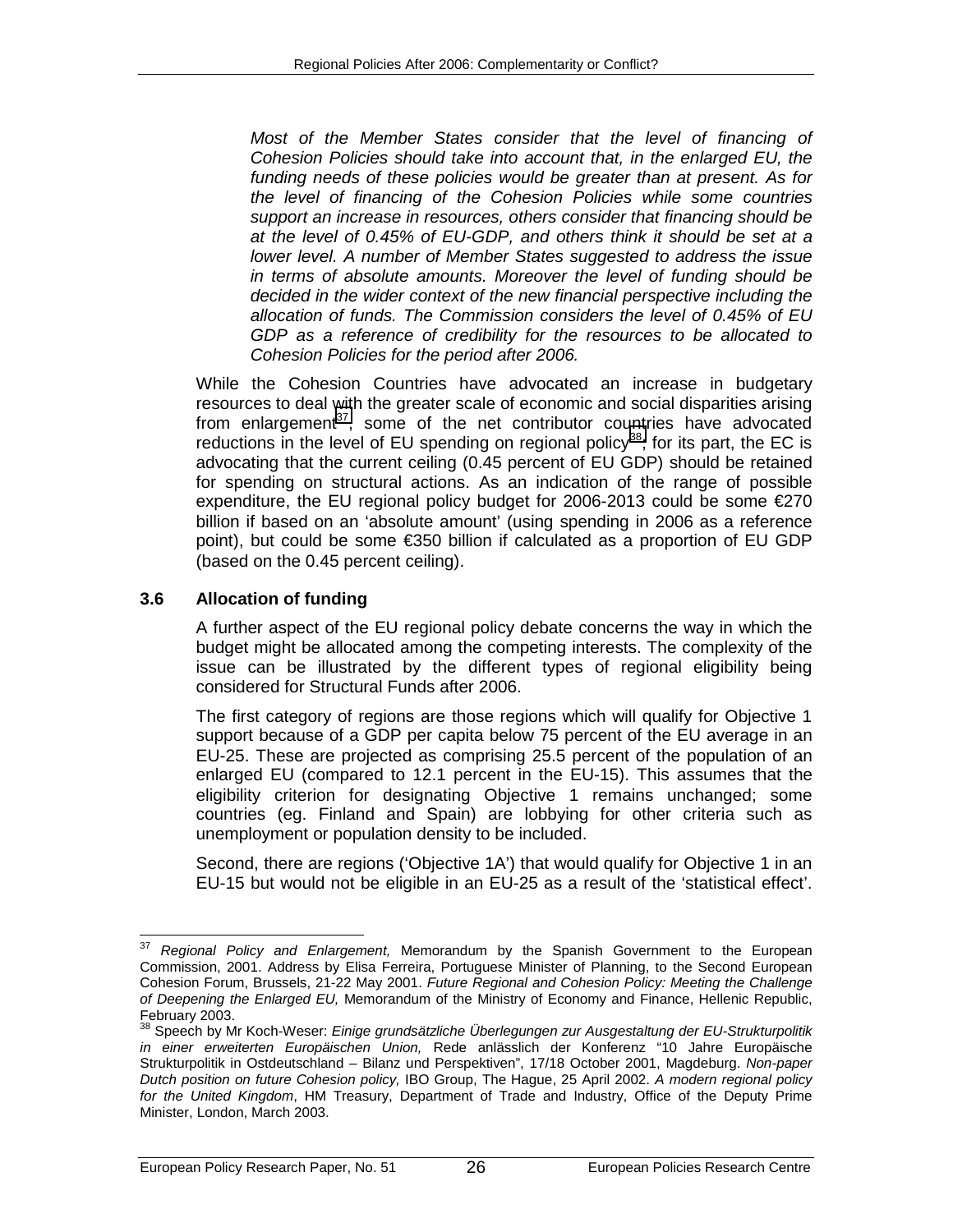<span id="page-34-0"></span>These are mostly in Germany but include significant proportions of the eligible population in Germany, Spain, the UK and Hungary.

Third, there are regions that have hitherto benefited from special provisions. These comprise areas previously eligible for Objective 6 on the basis of low population density (in Finland and Sweden), and the outermost regions (French overseas departments, the Azores, Canary Islands and Madeira), which have been covered by Objective 1. Some of the areas in these categories would be eligible for Objective 1 status in an EU-25, some would be excluded by the statistical effect, and some would require further special provisions to qualify even in an EU-15.

Fourth, there is the question of the transitional arrangements that should apply to those regions, which would lose eligibility for Objective 1 even in an EU-15 by virtue of regional growth. This situation applies primarily to areas in Greece and Ireland, and also to Spain to a significant degree. The main issue here is whether transitional arrangements should be comparable to the six-year phase-out arrangements for de-designated Objective 1 regions in the 2000-06 period.

Lastly, the EU is debating whether support should be provided for other areas outside the less-developed areas (which have currently received Objective 2 and 3 assistance) as well as support under the Community Initiatives. While the continuation of initiatives such as Interreg is generally uncontested, there are diverse views on a future 'Objective 2', with respect to:

- the proportion of funding that should be allocated to non-Objective 1 areas
- the regional priorities for the assistance (eg. the EC has proposed innovation and the knowledge economy, employability and social cohesion, sustainable development, accessibility, and rural development); and
- the process for designating the areas eligible for support (eg. enabling zoning to be determined at Member State or sub-national levels).

In addition to eligibility for Structural Funds, there is also the allocation of the Cohesion Fund to be considered. Assuming that the same criterion for eligibility (per capita GNP less than 90 percent of the EU average), all the new Member States except for Cyprus would qualify. Among the EU-15, Greece and Portugal would also qualify, Ireland would definitely be excluded, and Spain appears to be a borderline case, with a strong possibility that it might be excluded as a result of the 'statistical effect'.

### **3.7 A new implementation model?**

In addition to budgetary issues, the reform of the Funds has to be seen in the context of the current debate about the future governance of the EU, notably the powers and responsibilities allocated to EU, national and subnational levels. There are competing models of whether and how policy tasks (such as regional policy) should be allocated primarily to one level or shared.

The EC, other European institutions and many Member States and subnational interests support the current model of policymaking whereby the task of addressing economic and social cohesion is shared among European, national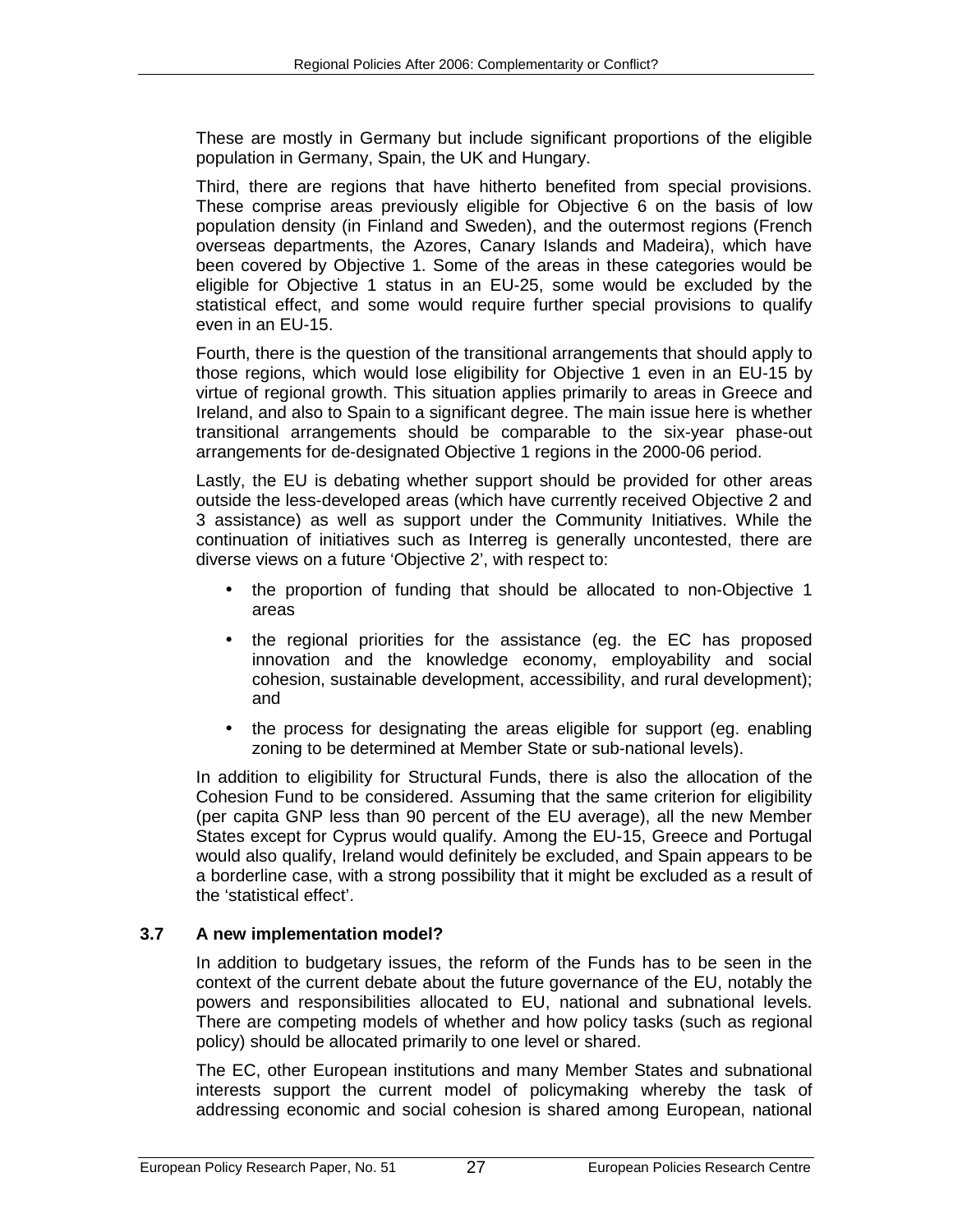<span id="page-35-0"></span>and subnational levels. They consider that the EU level should continue to have an active involvement in regional policy throughout the EU, on the grounds of solidarity and to ensure that EU regional policy does not become a kind of 'welfare policy' restricted to supporting the poorest countries and regions.

A fundamentally different approach to EU regional policy has been advocated by countries such as the Netherlands, Sweden and the United Kingdom, which consider that the current approach is no longer sustainable. The Dutch government has suggested an EU regional policy based on a national eligibility criterion<sup>39</sup>. A more fully developed proposal is contained in a UK consultation paper<sup>40</sup> which put forward an 'EU framework for devolved regional policy'. This foresees broad policy objectives being established at European level (based on the Lisbon agenda) but with the implementation of these objectives being undertaken by the Member States and regions without the transfer of EU resources.

A further aspect of the implementation debate concerns the simplification of systems and procedures for administering structural actions. This discussion was initiated in October 2002<sup>41</sup>, with a ministerial meeting to consider how implementation of the Funds might be simplified in the current period as well as longer term after 2006. For the post-2006 period, possible changes have been mooted to rationalise the stages of programming, possibly through some kind of contractual arrangement between the EC, Member State and region. Greater flexibility for Member States to select priorities from a menu of EU policy priorities for interventions outside Objective 1 is also being discussed. The key question is how to ensure that the EC can discharge its responsibilities to account for the EU budget to the Council, Parliament and Court of Auditors while increasing the flexibility and simplicity of administration at Member State level. A range of systemic and procedural simplification issues is also being considered (some of which should apply to the remaining years of the current programming period) to rationalise the administrative time and cost associated with audit, reporting and financial management.

### **3.8 The effectiveness and 'added value' of policy**

Finally, the future course of EU regional policy is being influenced by perceptions of the effectiveness of the Structural and Cohesion Funds. The issue of 'Community added value' has been particularly prominent in the debate, both in judging the effects of current and past programmes as well as assessing priorities for the future. As the EC noted in the Second Cohesion Report 42: *"a future reform of cohesion policies should ideally take the opportunity to increase the added value and the visibility of Community policy".*

Clearly, Structural Fund programmes have had tangible net economic impacts in the cohesion countries and other large Objective regions. Outside these areas,

 $\overline{a}$ 

<sup>&</sup>lt;sup>39</sup> Cabinet Standpoint concerning the Interdepartmental Policy Study on "EU Structural Policy in the Context *of the Enlargement of the EU",* Dutch Ministry of Foreign Affairs, Ministry of Finance and Ministry for Foreign Trade, The Netherlands, 2001.

<sup>40&</sup>lt;br>40*A Modern Regional Policy for the United Kingdom,* HM Treasury, Department of Trade & Industry, and Office of the Deputy Prime Minister, United Kingdom, March 2003.

<sup>41</sup> *Note on the simplification, clarification, coordination and flexibility of Structural Fund management in the period 2000-06*, Commission of the European Communities, Brussels, October 2002. 42 EC (2001) *op. cit.*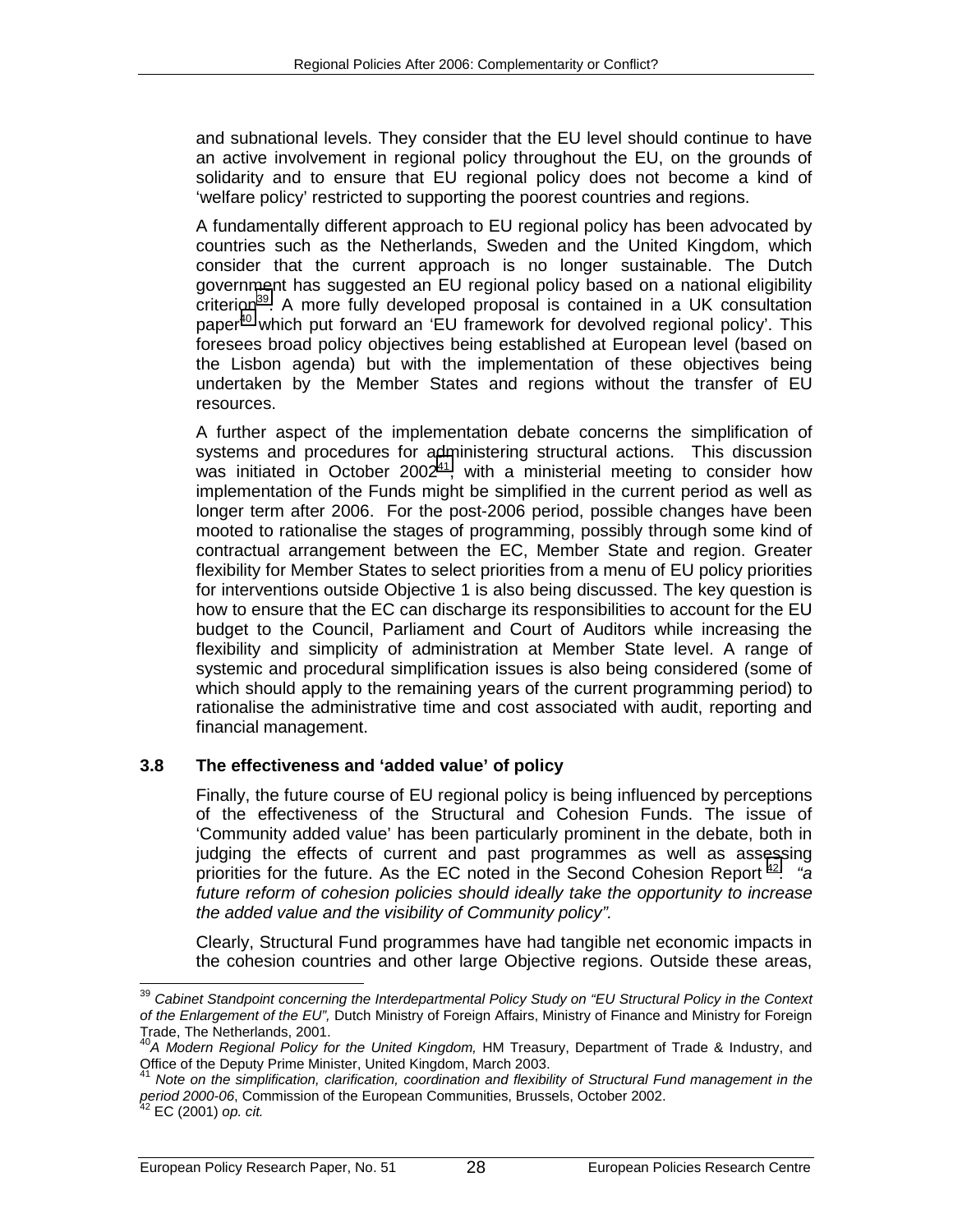the economic impacts are difficult to quantify. However, the Funds have clearly enabled additional economic activity to take place, and there is evidence of programmes improving the quality of economic development and acting as a catalyst for regeneration.

More broadly, recent research on Community added value suggests that EU regional policy has several important qualitative effects.<sup>43</sup> First, programmes have influenced the deployment of resources for economic development, in particular at local level. They have enabled a wider range of organisations to engage in economic development and focused intervention on the needier areas. The Funds have safeguarded or increased the level of domestic regional development spending, and encouraged forward-looking regional development strategies. An important intangible effect of the Structural Funds is to make the EU more visible to citizens, communities, businesses and public authorities.

Second, the EU programming approach has promoted a strategic dimension in regional development policymaking. Regional development has become more integrated and coherent, through the multi-sectoral and geographically focused approach of programmes. Multi-annual programming periods have also provided a more stable policy environment, allowing longer term planning. In several Member States, there is evidence that the lessons of EU programming are being transferred into domestic policies.

There is mixed evidence of the influence of Structural Funds on domestic policy priorities. For the most part, the EU programmes do not appear to have 'bent' expenditure against the direction of national policy trends. However, they have played an important part in pioneering new types of intervention (in areas such as community economic development and the horizontal themes) and have been associated with institutional innovations in the management of regional development.

Third, the most frequently cited area of added value associated with the Structural Funds is partnership. This fundamental principle of Structural Fund programming is considered to have brought enhanced transparency, cooperation and co-ordination to the design and delivery of regional development policy, and better quality regional development interventions as a result. The partnership principle is implemented in different ways across the EU, but the commonly perceived benefits of partnership are improved vertical coherence, stronger involvement of local actors, a greater awareness of the 'bigger picture', collaborative working and co-operation on economic development initiatives, and improved decision-making in the management of economic development interventions.

Lastly, learning is an integral ingredient of Structural Fund programming. The Structural Funds have provided an exceptionally stable yet adaptable policy framework, which has promoted a dynamic of learning and innovation. In some regions, they have helped to institutionalise a 'learning reflex' as part of the routine delivery of regional economic development policy.

 $\overline{a}$ 43 Bachtler J and Taylor S (2003) *The Added Value of Structural Funds*, IQ-Net Special Paper, European Policies Research Centre, University of Strathclyde, Glasgow. www.eprc.strath.ac.uk/iqnet/iqnet/downloads/IQ-NET\_Reports(Public)/IQ\_NET\_Added\_Value.pdf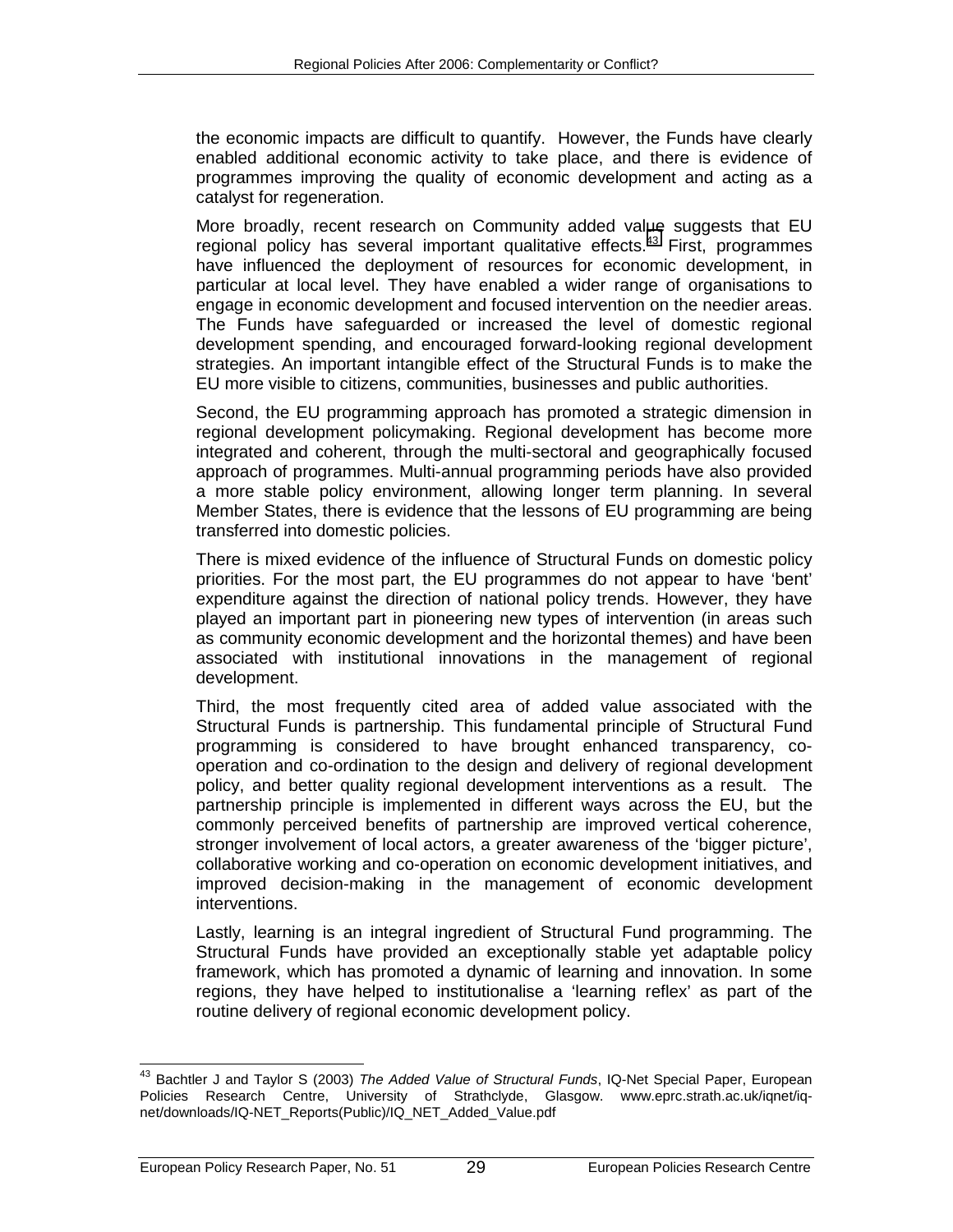Counteracting at least some of these trends, the added value contributed by the Structural Funds is undermined by some negative aspects of the programming environment. Prominent among these is the burden of administration associated with operating the Funds, which affects not just administrators but also project implementers and final beneficiaries. Other aspects of the detailed configuration of the Funds (including fragmented eligible area maps, the n+2 rule, and riskaverse funding mechanisms) are believed to detract from their potential to encourage innovative and high quality interventions.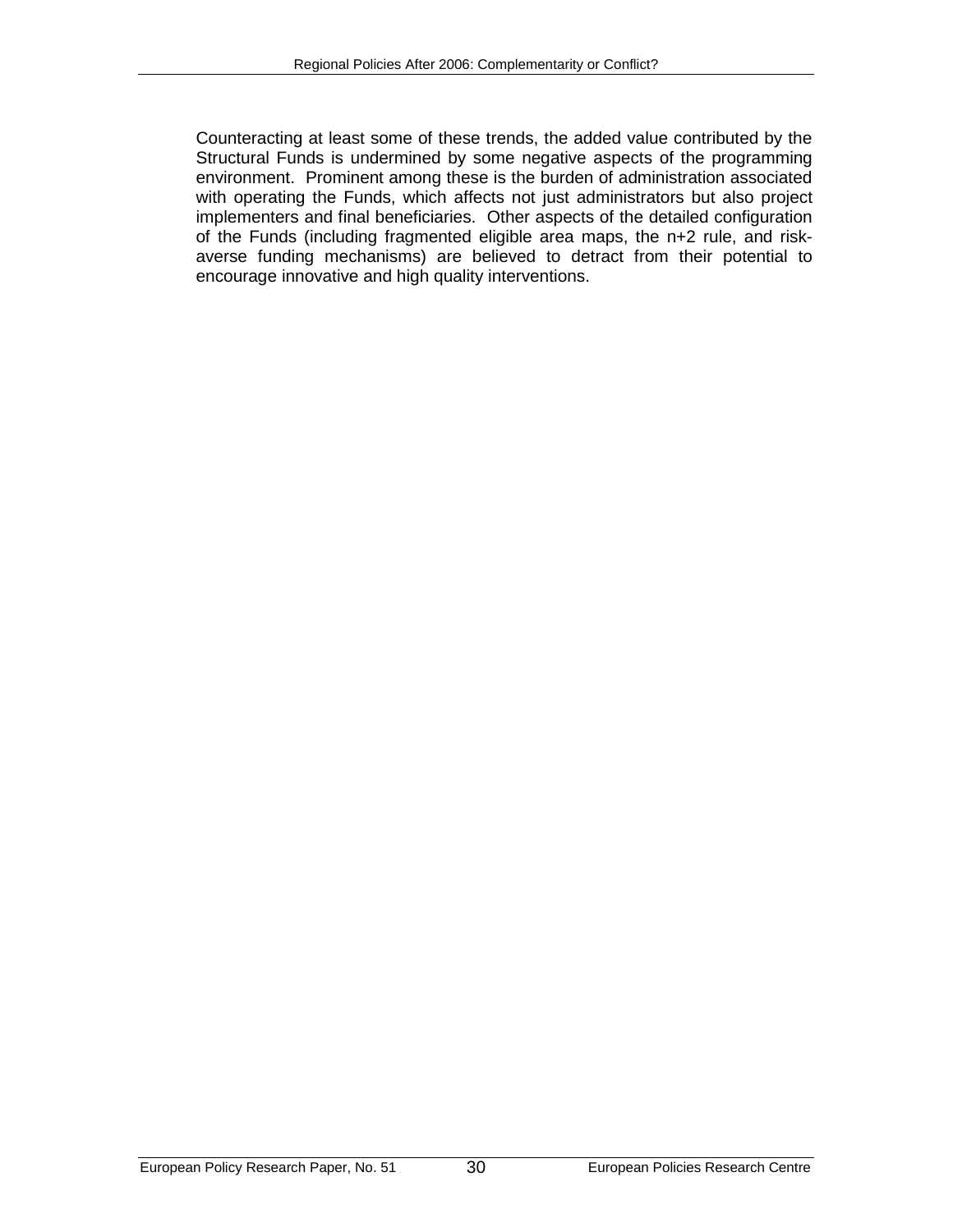## <span id="page-38-0"></span>**4. EU COMPETITION POLICY – A NEW PHASE**

### **4.1 Evolution of EU competition policy control of State aid**

As with EU regional policy, EU competition policy control of State aid is entering a new phase. Although the extent of material change to date is modest, it is clear that the Commission recognises the need to modernise its handling of State aid discipline to reflect new realities. Chief amongst these is the impact of enlargement. In purely practical terms, expansion to 25 Member States creates major resource and linguistic difficulties and has thrown into sharp relief the need to focus on those measures that pose the greatest threat to competition. In addition, the liberalisation agenda has exposed new activities to international competition, highlighting the potential conflict between the universal provision of key services and the State aid rules. Further, the increasingly sophisticated range of policy instruments designed by national policymakers keen to operate 'close' to the market poses new challenges to existing approaches to defining State aids and determining their compatibility with the Treaty on the basis of current frameworks.

At macroeconomic and political levels, attitudes towards State aids have continued to shift. The Council of Ministers has taken a growing interest in curbing the scale and improving the efficiency of government intervention, reflected in the Stockholm Council commitment to less State aid spending overall and a reorientation of that expenditure towards *"horizontal objectives of common interest, including cohesion objectives"*44 and in the wider substance of the Lisbon agenda for economic reform, innovation and social cohesion.

Successive European Councils have added little in the way of substance to the means of achieving the 'less, but better' objective, at least in terms of *concrete* commitments to reduce spending by the Member States. Nevertheless, the political climate has given an impetus to Commission action in the form of a series of 'scoreboards<sup>,45</sup> on State aid expenditure, a progress report on the reduction and reorientation of State aid<sup>46</sup> and an emerging policy reform agenda.<sup>47</sup>

Several important themes have emerged from recent Council conclusions and Commission reports and statements:

• a consideration of the role of market failure in the justification for State aid;

<sup>&</sup>lt;sup>44</sup> Presidency Conclusions, Stockholm European Council, 23 and 24 March 2001.

<sup>&</sup>lt;sup>45</sup> The most recent being European Commission, State Aid Scoreboard – Spring 2003 update, COM(2003) 225 final of 30 April 2003, Brussels.

<sup>46</sup> EC (2002c) *Progress report concerning the reduction and reorientation of State aid*, European Commission COM(2002) 555 final of 16 October 2002.

<sup>47</sup> RAPID Press Release, Mario Monti, *Contribution of competition policy to competitiveness of European economy,* Institute of European Affairs, Dublin, SPEECH/03/264 of 26 May 2003; Philip Lowe, *Objectives of State aid policy in the European Union and in the international context*, Information seminar for MPs of the Candidate Countries on EC State aid policy, European Parliament, 26 May 2003.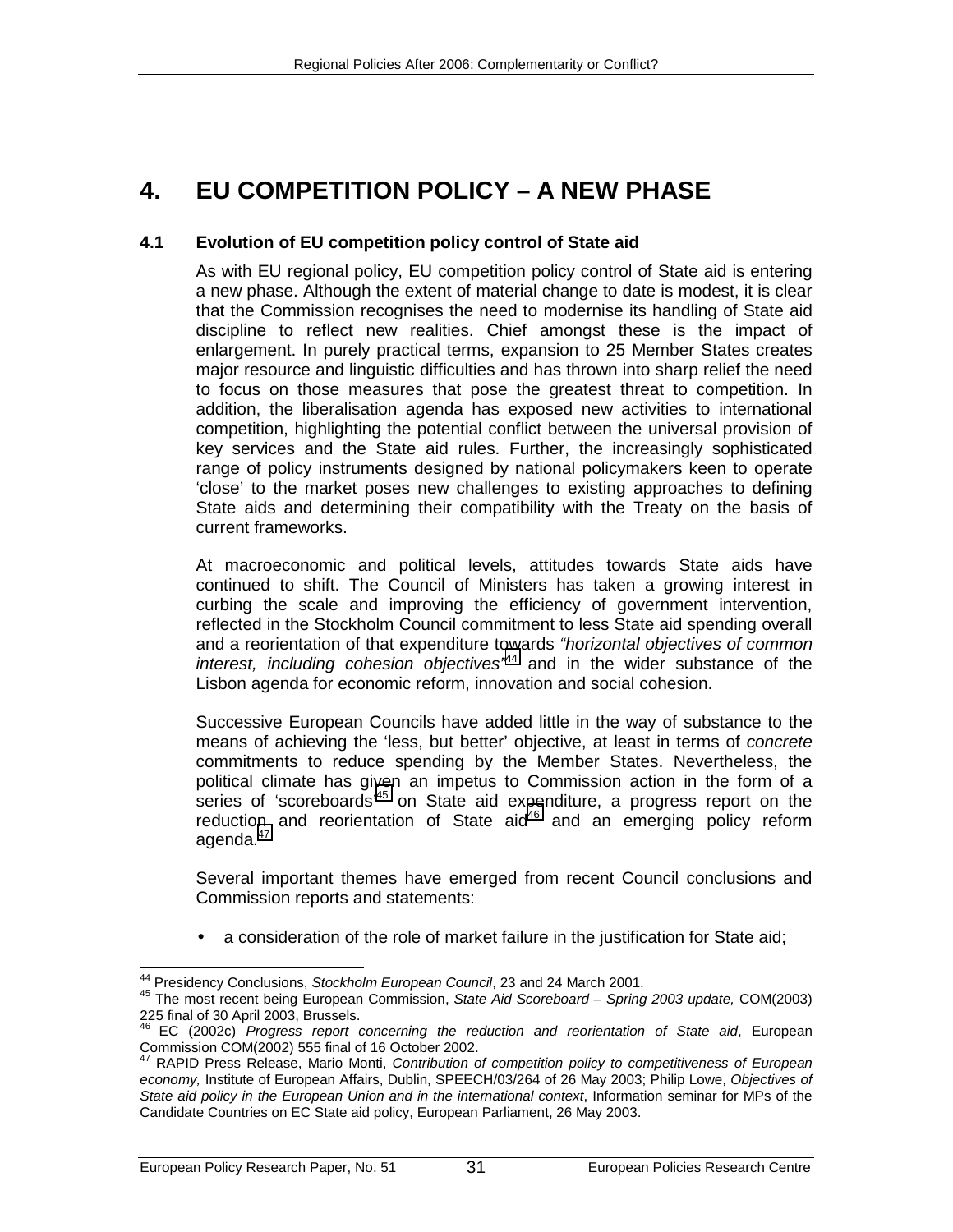- an emphasis on the efficiency and effectiveness of State aid and, related, a growing interest in evaluation and exchange of experience;
- a Commission commitment to consider the feasibility of developing economic criteria for assessing State aid impacts;
- efforts to simplify, modernise and clarify the State aid rules.

These themes seem likely to impact on the future relationship between regional State aid and competition policy, although how precisely they might interact is likely to be the subject of considerable debate.

### *4.1.1 More stress on the role of market failure in the justification of State aid*

Recent developments in State aid control have given greater prominence to market failure arguments in the justification for State aid. On the one hand, it has been stressed that State aids should be targeted at clearly identified market failures.<sup>48</sup> On the other hand, the Commission has emphasised the need to question whether State aid is always the most appropriate response to market failures. For example, it has been argued that Member States *"should assess, on a case-by-case basis, whether existing market imperfections affecting SMEs would be better addressed through the provision of state aid, advisory and information services, the intensification of structural reforms, or a combination of these measures."*<sup>49</sup>

#### *4.1.2 Greater emphasis on the efficiency and effectiveness of State aid and on the role of economic analysis in State aid control*

A related question is that of the efficiency and effectiveness of State aid. The Commission has procured external research that aims, *inter alia*, to draw up a list of criteria that make it possible to assess the circumstances in which aid is likely to be more or less effective.<sup>50</sup> For their part, at the November 2002 Competitiveness Council, the Member States undertook to improve the exchange of experience on a range of issues, including *ex ante* and *ex post* evaluations of State aid.

The role of economic analysis in State aid control is also rising up the Commission's agenda. Two main factors appear to underpin this. First, the Commission has been sensitive to criticism of its hitherto rather formalistic approach. Philip Lowe, the new Director General of DG Competition, has observed that *"there is the impression that we are simply applying rules which aim to curtail state aid as such rather than concentrating on controlling aid which*  really distorts the European single market".<sup>51</sup> Second, the impact of enlargement

<sup>-</sup> $48$  2467<sup>th</sup> Council meeting – Competitiveness (Internal Market, Industry, Research) – Brussels, 26 November 2002, 14365/02 (Presse 360).

<sup>49</sup> European Commission, *State Aid Scoreboard – Spring 2002 update*, COM(2002) 242 final of 22 May 2002, Brussels.<br><sup>50</sup> EC (2002c) op. cit.

<sup>50</sup> EC (2002c) *op. cit.* 51 Philip Lowe, 'Introduction', *EC Competition Policy Newsletter,* 2003(1) Spring.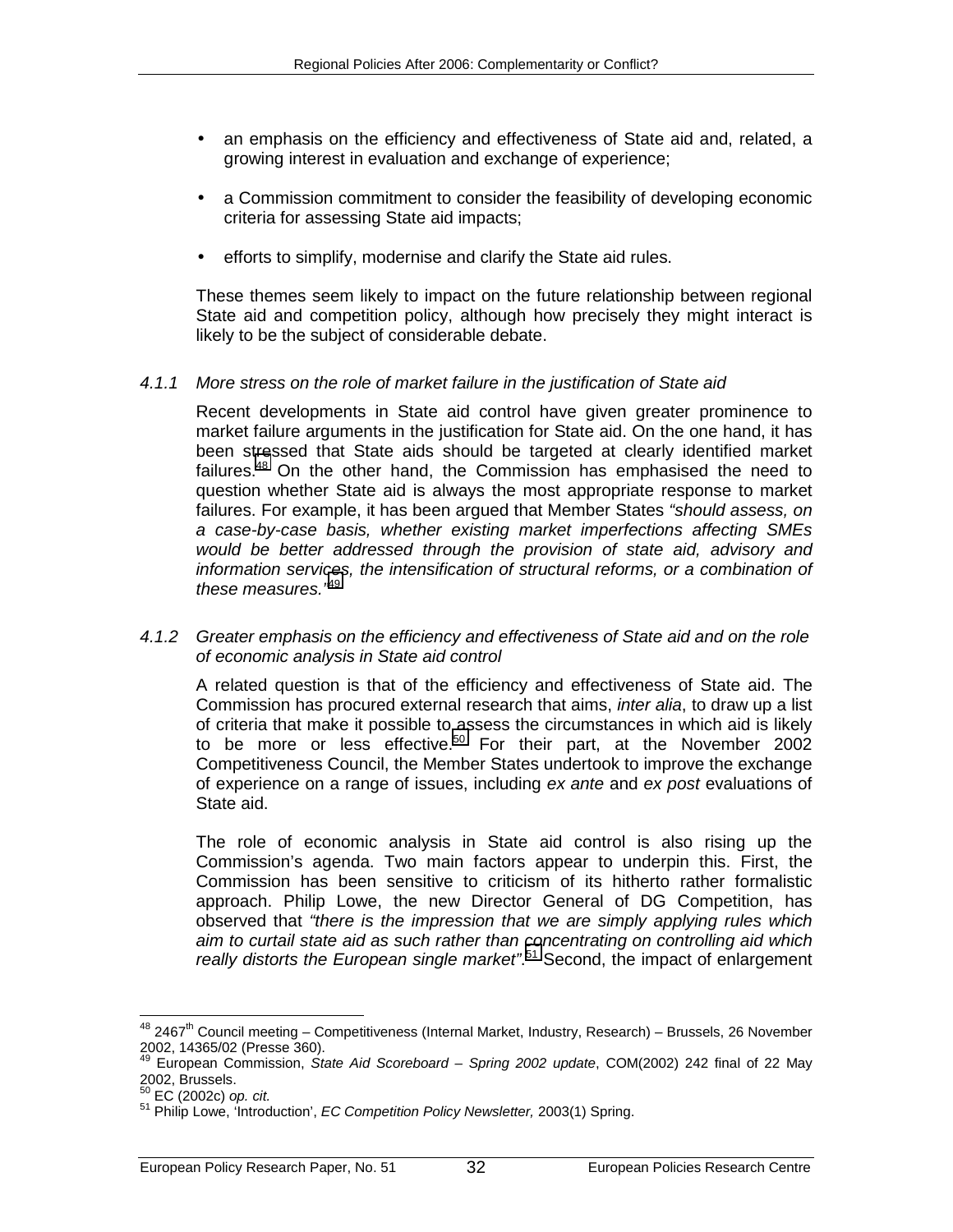on resources means that greater priority needs to be given to those measures that have the greatest impact on EU competition and trade.

There are two levels of analysis at which the role of economic criteria are relevant. First, the decision about whether a measure is caught by Article 87(1) at all – ie. does it constitute State aid? The key question in this context is whether a measure, *inter alia*, distorts or threatens to distort competition or affect trade between Member States. It has been observed that the Commission interpretation of Article 87(1) almost amounts to a *per se* rule*: "if aid is granted,*  the conclusion that the aid distorts competition is almost automatic<sup>",52</sup> Some recent cases have suggested a rather more reasoned approach to finding impacts on intra-Community trade.<sup>53</sup> Nevertheless, these few cases do not amount to a relaxation of the definition of what constitutes a State aid and policy is inevitably constrained by existing jurisprudence and precedent.

The second level of analysis concerns the severity of the distortion involved. Philip Lowe has suggested that work could be undertaken on the economic basis for a distinction between aid that is particularly harmful and aid that, although it falls within the scope of Article 87(1), does not *significantly* distort competition and trade.<sup>54</sup> This in turn could be reflected in procedural reforms that might ease the burden of examining less significant cases but identify those where closer scrutiny were merited.<sup>55</sup>

There are two main precedents for adjusting levels of scrutiny or control to the perceived risk to competition. At the 'bottom' end of the spectrum, the introduction of the *de minimis* facility in the early 1990s effectively limited the scope of Article 87(1), enabling aid subject to certain ceilings and conditions to escape the notification requirement.<sup>56</sup> Although it has been suggested that it might be possible to extend the *de minimis* Regulation (presumably by raising the threshold), a *sui generis* block exemption Regulation is thought to be a more likely route.<sup>57</sup>

At the 'top' end of the spectrum, the Commission has sought to constrain the scale of regional investment aid to large projects under the Multisectoral Frameworks. For most activities, the 1998 Multisectoral Framework<sup>58</sup> applies until end 2003 when the 2002 Multisectoral Framework<sup>59</sup> enters into force for all

<sup>-</sup> $52$  Evans A and Martin S (1991) 'Socially acceptable distortions of competition: Community policy on State Aid', *European Law Review, 79-111.*<br>
<sup>53</sup> For example, the Dorsten Swimming Pool case, which has been highlighted by the Commissioner as an <sup>53</sup>

instance in which the definition of aid has been more tightly circumscribed – see Mario Monti, 'Services of General Interest in Europe', *Europäische Zeitschrift für Wirtschaftsrecht* (EuZW), Vol 6/2001, p161; 24 March 2001; a similar conclusion was reached in the Brighton Pier case – see Aids N 560/01 and NN 17/02 – United Kingdom - Brighton West Pier, C(2002) 942 fin of 9 April 2002.<br><sup>54</sup> Philip Lowe, op. cit.

<sup>54</sup> Philip Lowe*, op. cit.* 55 COM (2002) 555 at point 15. 56 The *de minimis* facility is now enshrined in Council Regulation (EC) No 69/2001 of 12 January 2001 on the application of Article 87 and 88 of the EC Treaty to *de minimis* aid, OJEC No L 10 of 13 January 2001.<br><sup>57</sup> Philip Lowe, *Handlungsspielräume der Wirtschaftsförderung der Länder nach der Erweiterung*, Speech to<br>the Au

<sup>58</sup> Multisectoral framework on regional aid for large investment projects, OJEC No C 107 of 7 April 1998.<br>59 Multisectoral framework on regional aid for large investment projects – Rescue and restructuring aid and closure aid for the steel sector, OJEC No C 70 of 19 March 2002.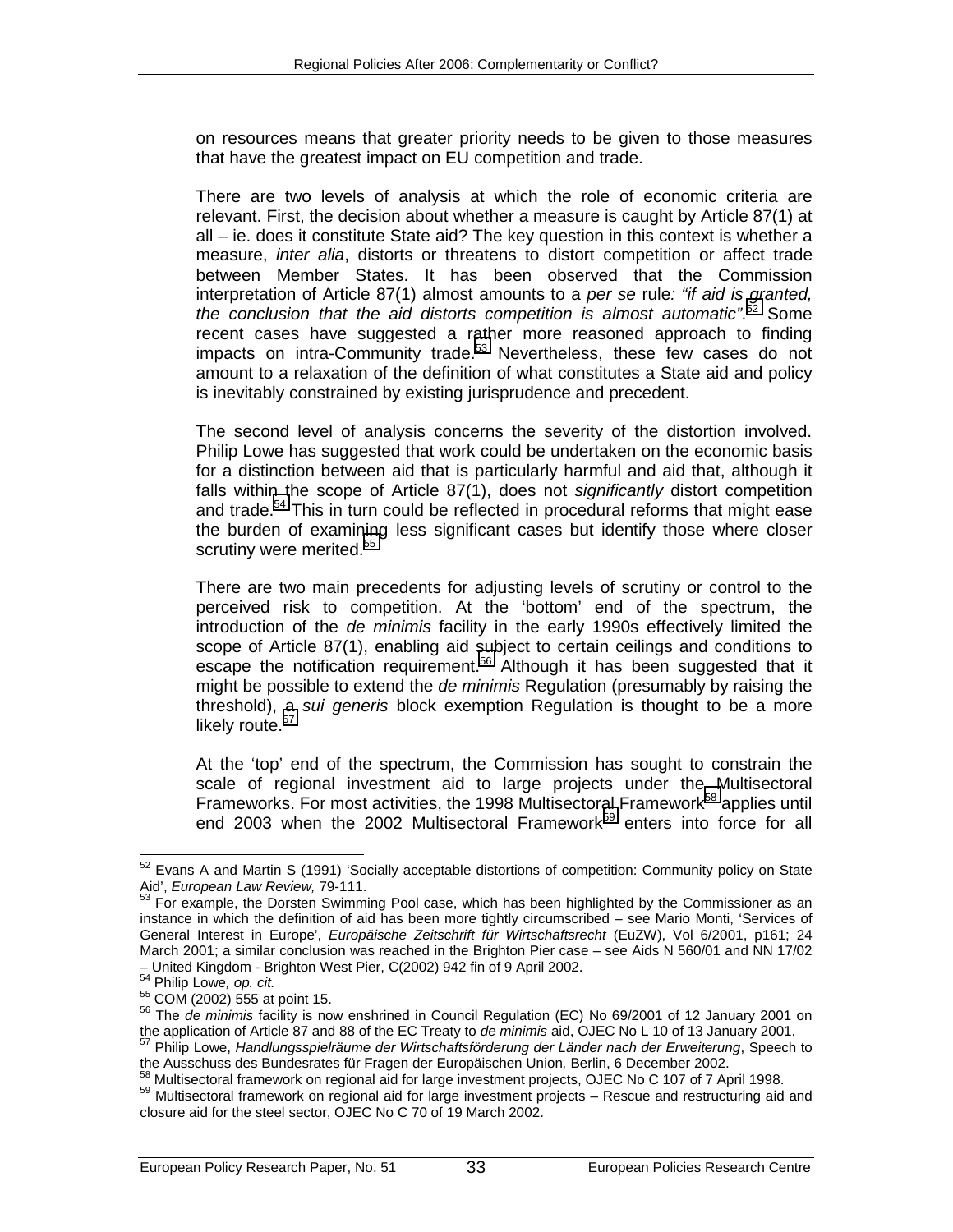<span id="page-41-0"></span>sectors.<sup>60</sup> This will mean that, for projects involving eligible expenditure in excess of €50 million, a reduction matrix will be applied to the standard maximum award rates. In addition, very large awards will be subject to individual notification. Last, and perhaps most importantly, the 2002 Multisectoral Framework provides for the Commission to draw up a list of sectors where serious structural problems prevail; aid to firms in these sectors will be strictly limited. The Commission takes the view that the risk of distortion of competition is higher where a single company has a high market share and where production capacity is expanded without a corresponding increase in demand. A "systematic analysis" of the sectoral situation in the Community is underway with a view to drawing up a list of activities where such conditions prevail.<sup>61</sup>

#### *4.1.3 Steps to improve simplification, modernisation and clarification of the State aid rules*

A number of steps have been taken, or are envisaged, with respect to the simplification, modernisation and clarification of the State aid rules. In 2002 the Commission adopted a block exemption Regulation for employment aid, $62$  adding to the list of policy areas where reporting rather than prior notification are required. The Commission has also sought to clarify the relationship between the financing of services of general economic interest and the State aid rules,  $63$ although the outcome of this must await the European Court of Justice judgements in the Altmark and GEMO cases. Regarding enforcement and sanctions, the Commission has formalised its approach to complaints<sup>64</sup> and indicated its intention that, in the future, reimbursement of unlawful state aid will be subject to interest at compound rates. $65$  More generally, the Commissioner has announced that the Commission is reviewing existing State aid control instruments with a view to simplification and elimination of potential conflicts between the texts.<sup>66</sup> Together with the procedural Regulations adopted over the period 1999-2001, these changes amount to a substantial reform package.

### **4.2 Developments in regional aid control**

Against this background, the control of regional aid appears to be in a quiescent period. The Commission has confirmed that the Regional Aid Guidelines introduced in 1998 are set to apply unchanged until 2006; however, it has also indicated that a review of the rules will be carried out "in due course" in order to enable the notification and approval of new assisted area maps for the period

 $\overline{a}$ 60 See 'Regional aid and large investment projects' in Wishlade F G (2003) *Regional State Aid and Competition Policy in the EU* (Kluwer Law International, The Hague), for an overview of the two Multisectoral Frameworks.<br> $61$  COM (2002) 555 at point 12.

<sup>62</sup> Commission Regulation (EC) No 2204/2002 of 12 December 2002 on the application of Articles 87 and 88 of the EC Treaty to State aid for employment, OJEC No L 337 of 13 December 2002.

<sup>63</sup> DG Competition, *Services of general economic interest and state aid,* non-paper of 12 November 2002 available from the DG Competition WebSite at: <http://europa.eu.int/comm/competition/state\_aid/others/>
<sup>64</sup> *Form for the submission of complaints concerning alleged unlawful State aid*, OJEC No C 116 of 16 May

 $^{2003.}_{65}$ 

<sup>&</sup>lt;sup>65</sup> Commission communication on the interest rates to be applied when aid granted unlawfully is being recovered, OJEC No C 110 of 8 May 2003.<br><sup>66</sup> Maria Marti, Cartributies of the way 2003.

*Mario Monti, Contribution of competition policy to competitiveness of European economy, op.cit.*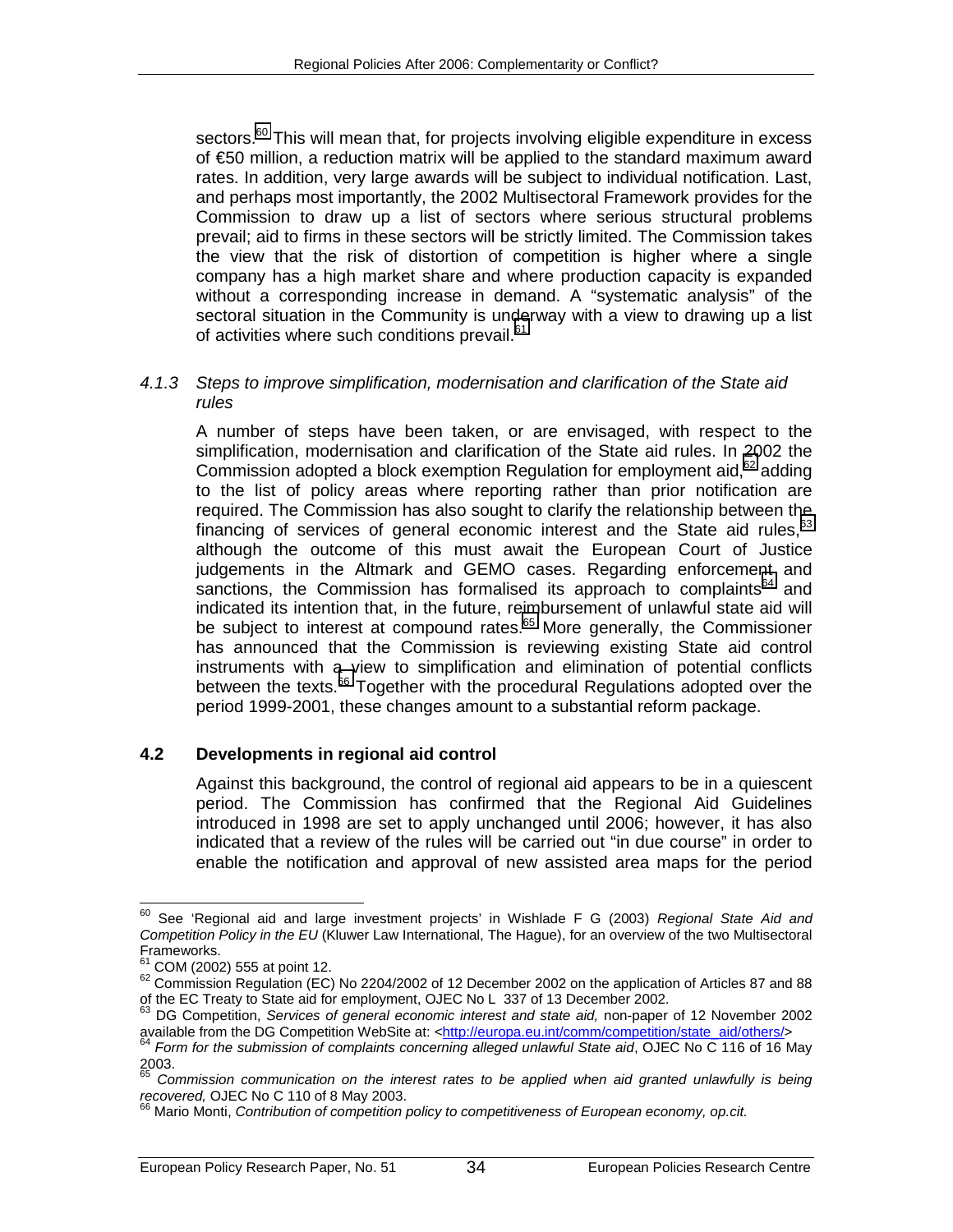after 1 January 2007. $^{67}$  DG Competition is conducting a 'sounding out' exercise involving externally-commissioned studies, bilateral discussions with the Member States and internal policy review. Commissioner Monti also wrote to all the Member States in April 2003 requesting any comments, observations or information relevant to a review of the Guidelines by 30 May 2003. In short, although the current guidelines will apply unchanged until 2006, regional aid control policy is due to undergo a period of intense scrutiny.

No decision has apparently yet been taken on whether a radically new approach might be adopted post 2006 or whether small adjustments to the existing approach might suffice. What seems clear, however, is that maintaining the status quo is not a realistic long-term option<sup>68</sup> and this for at least three reasons: first, the impact of enlargement; second, the outcome of the German legal challenge to the Commission Decision based on the guidelines; and third, the attitudes of national regional policymakers. Each of these factors has important implications for the future design of regional aid controls.

### *4.2.1 The impact of enlargement*

The reality of eastern enlargement from 2004 radically alters the context for the logic which underpins the 1998 Regional Aid Guidelines. This takes as its starting point the notion that coverage of the national assisted areas should total less than half the Community population. Coverage for 2000-06 (set at 42.7 percent of the EU-15 population) was determined on the basis of predictions about enlargement during the period, coupled with an assessment of the minimum population coverage needed to enable 'coherence' between the national aid area and Structural Fund maps. A similar approach (but setting aside the issue of coherence) would imply coverage of up to 50 percent of the enlarged population. Moreover, equal treatment of the Member States would suggest the use of data covering an enlarged Europe in assessing regional disparities.

A range of scenarios can be envisaged for incorporating the new Member States into the existing methodology.<sup>69</sup> Whatever the scenario, the almost inescapable conclusion is that the impact on many current Member States would be significant and this on a number of levels.

• Most obviously, the relative poverty of the new Member States would result in most of those countries being covered by Article 87(3)(a) in their entirety; this

<sup>67</sup> <sup>67</sup> *Commission Communication: Review of the guidelines on national regional aid for the period after 1*  January 2007, OJEC No C 110 of 8 May 2003.<br><sup>68</sup> The Commission could, presumably, decide to extend the authorisation of the existing maps for a limited

period pending the finalisation of new regional aid guidelines.

For example, EU-25 data could be used throughout with further enlargement dealt with when it arose: alternatively EU-27 could be used as the basis for designation. Perhaps more persuasive and in line with the past, the population ceiling could be set on the basis of EU-27 population but GDP and unemployment could be assessed on the basis of EU-25 indices, pending further enlargement. There is, of course, the question of the overall population ceiling and whether 50 percent should be the absolute upper limit; on the other hand, the Commission might seek to exert further downward pressure on coverage.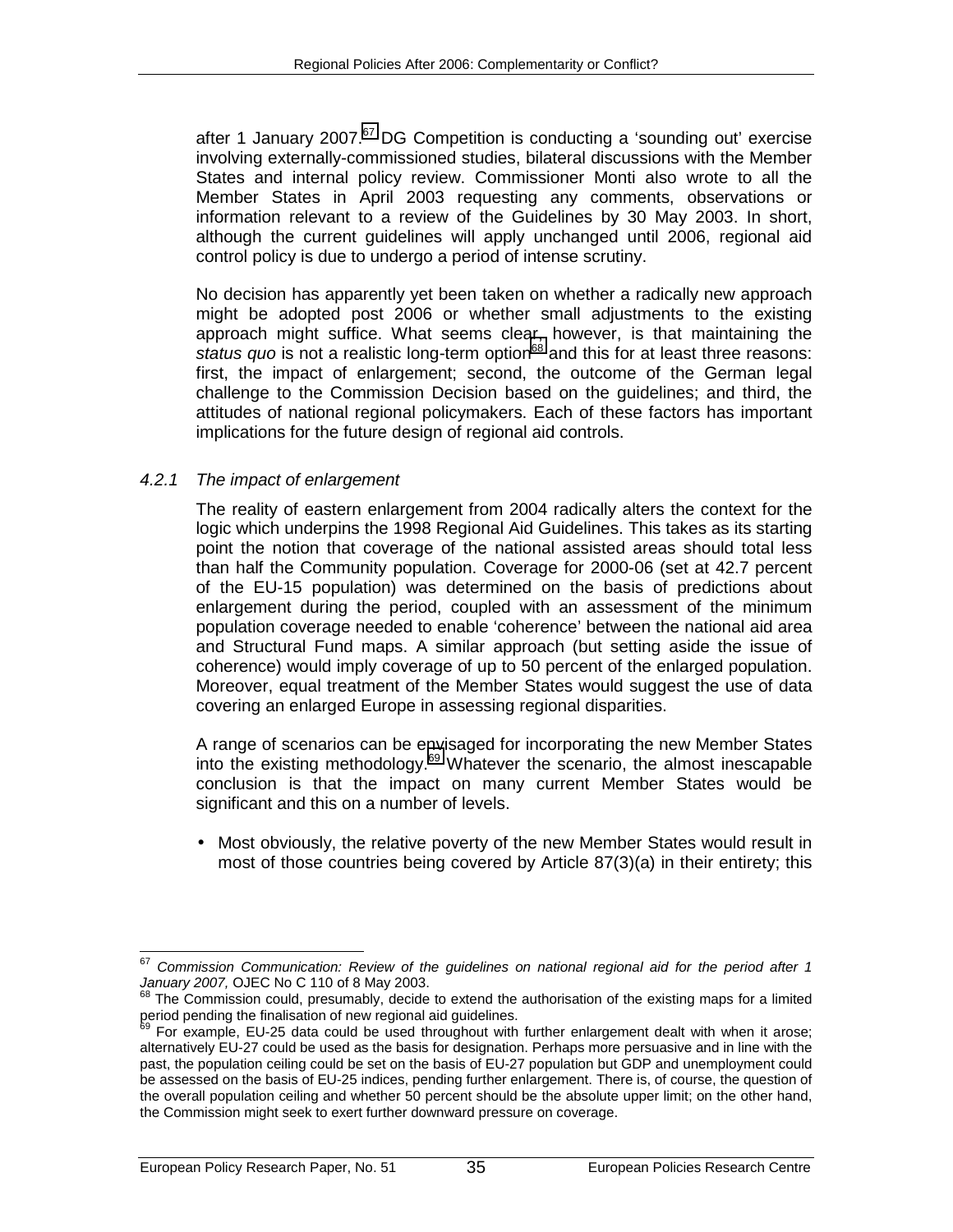uses a large proportion of the overall population ceiling, leaving considerably less for the current Member States.<sup>70</sup>

- Many existing Article 87(3)(a) regions would be squeezed out of eligibility, not because their absolute position has changed but rather because of the statistical effect of enlargement on EU averages. This raises conceptual issues that are separate from those pertaining to eligibility for the Structural Funds.
- Related, although overall Article 87(3)(c) coverage might rise within EU-15, this would not be enough to accommodate regions losing Article 87(3)(a) status unless the overall ceiling were increased.
- The effects of enlargement would not be limited to spatial coverage but would also impact on rates of award, especially the scope of the 10 percent rate and, related, aid differentials in countries currently containing Article 87(3)(a) and (c) regions.
- The impact of enlargement on the outcomes of the methodology vary widely between existing Member States, partly reflecting levels of unemployment (an indicator of questionable comparability), but also due to the impact of existing safety nets and the presence of absolute designation criteria which, unlike GDP per head, are potentially unaffected by enlargement (notably population density and the treatment of Northern Ireland).

### *4.2.2 The German legal challenge to the Article 87(3)(c) adjustments*

A further impediment to simply rolling forward the guidelines post 2006 relates to the German legal challenge<sup>71</sup> against the Commission Decision approving its assisted areas and the consequences of the case for the Guidelines.<sup>72</sup> The essence of the German case concerned the 'corrections' made to the initial Article 87(3)(c) population quotas allocated under the Guidelines. These corrections involved ensuring that all countries:

- had a minimum Article 87(3)(c) coverage of 15 percent outside the Article 87(3)(a) areas;
- had enough quota to cover all areas losing Article 87(3)(a) status and low population density areas; and
- had coverage at least equal to 75 percent of their previous coverage.

In order to remain within the overall population ceiling of 42.7 percent of the EU-15 total, the coverage of Article 87(3)(c) areas was proportionately reduced in

<sup>-</sup> $^{70}$  On the basis of EU-27 population and data and a 50 percent overall ceiling, EU-15 coverage could fall to 36 percent of the population, compared with 43 percent at present – see 'Enlargement and the Future of the Regional Aid Guidelines' in Wishlade, F G (2003) *op. cit.* 

<sup>&</sup>lt;sup>72</sup> For a fuller discussion of the issues arising see 'The Impact of Competition Policy on Regional Aid Policies' in Wishlade F G (2003) *op.cit.*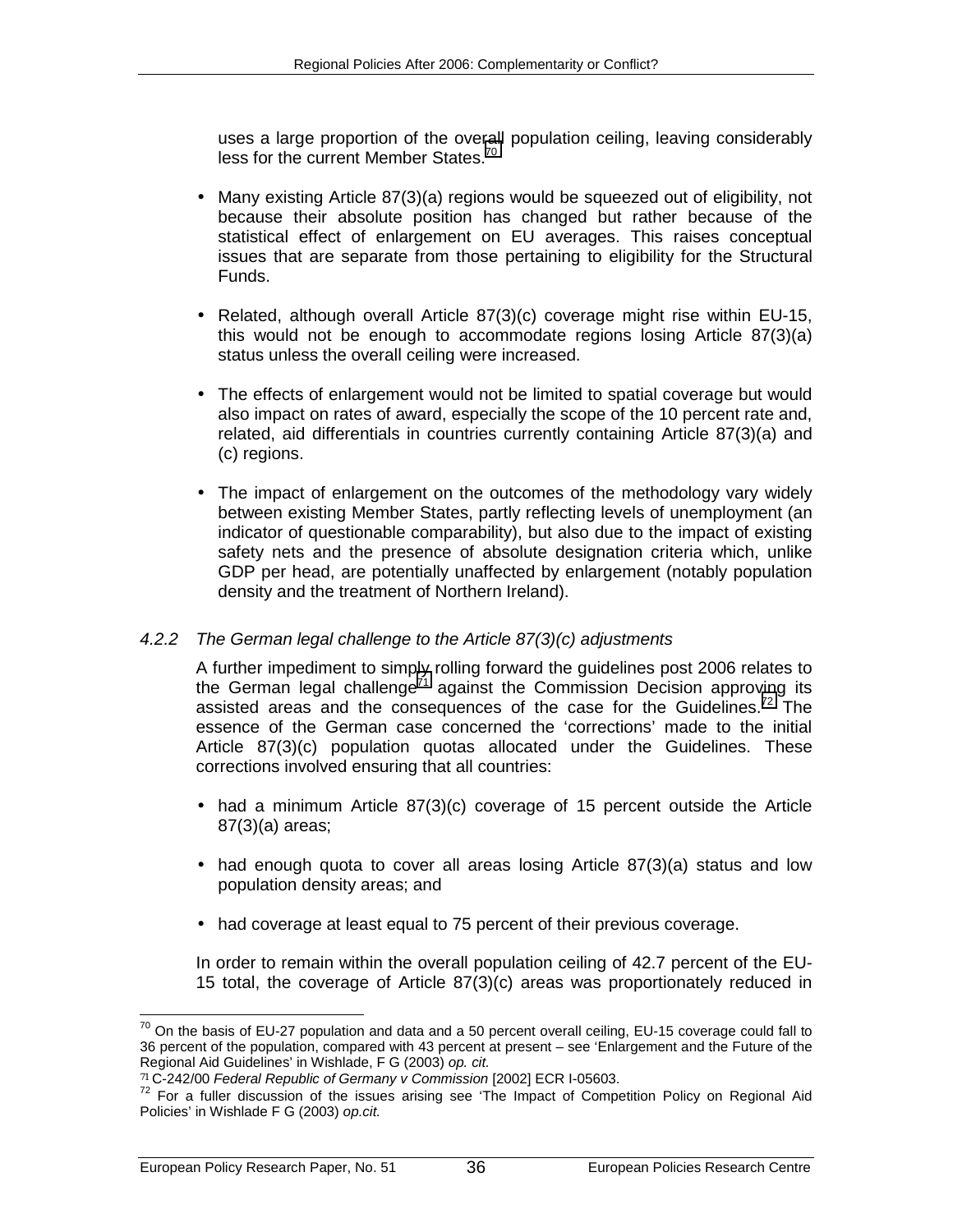any country not affected by these corrections. For Germany, this process involved the loss of some 5.8 percent of the national population from the Article  $87(3)(c)$  quota in order to 'compensate' other countries.<sup>73</sup>

The German challenge was unsuccessful on essentially formal grounds. However, on substance, the Advocate General was critical of the political motivation for the corrections which partially overrode the analysis of regional disparities in a European and national context, and consequently breached the fundamental principle of equal treatment. The Court itself agreed that the case was inadmissible and did not consider the issues of substance, save to observe that it was still open for the German authorities to notify an additional list of regions covering the population lost through the correction process and for the Commission to assess whether the designation of these areas was compatible with the Treaty.

Although the outcome of the case might be considered to be unsatisfactory from a German point of view, from the Commission perspective it is arguably even more so. At best, the Advocate-General's views on the 1998 Guidelines create considerable uncertainty as to the legitimacy of the current method. It seems unlikely, as Philip Lowe has himself indicated, $74$  that such observations could be ignored in any review of the rules.

#### *4.2.3 Member State attitudes*

The third obstacle to continuing the *status quo* concerns the attitudes of the Member States. Although the Commissioner for Competition Policy pronounced himself content with the process of approving the assisted area maps,  $75$  this sentiment was not widely shared among national policymakers, many of whom found the process very frustrating. The capacity of the Commission to exploit the lack of clarity in the Guidelines to its benefit was a particular irritation.<sup>76</sup> Also important for future regional aid relations with DG Competition, many national policymakers were dismayed at the number and extent of the inconsistencies of interpretation of the Guidelines by the Commission, with considerable implications for transparency and the principles of equal treatment and the rule of law. How far the 1998-2000 experience impacts on Guidelines for the post-2006 period will partly depend on the quality of national institutional memories; early indications are of much more intense preparations on the part of a number of Member States than took place last time, as well as of more contact between Member States on this issue. It seems likely that Member States will be much less willing to accept any future Guidelines unless they know precisely how they are to be interpreted in practice.

<sup>73</sup> Germany was not alone in this but was the only country to challenge the process.

<sup>74</sup> Philip Lowe, *Handlungsspielräume der Wirtschaftsförderung der Länder nach der Erweiterung*, Speech to the Ausschuss des Bundesrates für Fragen der Europäischen Union, Berlin, 6 December 2002.

<sup>&</sup>lt;sup>75</sup> Rapid Press Release, Commission brings its review of regional policy to a successful conclusion with the *approval of the maps for Belgium and Italy,* IP/00/1024 of 20 September 2000, Brussels.

<sup>76</sup> See 'Issues and Challenges: the Future of Regional Aid Control' in Wishlade F G (2003) *op.cit.*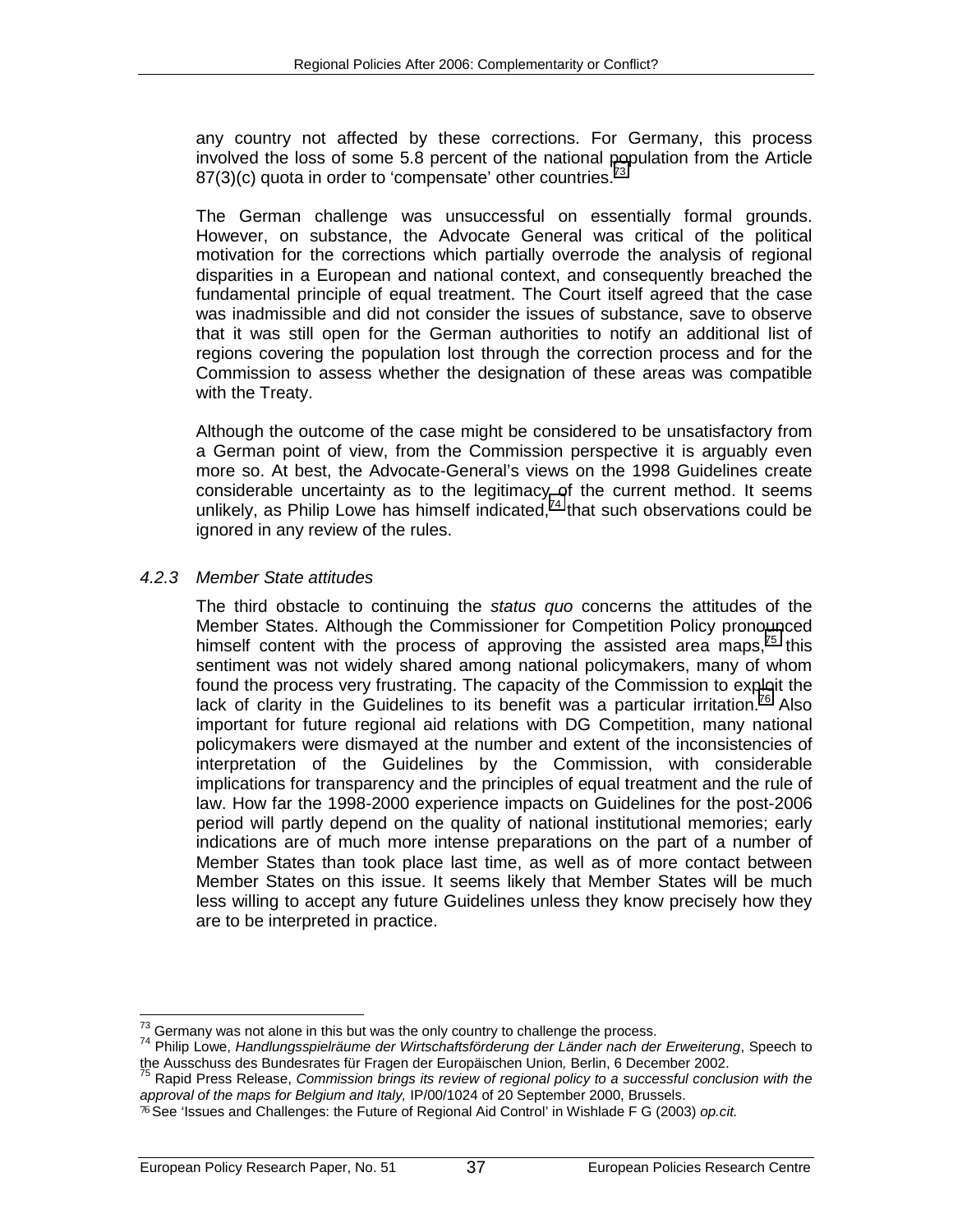### <span id="page-45-0"></span>**4.3 Future challenges**

Against this background, it is clear that the reform of regional State aid control faces a number of practical, conceptual and technical, not to mention political challenges.

### *4.3.1 Practical problems*

At a purely practical level, time is short for a radically new approach. The present system was piloted over several years from the early 1990s; various versions were negotiated with Member States prior to adopting the Guidelines in February 1998 for application from 2000. This practice had typified earlier developments in regional aid control, but is rendered more difficult by the formalisation of the rules under the Guidelines and the use of appropriate measures to impose them. Even a minimalist approach to change presents practical challenges. Member States are divided on the degree of change required and on their approaches to initiating change. The impact of the present Guidelines rolled forward varies widely between countries and may be significantly affected by relatively small statistical changes, such that precise outcomes cannot be known until the latest data become available. This was a significant practical issue under the 1998 Guidelines; it may represent even more of a problem in the post-2006 period.

### *4.3.2 Conceptual concerns*

At a conceptual level, the notion of 'cohesion' – and how competition policy control of State aids can best contribute to it – remains unclear. Since the early 1990s, the emphasis has been on competition policy enabling, or at least not frustrating, the adoption of coincident maps for national and EU regional policies. However, this is arguably a rather superficial preoccupation that conceals the need for a more fundamental debate about the appropriate articulation of spatial policy objectives at different tiers of government. It can be argued that there is a need in principle to review the implications of the different Treaty provisions on competition and cohesion. The danger is that future discussions will instead become mired in practical questions about the treatment of transitional regions (those losing Article 87(3)(a) and/or Objective 1 status).

Further conceptual challenges arise from incorporating aspects of the wider State aid reform agenda into regional aid control. The earlier discussion noted the growing interest in taking account of market failure in assessing State aids. Acceptance of the market failure justification for aid is implicit in the Treaty provisions; these ban State aid in principle, but derogate from this prohibition in a series of exceptions. However, the derogations do not explicitly require the identification of market failure in order for State aid to be justified. Further, the identification of a market failure does not, of itself, justify an exception to the general ban on State aid: Article 87(3)(c), which has formed the basis for most policy allowing the use of aid in derogation from the ban, merely refers to "*aid to*  facilitate the development of certain economic activities or of certain economic *areas, where such aid does not adversely affect trading conditions to an extent contrary to the common interest.*" The identification of criteria to establish what is in the common interest remains elusive. Would evidence of market failure become a requirement for State aid authorisation? Would it be a necessary, but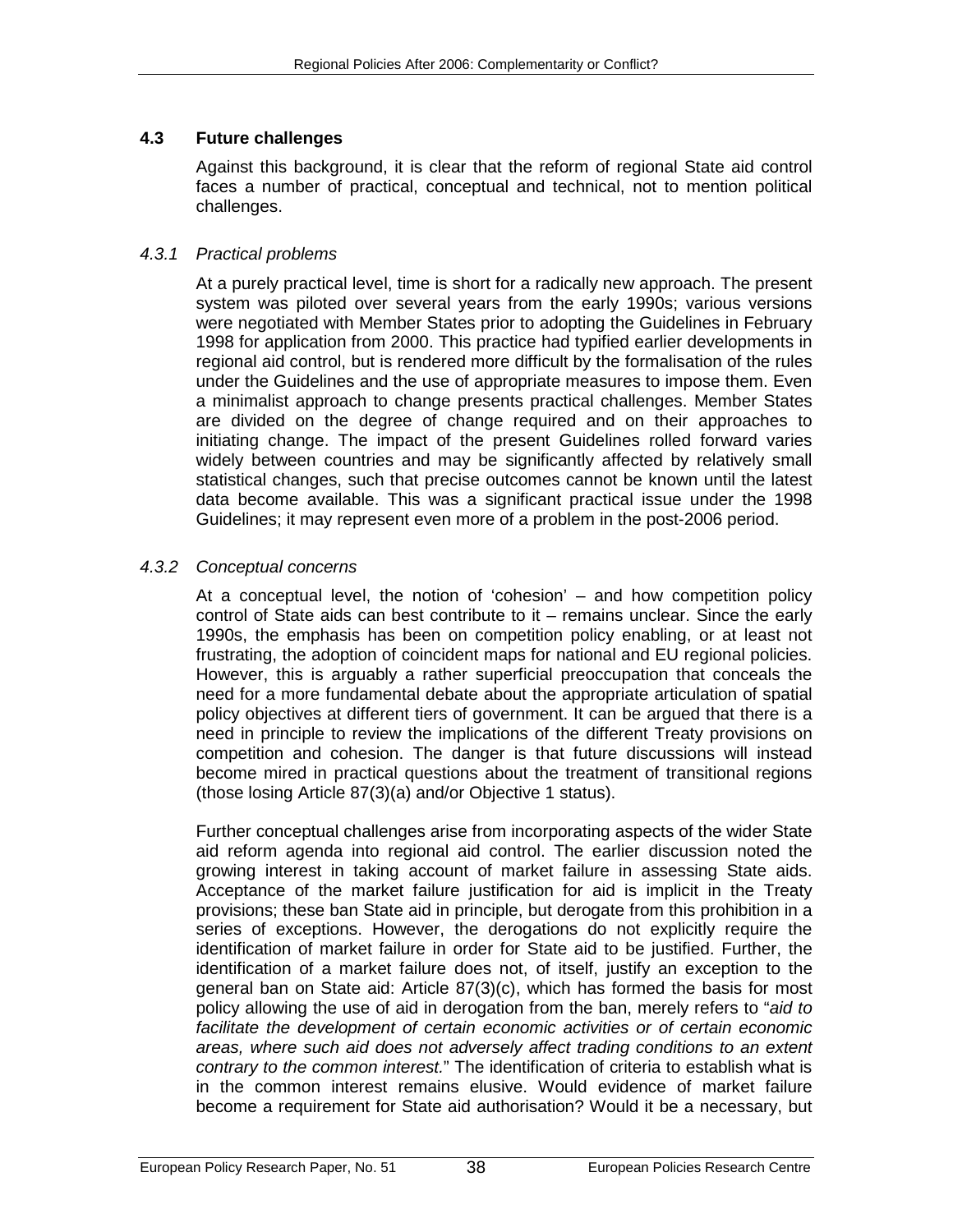insufficient condition for granting a derogation? Where would the burden of proof lie in market failure arguments for State aid? Would measures that in the Commission's view were ineffective be outlawed even in the absence of significant competition concerns?

### *4.3.3 Technical issues*

These conceptual concerns spill over into, and are difficult to disentangle from, a range of technical issues. At the heart of these are tensions between what is theoretically relevant and what is administratively feasible; between arbitrariness and relevance; and between transparency and politicisation. The regional aid control regime is easy to critique. Amongst other things, it can be argued that:

- there is excessive emphasis on regulating the scope and extent of the assisted areas and insufficient analysis of the real effects of aid on competition and trade;
- the spatial focus of regional aid control impacts on policy areas such as SME support or regeneration policies where the assisted areas approved may only be of partial relevance but where risks to trade and competition are minimal;
- policy is ill-suited to assess the increasingly sophisticated range of policy instruments being operated, or to considering those which it has not previously sought to address.

However, critics should be under no illusions about the technical difficulties involved in addressing these issues. There are important gaps in the understanding of just how State aids affect competition and trade that are not answered by the academic literature in ways that are of practical relevance. Even where policy has sought to address competition issues more directly (for example, under the motor vehicle aid rules or the 1998 Multisectoral Framework), the absence of relevant, comparative and up-to-date statistical data at an appropriate level of analysis has tended damage the credibility of policy.

#### *4.3.4 Political challenges*

Regional aid control also faces political challenges. From the outset, the role of the Council in State aid control has varied, with the Commission sometimes resisting Member State involvement and sometimes building on their apparent commitment to restraint. Recent developments suggest that State aid control is being considered more within the context of broader macroeconomic policy, reflected in the growing interest in overall levels of spend and the notion of introducing targets to limit spending. Whilst the Commission may welcome the support of the Member States as regularly expressed in Council conclusions, this support is less evident in individual cases where national interests are at stake. Moreover, the Commission may find increased Member State involvement in State aid policy formulation to be double-edged as countries float proposals that the Council, not the Commission, should decide on overall assisted area coverage or even that State aid control should be subject to Treaty change.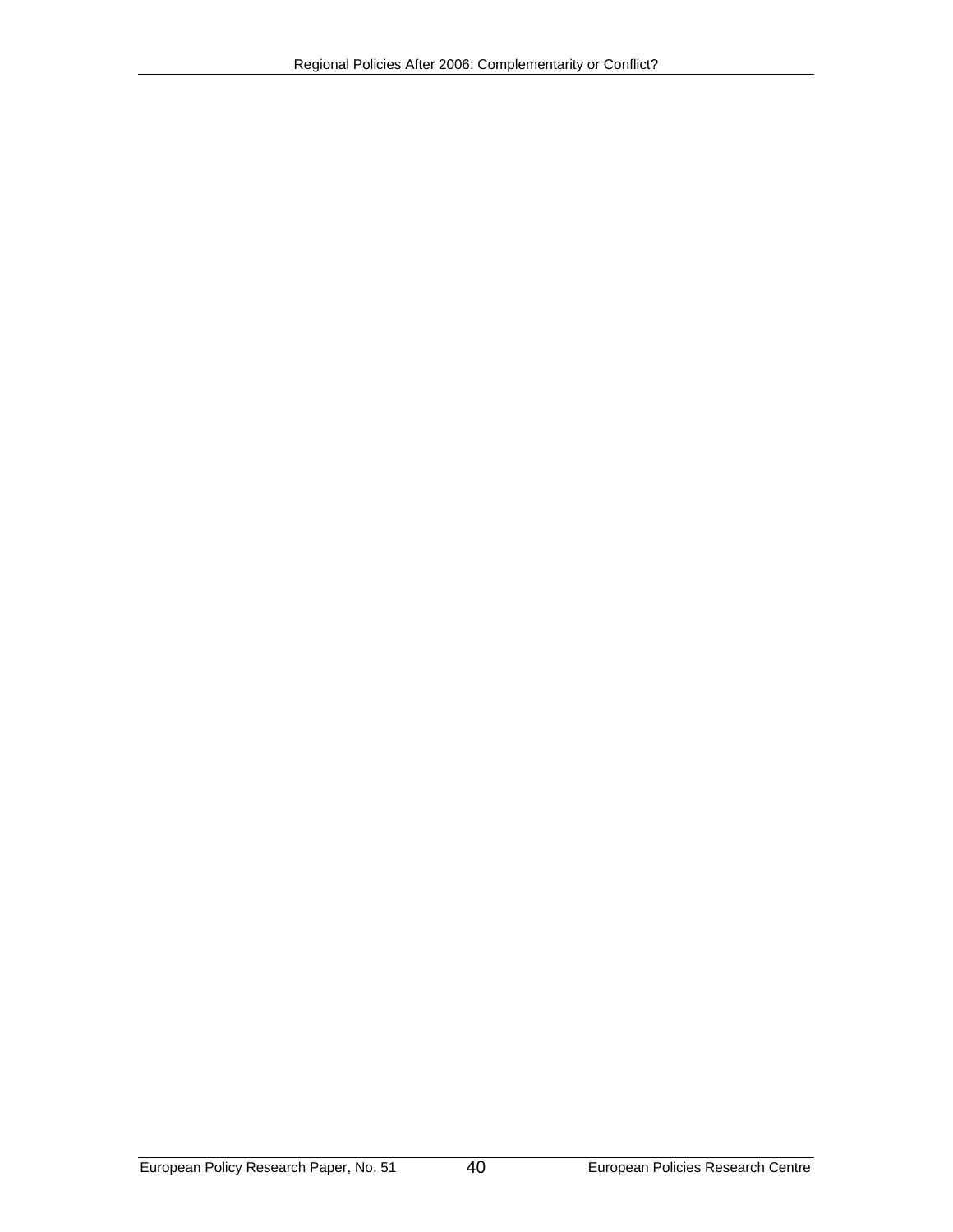# <span id="page-48-0"></span>**5. COMPLEMENTARITY OR CONFLICT?**

The previous three sections have considered the broad trends and issues relating to three areas of policy - national regional policies, EU regional policy, EU competition policy. A common theme is that of change.

- National regional policies in many countries have been characterised as increasingly based on a new policy paradigm.
- EU regional policy faces not only the challenge of enlargement but also the need to address some major governance issues within a changed policy context.
- EU competition policy is confronting an ambitious reform agenda comprising not only substantive policy questions but also the practical realities of regulation within an expanded EU.

In short, all three policy areas are undergoing, or about to enter, a period of significant reappraisal. The key question is how future policy interrelationships might evolve. This final section summarises these current policy relationships before considering whether future linkages are set to be more complementary or more conflictual in terms of four key aspects of policy: policy objectives; policy focus; policy governance and implementation; and policy instruments.

### **5.1 Policy relationships**

The future of regional policy is influenced by a triangle of interrelationships between the three areas of policymaking. In part, these relationships are mutually reinforcing, but they are also subject to tensions and areas of conflict. Each of these interrelationships is worth considering in turn.

### *5.1.1 EU competition policy and national regional policy*

The presence of a degree of tension in the relationship between EU competition policy and national regional policy is perhaps inevitable. It is, after all, a basic task of the EU competition policy authorities to control competitive distortions arising from the award of State aid, including national regional aid. That said, all Member States strongly support the Commission in this objective and, indeed, the Council has, in recent years, increasingly stressed the need for ongoing reductions in State aid spending across the EU.

With respect to the control of regional aid, the main focus of the Commission was initially on the types of regional aid on offer, the aim being to eliminate support in the form of operating aid. However, over time, the extent and coverage of the designated aid areas took centre stage. As already mentioned, over the years, the interventions of DG Competition became more systematic, culminating in the development and subsequent implementation of the March 1998 Regional Aid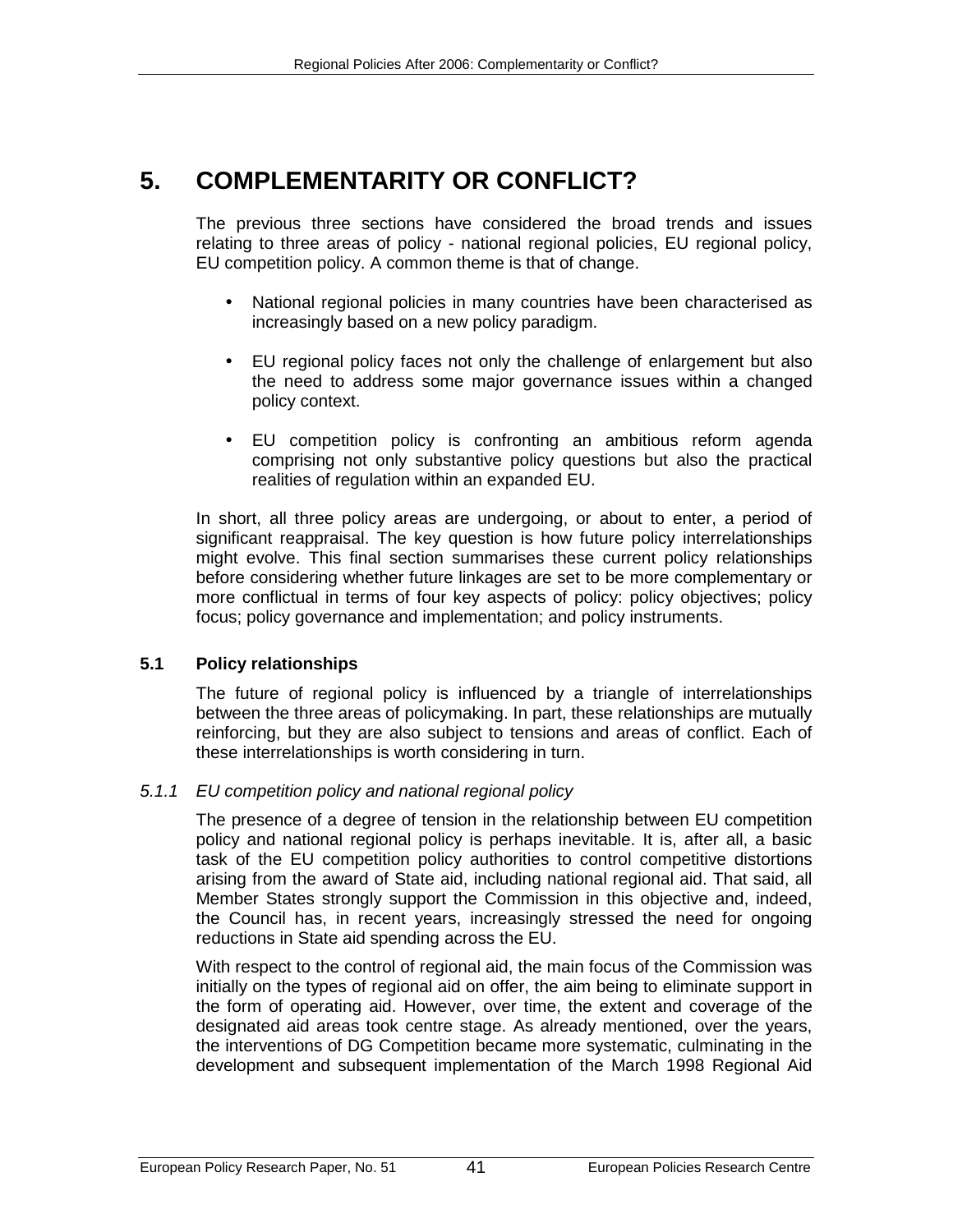Guidelines.<sup>77</sup> These focused particularly on the use of aid area population ceilings to enforce State aid discipline while, at the same time, offering Member States more latitude (in principle) in the actual selection of assisted areas within the population ceilings laid down.

Despite the stated intention to give the Member States more flexibility in the designation of aid areas within the parameters laid down, Member States expressed varying levels of dissatisfaction with both the method for determining population ceilings and, particularly, with the subsequent map negotiations with DG Competition. Notwithstanding the pressure to agree new maps caused by the withdrawal of the previous maps at the end of 1999, agreement had been reached with only four countries by the start of 2000 (Ireland, Finland, Denmark, Greece). Half of the remaining Member States did not have their maps approved until June-September 2000. Moreover, a significant number remained unhappy with both the process and its outcome. $i<sup>8</sup>$ 

### *5.1.2 EU regional policy and national regional policy*

In the early years of EU regional policy, it was closely aligned with national regional policy and, indeed, took the form of supplementing national regional policy efforts through additional EU funding. Over time, EU regional policy gradually moved to make its contribution more distinctive, culminating in the reform of the Structural Funds in 1988 based on EU policy principles and EUdetermined support areas. Even so, in many Member States, and particularly those where Objective 1 regions tend to dominate, EU regional policy and national regional policy remained closely in tune; indeed, in many Member States they were (and remain) synonymous.

However, in some Member States there were always certain tensions between EU and national regional policy, often stemming from the perception that the EU policy tail was driving, and even distorting national policy priorities. These tensions have increased over the years as EU regional policy has taken on board a wider range of (horizontal) policy objectives, which do not always find a resonance within national regional policy. Difficulties have also arisen as EU regional policy has become more spatially concentrated, often focusing on areas (urban, rural, fisheries) that may not be designated for national regional policy purposes. Moreover, in some countries, co-financing demands are considered to have distorted national policy goals. There is also a perception that the additional administrative burdens associated with the Structural Funds have detracted from national policy priorities and practices.

### *5.1.3 EU competition policy and EU regional policy*

Up until the reform of the Structural Funds in 1988, there were no real tensions between EU competition policy and EU regional policy. Policy strains began to emerge when areas designated under the Structural Funds were not always approved by DG Competition for national regional policy purposes. For instance,

<sup>-</sup>77 EC (1998) Guidelines on national regional aid, *Official Journal of the European Communities* C74; 10.3.1998, pp 9-31.

<sup>78</sup> For more details see Wishlade F, Yuill D and Méndez C (2003) *Regional Policy in the EU: A Passing Phase of Europeanisation or a Complex Case of Policy Transfer?* European Policy Research Paper No 50, European Policies Research Centre, University of Strathclyde.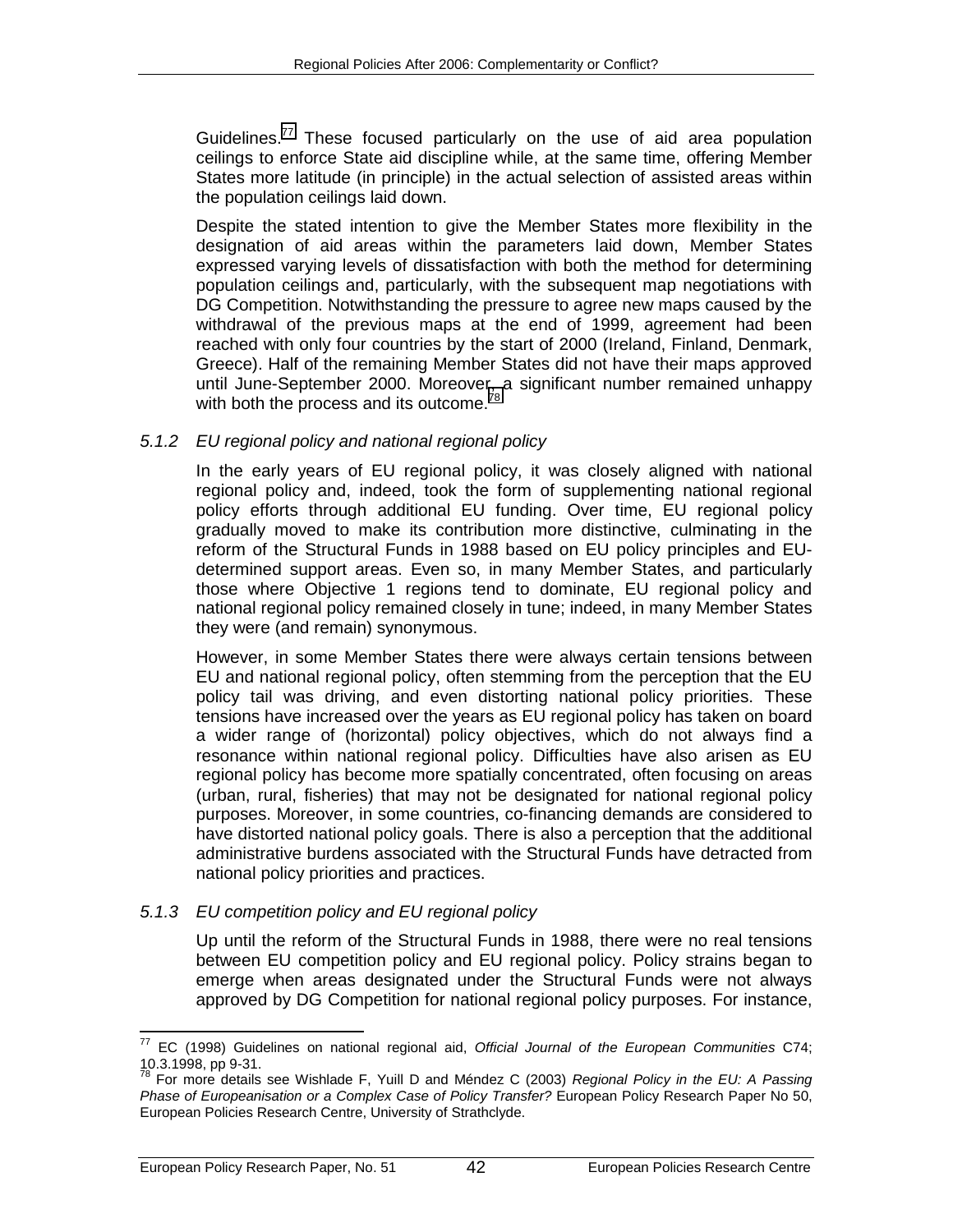<span id="page-50-0"></span>DG Competition cast doubt on the designation of Abruzzi in Italy as part of the national aid area map shortly after it had been accepted as an Objective 1 region by DG Regio.

The issue of coincident maps produced sharp internal divisions within the Commission in the early 1990s. While DG Regio argued that designation for the Structural Funds should be adequate justification for the Article 87(3)(a) or (c) derogation, DG Competition was concerned to limit the use of State aid, especially in the more prosperous Member States, in order to maintain an appropriate differential in relation to the poorer regions.

Although the question of map coherence was downgraded for the 2000-06 period, it remains a sensitive topic. The extensive recourse to the Structural Fund derogation in the 2000 aid area negotiations meant that a significant number of areas were designated for Structural Fund purposes simply so that they could be incorporated within national regional aid maps.

### **5.2 Policy objectives: what does cohesion mean?**

At the heart of current and, perhaps future, policy tensions is uncertainty about what is meant by the cohesion objective and who defines it. In the absence of a concrete definition, the Treaty requirement that national and Community policies should contribute to the achievement of cohesion has been interpreted in a manner that emphasises the geographical coincidence of policy targeting. This is at the expense of considerations about appropriate policy coordination and the articulation of different levels of policy responsibility. At the same time, successive reports on the economic and social situation in the Community have noted convergence in GDP(PPS) per head between countries, but widening disparities within them. In parallel, an important shift in the targeting of Objective 1 funding took place for the 2000-6 period with the notion of "cohesion countries" losing prominence in favour of a greater focus on poor *regions,* irrespective of the prosperity of the Member State in which those regions were located.

In practical terms, the level of tension between regional policy at the national and EU levels varies considerably between Member States. Where Structural Fund eligibility is extensive, and focused mainly on Objective 1 (as in Greece, Ireland, Portugal and Spain) there is considerable synergy between national regional policy and EU structural policy; indeed, there is often no separately identifiable national regional policy in such countries. On the other hand, where the Structural Funds are less important – and, in particular, outside of Objective 1 – there tends to be far less synergy in respect of policy objectives. On the contrary, there is often considerable tension between the objectives of the Structural Funds and those of national regional policy, not least with respect to the Structural Fund's horizontal priorities. In addition, the different elements of Objective 2 – industrial, rural, urban, fisheries – often have only limited overlap with the main focus of national regional policy.

Looking to the future, there must be some concern that the list of objectives attached to EU regional policy will continue to grow (in part reflecting the Lisbon and Gothenburg agendas, but perhaps also in response to a menu-based approach to development priorities outside of Objective 1). Under such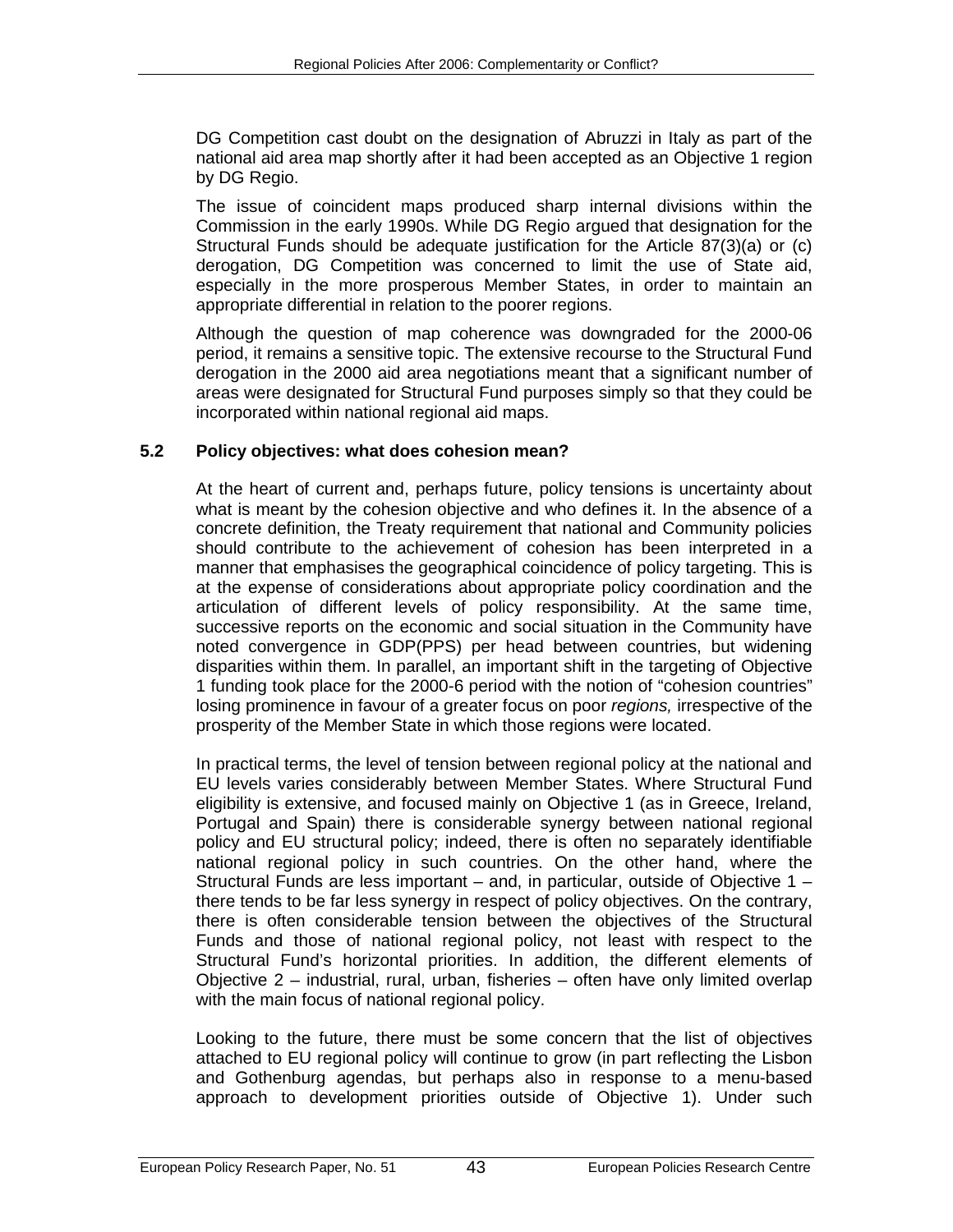<span id="page-51-0"></span>circumstances, it is difficult to imagine current policy frictions being significantly eased. On the contrary, enlargement and the consequent increase in disparities between countries and regions can only heighten existing conflicts if current policy trajectories are pursued. Yet there would seem to be scope for greater *complementarity* of policy if the objectives of the respective policy areas were to be clarified, policy responsibilities refocused and the emphasis on detailed aspects of policy implementation reduced.

An important issue is a tendency to perceive the pursuit of the cohesion objective in spatial terms with an emphasis on coincident maps at the EU and national levels. Enlargement and the focus on the *relative* positions of the regions of the EU for the purposes of both national and EU regional policies increases the likelihood of conflict. The focus on poor regions – namely Objective 1 - coupled with the political pressures both for special treatment of the 'statistical effect' regions *and* budgetary restraint, threatens to dilute the capacity of EU structural policy to target the worst-off parts of the EU. In parallel, the mechanistic effect of the existing population ceiling-based method of regional aid control would curtail the scope for *national* regional policies to intervene, not because the absolute position of the problem regions had necessarily improved, but rather because enlargement had altered their relative or apparent prosperity.

On the other hand, there is a compelling case for EU structural policies to focus on disparities between *countries,* complemented by leaving primary responsibility for disparities *within* countries to the Member States and/or to subnational levels. For its part, EU competition policy could facilitate the ability of the Member States to address internal regional disparities by focusing attention on aid that distorts competition to an appreciable extent, and much less on precisely *where* it is offered in geographical terms. This would allow greater flexibility to Member States to assist firms in problem regions – whether 'classic' regional development areas, urban areas, rural areas, site reclamation etc.

### **5.3 Policy governance: who should do what?**

A major theme of the current debate on governance in the EU has been that of subsidiarity and the appropriate level of policy formulation and implementation. At the same time, a review of recent developments in national regional policies makes clear that the respective roles and relationships of different tiers of government in economic development, is undergoing fundamental change.

The key question is how the organisation of regional policy tasks should be determined at the European level. On the one hand, there are arguments in favour of a clear delineation of policy responsibilities, based on the principle of subsidiarity. The organisation of regional policy in Germany is one model of this approach, whereby the responsibility for regional development is vested in the Länder, and the involvement of the federal government is only justified in areas which individual states cannot address themselves (eg. funding, co-ordination). The UK consultation paper on Structural Funds reform also advocates a clearer separation of responsibilities – between the determination of policy objectives (EU level) and the implementation of those objectives (national, subnational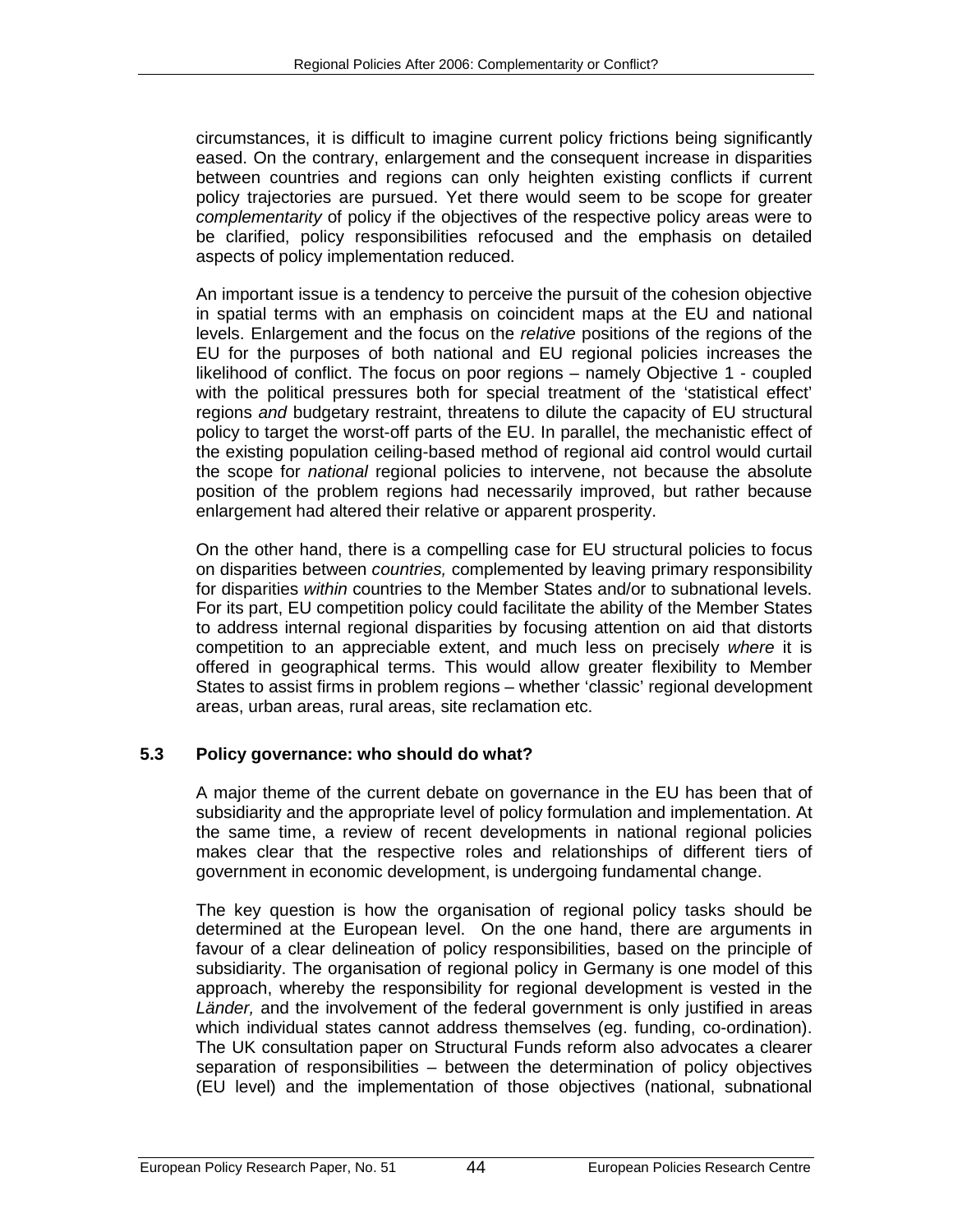<span id="page-52-0"></span>levels) – to respect the new, regional-based approaches to national regional policy.

On the other hand, critics of this approach argue that, in the context of multi-level governance, it is not possible (or even desirable) to separate and allocate policy tasks between levels of government. Politically, there is concern that EU regional policy would be weakened, in terms of resourcing and leverage, and that it would be difficult to ensure that EU policy objectives were in fact being fulfilled.

A critical factor in this debate is what added value the European level can bring to regional policy. In countries or regions with significant development gaps relative to the rest of the EU, the value of financial transfers from the EU under Structural and Cohesion Funds to promote investment and employment is clear. There is also an undisputed policy regulation and control function in the field of State aid control.

Beyond these areas of European involvement in regional policy, there is less consensus. Many would argue that EU funding provides important added value outside Objective 1 regions, as a concrete expression of solidarity, in making the EU visible to the citizen, in improving the process of economic development through the 'Community method', and in facilitating co-operation and the exchange of good practice. However, these arguments are not universally accepted, and the challenge for the Union is to identify ways in which the EU can demonstrate its added value in the new regional policy environment.

### **5.4 Policy focus: is spatial targeting really the way forward?**

The evolution of EU competition policy control of regional aid has been dominated by different approaches to approving the assisted area maps of the Member States. European Commission intervention has tended to focus on seeking a justification from the Member States for targeting policy at particular geographical areas and viewing constraints on overall coverage as a measure of its success in achieving discipline. As discussed earlier, recent policy statements on State aid control suggest a growing role for economic analysis in the assessment of whether measures are compatible with the Treaty. In principle, this has the capacity to reduce conflict with the Member States over regional aid control while making the operation of competition policy more relevant to genuine trade and competition concerns. A further potential benefit would be the scope to disentangle State aid for other policy areas – such as regeneration aid – from considerations of whether the targeting of the measure coincided with the national regional aid map.

Arguably, the corollary of this is that, if current approaches to regional aid control are simply extrapolated into the future, heightened tension seems inevitable. Most obviously, as discussed earlier, this will be the case with respect to designated aid area coverage, especially if a global ceiling in the region of 50 percent or less of the enlarged population is chosen. Of course, it may be that a less ambitious global ceiling is set or that different allocation rules and mechanisms are developed, but it seems certain that the scope to aid Article 87(3)(c) areas will be much reduced. This would be in line with the view within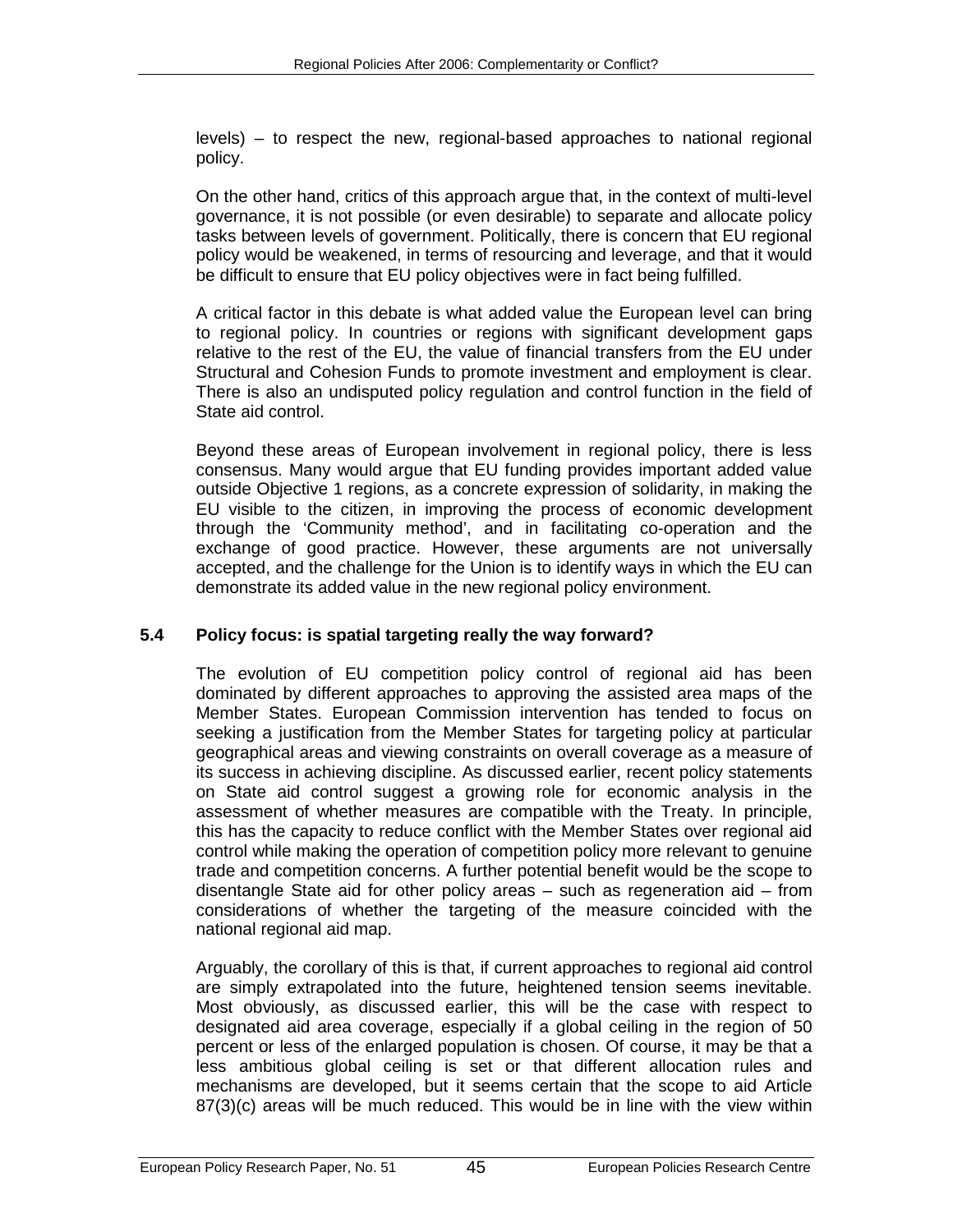DG Competition that regional aid is appropriate only when it contributes to *EU* cohesion; that is, only within Article 87(3)(a) areas. Indeed, the suggestion has been floated that, post 2006, investment aid for large firms should no longer be available in Article 87(3)(c) areas. This has obvious implications for the operation of national regional policy in many EU15 countries, most notably those where the tissue of SMEs alone is considered insufficient to sustain regional economic development.

A further issue is that the spatial focus of the Structural Funds does not necessarily reflect the spatial priorities of national regional policy – in part due to the different objectives of policy, but also because of the growing tendency in some countries for national regional policy to take on a whole-country focus. The lack of coherence between EU competition policy and EU regional policy has been a significant area of policy tension over the past fifteen years. Coherence has been seen mainly in terms of map coincidence, with concern in DG Regio in particular that development efforts in Structural Fund areas would be undermined if regional investment support could not be offered. Prior to the 1988 reform of the Structural Funds, this was not an issue since EU regional support was built around the national regional policies (and aid areas) of the Member States. However, it became an important theme with the designation of EU-specific maps post 1988.

There are a number of reasons for the lack of spatial coherence. One was that the typology of regions used under the Structural Funds was very different from the approaches adopted for national regional policy purposes (subject to EU competition policy approval). In particular, in many countries, regional aid areas have come to be associated with the attraction of inward investment, a very different target group from, for instance, the rural, fisheries and inner urban areas targeted under the Structural Funds. Moreover, as the coverage of both the Structural Fund and aid area maps has been reduced over time, not only has map coincidence become increasingly challenging but the pressures to compensate the loss of eligibility under one map with inclusion in the other have grown. It is noteworthy that, as Member States have gained more influence over the designation of Structural Fund areas outside of Objective 1, thus creating more scope for coherence, support for coincident maps has declined.

Looking to the future, the indications are that the Commission will again stress the importance of spatial coherence post 2006, certainly with respect to Objective 1 and Article 87(3)(a) areas. More generally, the scope for conflict arising from spatial targeting is likely to increase if the goals of coherence (map coincidence) and concentration (reduction of assisted areas coverage) are pursued. However, as noted earlier, increased conflict is not inevitable. Greater emphasis on the *economic* effects of State aid could reduce the spatial focus of competition policy approval of regional aid. This would diffuse some of the frustrations of national policymakers (lack of capacity to anticipate change; linkages across otherwise largely unrelated policy areas; interference in schemes posing minimal risks to competition and trade). At the same time, an EU structural policy that focused on disparities between Member States would largely eliminate the preoccupation with coincidence that permeates the current relationship between the national and the Structural Funds assisted areas.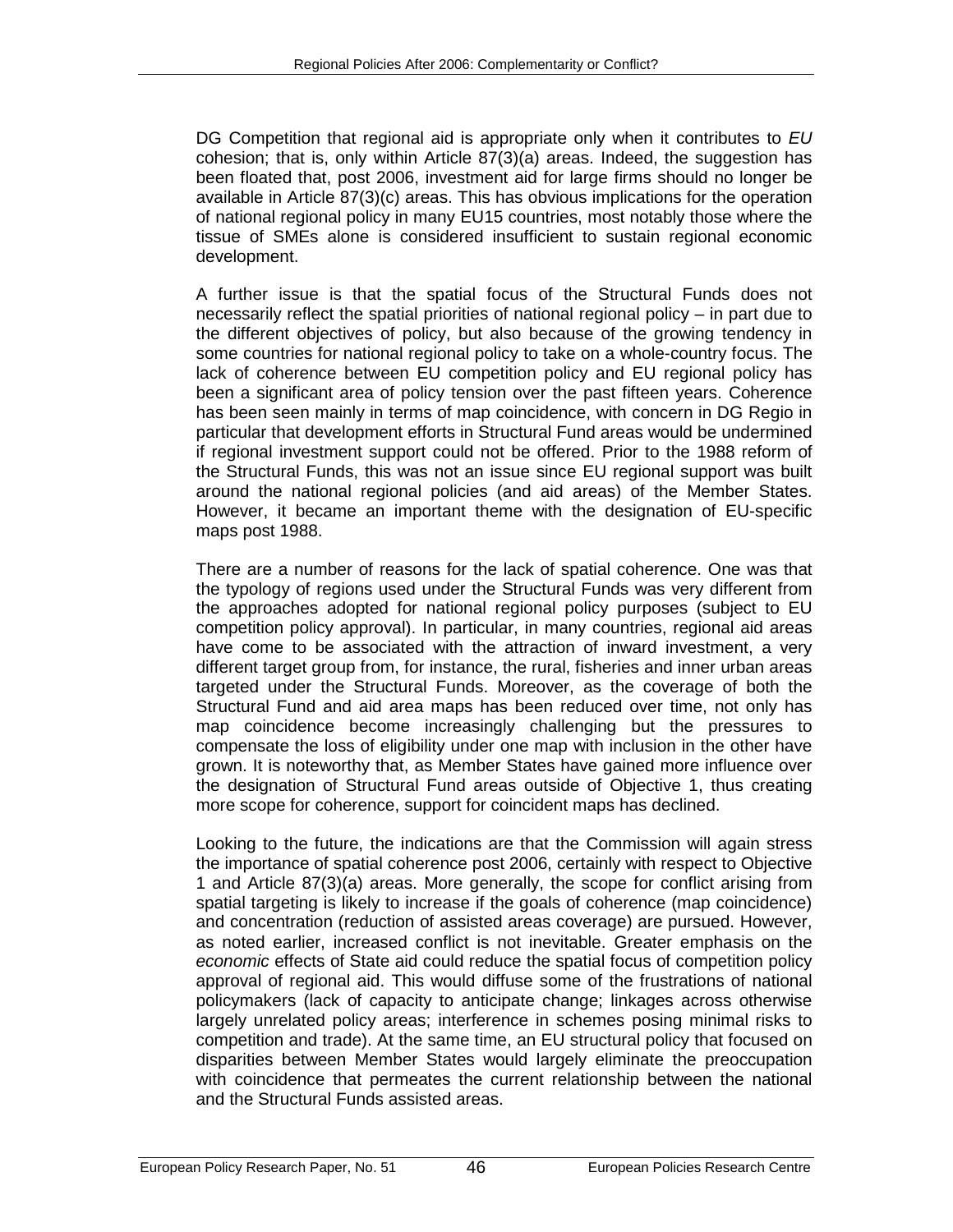### <span id="page-54-0"></span>**5.5 Policy instruments: how to facilitate policy innovation?**

A significant area of tension is the capacity of existing policy frameworks to deal with innovative policy instruments.

EU structural policies encourage innovative projects or those involving partners not habitually associated with economic development, but the rules indirectly inhibit the capacity of policymakers to take on such projects. Innovation, by its nature, inherently involves risk, but audit and other regulatory requirements push policymakers back towards projects and programmes which are more certain of absorbing expenditures and less likely to incur decommitment. The experience placed on financial engineering instruments in the current programming period indicates what might be feasible in future, but it also highlights some of the practical implementation and regulatory difficulties.

In the context of policy instruments, an important strand of competition policy control of regional aids has been concerned with 'incentive type'. Accession to the EU has typically been accompanied by a review and enforced revision of the forms of regional aid on offer, ostensibly to meet the needs of transparency and comparability and to outlaw and/or constrain what are perceived to be the most damaging forms of aid, notably intra-EU export aid and operating aid. This has often been a significant area of tension – the most recent example being the use of transport aid and social security concessions in the Nordic Member States. (State aids have also been one of the most intractable issues in the negotiations with the new Member States.) The existing approach that essentially prohibited the use of operating aid on an ongoing basis failed to take account of the permanent nature of the handicaps facing the target regions. Moreover, new rules introduced in response forced national policymakers to reverse-engineer existing measures, including transparent and automatic labour-market instruments, into a form of transport aid.

More generally, competition policy has tended to reinforce the use of grant-based aid where many countries (and indeed Structural Funds co-financed measures) have tried to move to solutions that are closer to the market and, in principle, involve forms of support that operate where the market does not. In some cases, the effects of Commission intervention have been perverse, with forms of government intervention involving higher sums escaping scrutiny while some instances of so-called 'gap funding' (where public authorities have intervened in the absence of a functioning market) has been outlawed.

As already mentioned, a potential source of conflict lies in the relationship between the State aid rules and services of general economic interest; the delicate balance between the free-market orientation of the Treaty provisions and public service considerations is of crucial importance for regional development policies. The French and German national consultative bodies on regional development recently underlined the need for competition policy to be sufficiently flexible to enable Member States to address regional inequalities or specific problems resulting from trade liberalisation and that it should not threaten the provision of services of general economic interest on which regional economic competitiveness depends. It remains to be seen what the consequences of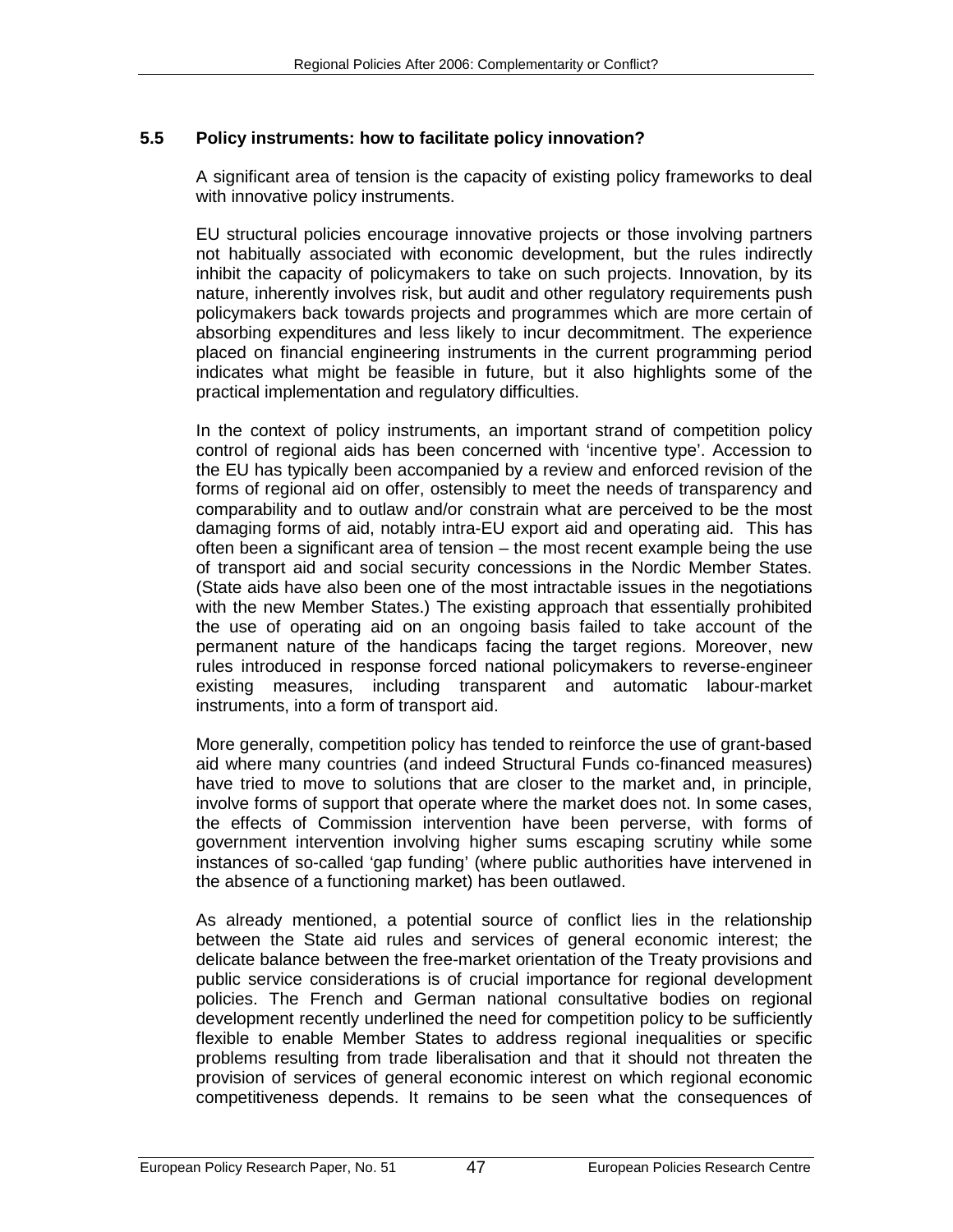<span id="page-55-0"></span>pressures to take forward Article 16 of the Treaty and the pending Court cases will be for State aid and regional policy relations.

As noted earlier, recent policy statements on State aid control suggest a growing role for economic analysis in assessing whether measures are compatible with the Treaty. In principle, this approach has the capacity to reduce conflict with the Member States over regional aid control while making the operation of competition policy more relevant to genuine trade and competition concerns.

In reality, Commission attempts more directly to address regional aid measures that have potentially significant impacts on competition have often been opposed by Member States; in particular, proposals to target regional aid for capital intensive projects were resisted and diluted by the Member States in the 1990s before being partially subsumed into the 1998 Multisectoral Framework. The increased restraint implied by the 2002 Multisectoral Framework continues to be opposed by some countries. Thus, technical challenges are not the only obstacle to improving the relevance of frameworks to the regulation of policy instruments.

### **5.6 Concluding points**

This final section has outlined a number of sources of tension in the relationship between national and EU regional policy and EU competition policy, highlighting the scope for future policy change and the impact of enlargement to render those relationships more conflictual. Importantly, however, it has been argued that greater conflict is by no means inevitable and that a fundamental review of policy objectives, policy focus, policy responsibilities and the relationship between policy instruments and regulatory frameworks could, in fact, improve the complementarity of the policy areas rather heighten tensions.

It is perhaps unrealistic to imagine that such potentially radical considerations are really on the agenda. In the words of one observer:

*"policy is made in turf battles between … bureaucracies, such that policymakers are often far more concerned with enhancing their power than with solving a problem. So policies tend to be ineffective, incremental, and incoherent"*<sup>79</sup>

Of course, the tenor of the relationship between national regional policy, EU cohesion policy and EU competition policy does not lie in the hands of the Commission alone. Moreover, each of the three policy areas is not only multifaceted in the objectives it seeks to address but also in the political pressures to which it is subjected. Precedent is a powerful driving force in EU policy evolution and many Member States are likely to prefer the comfort of minor and relatively predictable adjustments to an existing approach (however unsatisfactory) to a radical overhaul that seeks to address the underlying objectives of policy. However, while policy change may be incremental, it should not lose sight of the potential offered by greater effectiveness and coherence.

 $\overline{a}$ <sup>79</sup> Hooghe L (1996) *Cohesion Policy and European Integration, OUP, Oxford.* p93.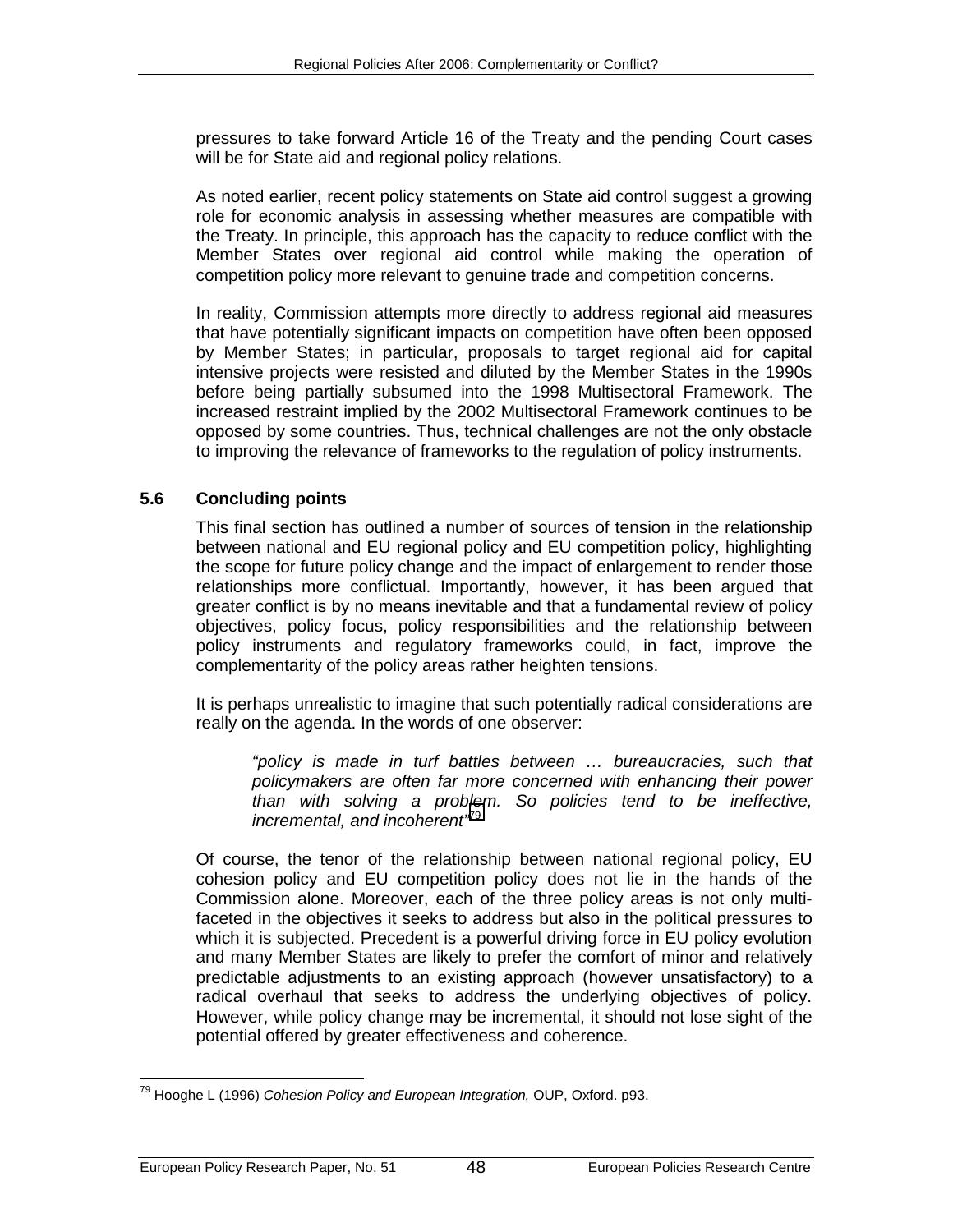## **SUB ROSA STRATEGIC DISCUSSION**

### **SCOTLAND HOUSE, BRUSSELS**

### **13-14 JUNE 2003**

8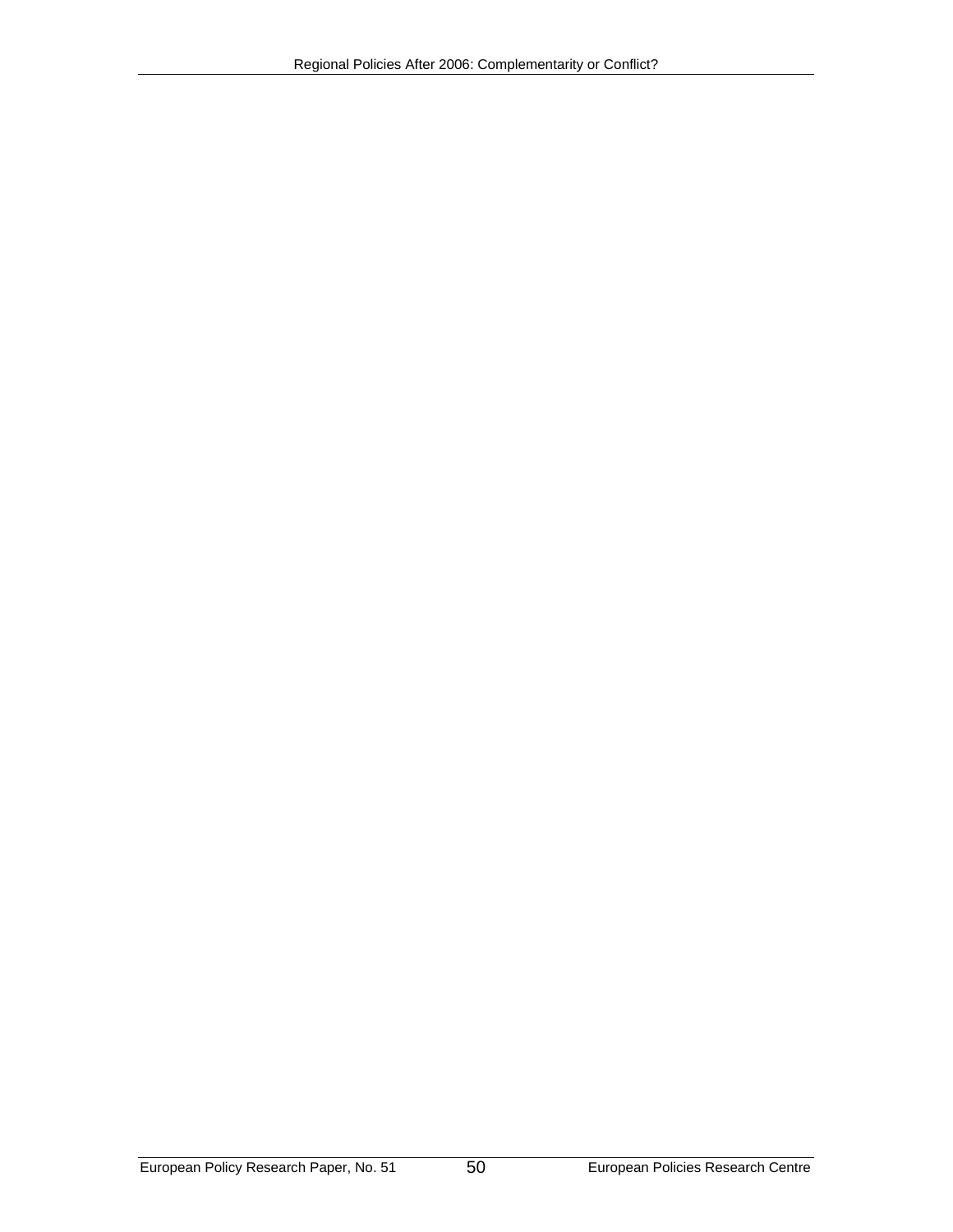### <span id="page-58-0"></span>**6. REGIONAL POLICIES AFTER 2006: SEMINAR DISCUSSION**

### **6.1 Introduction**

The preceding paper provided the basis for a Sub Rosa 'Strategic Discussion' held at Scotland House on 13-14 June 2003. This seminar was attended by c.60 representatives of European institutions, Member States, Accession Countries, regional institutions and academic bodies. Participants attended in a personal capacity and it was agreed that individual contributions to the discussion would not be attributed. On this basis, the following section should be regarded as a review of the discussion and does not represent a common or agreed set of conclusions.

The distinctive feature of this seminar on the future of EU regional policy was that it looked at broader policy influences and relationships between national regional policy, EU regional policy and EU competition policy.

The starting point was a general consensus that EU regional policy will continue in an enlarged EU, if only because assuring cohesion is a Treaty obligation and the Structural and Cohesion Funds are the designated instruments in the Treaty. However, the philosophy, scale, spread, the instrument and the interrelationship with other policies are open to debate. On the one hand, there are critics of regional policy who believe that the solution to regional problems is largely to rely on market mechanisms (especially private capital flows), and that regional policy is ineffective and wasteful. On the other hand, there are equally strong arguments in favour of retaining EU cohesion policy on the basis of evidence that the policy works and continues to be needed in the interests of European integration and solidarity.

Discussion at the seminar was organised around four sets of questions, each of which is summarised below in turn:

- Policy objectives: what does cohesion mean?
- Policy governance: who should do what?
- Policy focus: is spatial targeting really the way forward?
- Policy instruments: how to facilitate policy innovation?

### **6.2 Policy objectives: what does cohesion mean?**

• What is cohesion?

- o economic and social cohesion?
- o reducing disparities between countries?
- o reducing disparities between regions in the EU?
- o reducing disparities between regions within countries?
- o territorial cohesion (balanced development)?
- o political cohesion?
- How do we reconcile the different dimensions of cohesion with:
	- o the Lisbon Agenda (competitiveness)?
	- o the Gothenburg Agenda (sustainable development)?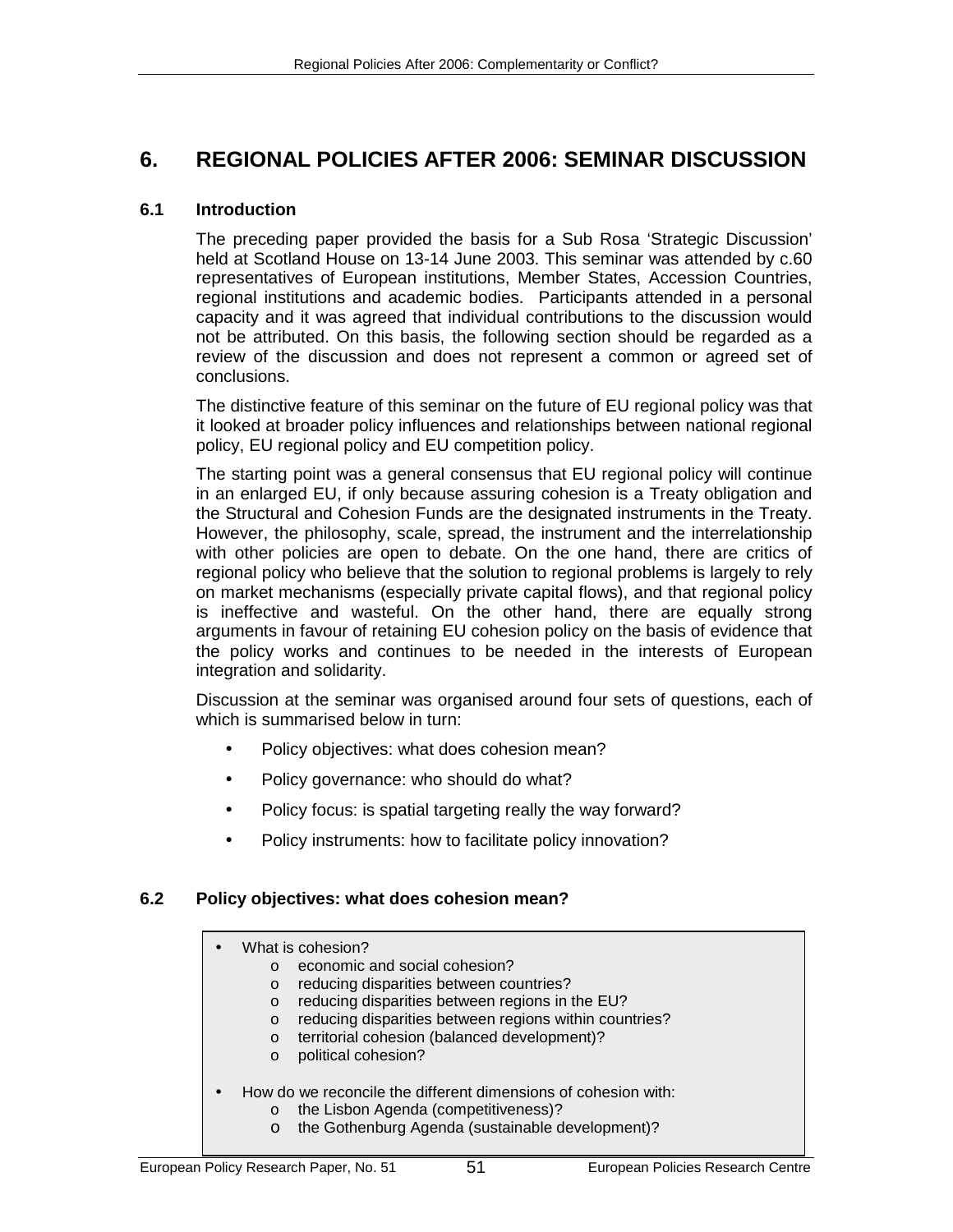Much of the discussion focused on the objectives of regional policy and the question of geographical scale. The traditional dichotomy for regional policy – efficiency versus equity objectives – has been reconfigured in the debate of competitiveness versus cohesion. Some argue that, if the priority for the European Union is to be the most competitive and dynamic economy in the world, then all other policies need to be subordinated to this objective. This is sometimes interpreted as prioritising growth over the reduction of inequality. Indeed, in an enlarging EU does it make sense to have an EU-wide objective for reducing disparities? Is this not a chimera, neither feasible nor desirable? Others maintain that policies for competitiveness and cohesion can be reinforcing. Ameliorating underdevelopment and addressing problems of structural change contribute both to the goals of improving growth and reducing disparities.

It is important to be clear about geographical scale in this discussion of policy objectives. At an EU level, there is general agreement that the EU has an important role in reducing disparities between the poorer countries and the rest of the Union. In this respect, the EU can point to some successes. As the Second Cohesion Report pointed out, EU Structural and Cohesion Funds have contributed to a reduction in disparities between the poorest and richer Member States and between the poorest regions and the EU average.

However, disparities between regions *within* the Member States have widened, a trend possibly exacerbated by EU policies. Recent development trends have been unequal at national and regional scales. As is well known, there are pockets of poverty within rich areas, and poor and rich areas are often located within the same labour markets. This is primarily a challenge for Member States for national governments, regional and local authorities.

One cautionary point concerns the need to relate regional disparities to the scale of the problem. Disparities will always exist; the key question is whether the economic or social conditions that they represent are of a scale or severity that justifies intervention.

At national level, there are contradictory interpretations of the scale and scope of the regional policy response on the part of national governments, especially outside the Cohesion Countries. In some respects, it is possible to identify a renaissance of regional policy, with new emphasis on regionalising economic development responsibilities and promoting integrated and strategic approaches to economic development at regional level. However, many of these new regional policies provide support for all regions within a country, at the expense of traditional forms of regional policy support that favoured the 'problem areas'. It could be argued that these newer regional policies may well increase national and (in part) regional growth and competitiveness but at the expense of regional inequality within countries.

The direction in which EU regional policy and EU competition policy are going is likely to face Member States with 'hard choices'. Further decentralisation of responsibility for regional policy decisions, under both Structural Funds and State aid control, would mean national and, in some cases, regional governments having to make (perhaps unwelcome) choices about policy objectives, spatial coverage and modes of implementation.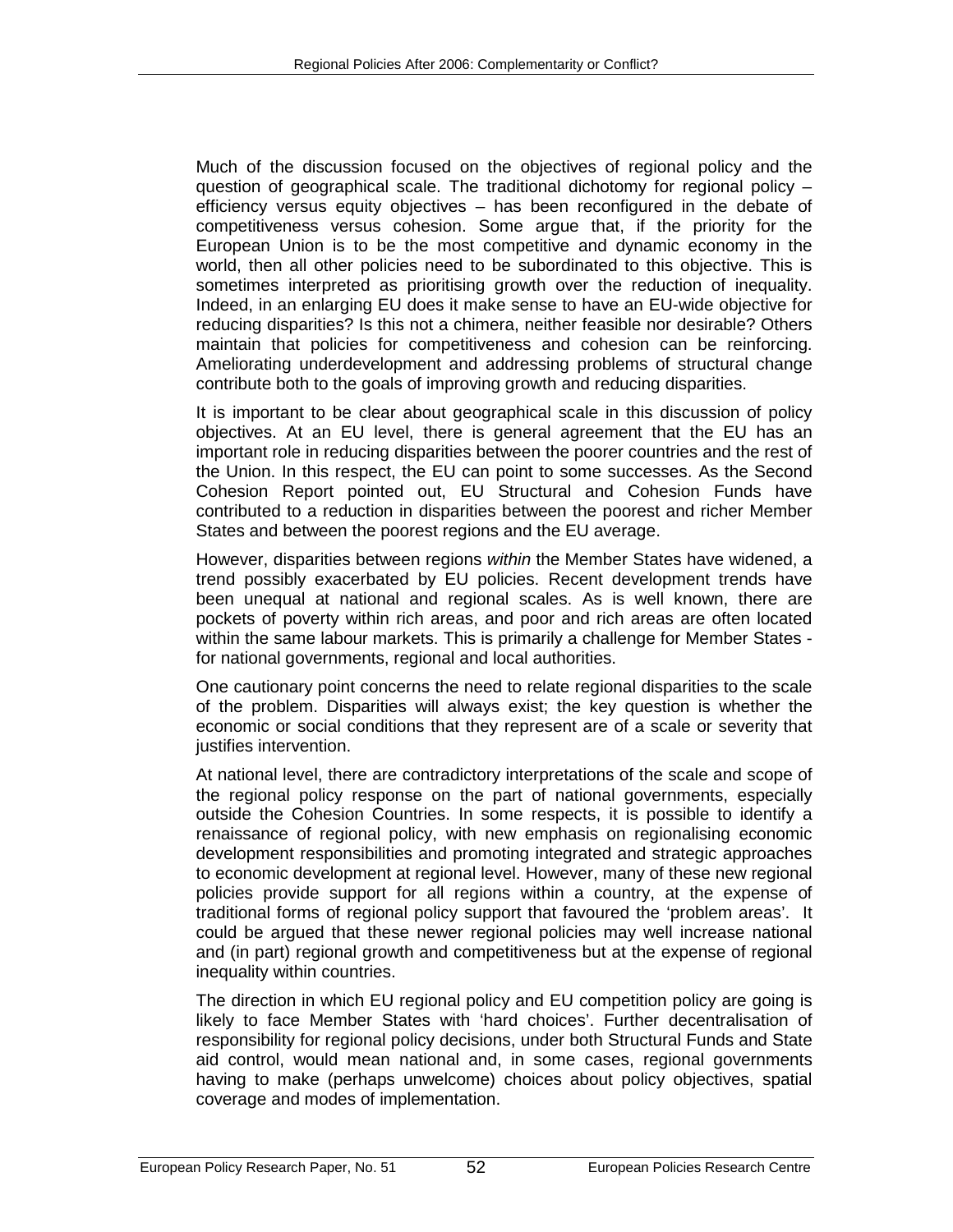<span id="page-60-0"></span>A further point is that cohesion policy has not succeeded so far in eliminating unequal territorial development. The Treaty of European Union only refers to two aspects of cohesion:

- economic cohesion, as the reduction of disparities measured by GDP at the regional level; and
- social cohesion as reducing inequalities between individuals within regions with as most important targets employment and education.

Why is there an omission of the concept of territorial cohesion (with the exception of Article16 which refers to access to public services)? The answer is that spatial planning belongs strictly to the competence of the Member States. However territorial cohesion is not to be confused with spatial planning. Economic and social cohesion do not necessarily evolve in a parallel manner over *all* territories for *all* individuals. There is a spatial concentration of economic development processes: the most prosperous regions in the EU are virtually all urban (with unemployment rates slightly above the EU average). There is a clear polarisation of population and economic activities around central areas. Cohesion policies and Structural Funds have not succeeded fully in eliminating unequal territorial development. Consequently, activities have to be spread more evenly over the EU-25 territory.

Last but not least, there is a need for political cohesion. All Member States have to get involved in EU regional policy. There can be no question of re-nationalising Structural Funds policy. Finally, there was a feeling that cohesion policy is about regions lagging behind and consequently priority should remain on Objective 1 regions.

### **6.3 Policy governance: who should do what?**

- How should future regional policies be organised?
	- o delineation of responsibilities: separation of objectives from means of implementation?
		- o shared responsibilities: multi-level governance approach?
- What do subsidiarity and proportionality mean in practice?
- What is the added value of EU regional policy?
	- o from an EU perspective?
	- o from a national perspective?
	- o from a regional perspective?

There are clear differences among Member States in the organisation of future regional policy at European level. A strong case has been made by those advocating a delineation and separation of responsibilities; many others advocate a sharing of responsibilities between levels. If there is to be a multilevel governance approach, there was a general request for reducing the 'conceptual complexity' and increasing the transparency of EU regional policy. The European Commission should define stable rules, give guidance and act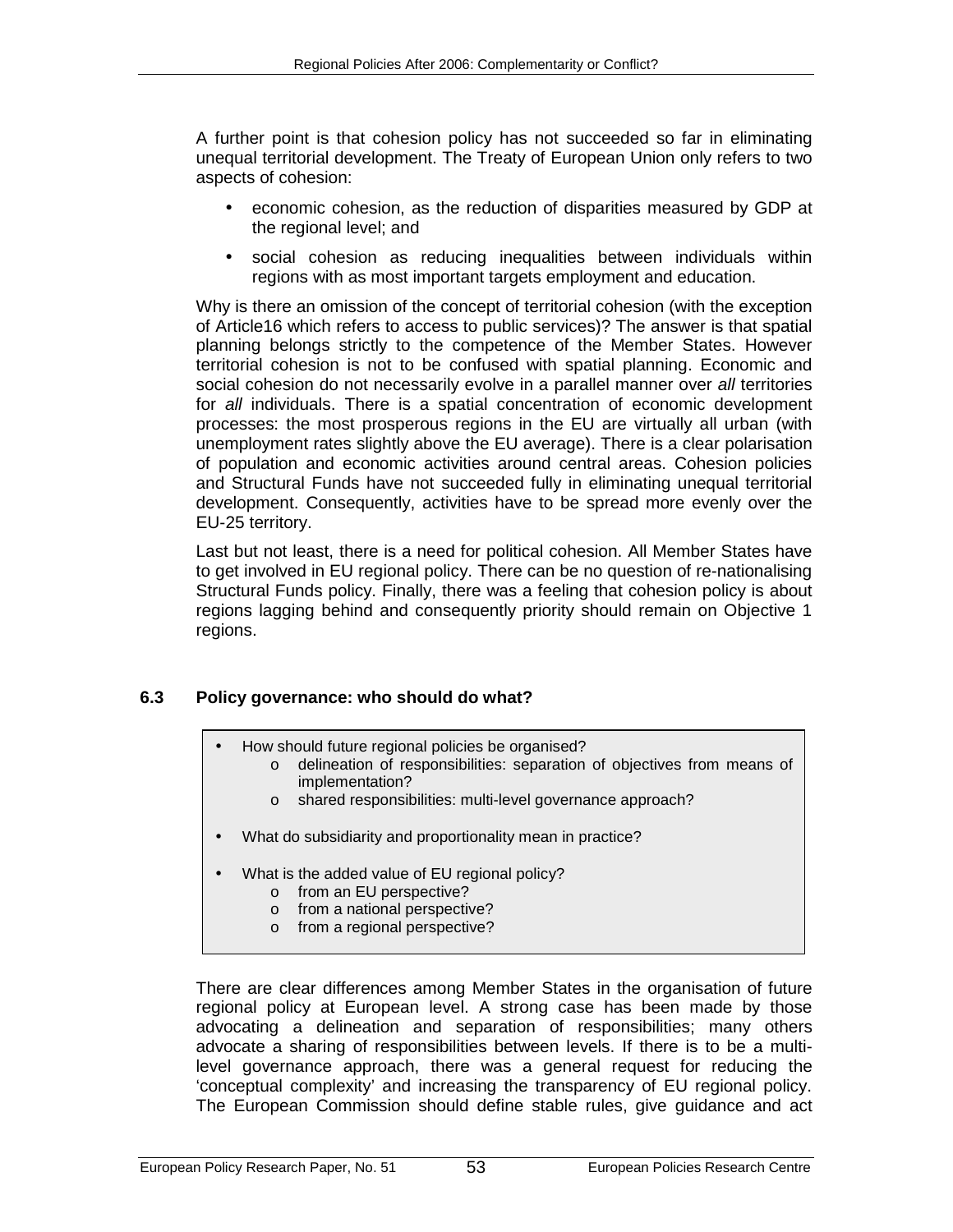more as a coach than as a financial controller. Subsidiarity is based on trust and a certain degree of transparency and equity. The Commission should present a framework and leave the hard choices to the Member States. However, this does not imply re-nationalisation.

One may question the current capacity of the European Commission – and especially its officials – to assume this new role, which requires specialised skills rather different from those related to financial or legal control. Either retraining of the staff or outsourcing should be considered.

The governance of future EU regional policy should avoid the tendency towards a micro-management approach; the system needs to have the scope for policies to be tailored to local/regional situations. There should be a shift from a sectoral approach to territorial policy approach, which means that various sectoral policies (i.e. CAP, Environment, Transport etc) should be better integrated at the regional level. Sectoral policies have to be adapted to the regions and no longer the regions to the sectoral policies.

Respecting the constitutional situation in each Member State, where possible the role of the regions, should be reinforced in regional programming but not only downstream (in implementation) but also upstream in contributing to the setting of the rules. Inside the EU institutional framework and besides the European Parliament, two committees could play a more important role: the Economic & Social Committee and the Committee of the Regions. The problem with the CoR is, however, its heterogeneous composition. Thought should be given to increasing the use of partnership between public, private and voluntary sectors.

Future added value can be maximised if the EU role concentrates on providing the overall vision and strategy, non-negotiable rules, the geographical concentration of support, thematic priorities and measures to ensure the effectiveness of intervention. A minimum level of resourcing to make a difference was also stressed; if resources are limited, concentration on a few, large projects might be necessary, although there are other ways of achieving added value from small amounts of funding.

The question of resources is not the only issue. EU regional policy needs to operate in an environment that supports regional development, which encompasses other EC policies, national policies for economic and social cohesion and regional characteristics such as governance, political ability etc.

It is important to note that not all aspects of the added value of EU support are measurable. Some parts of cohesion policy (eg. provision of funding to weaker countries and/or regions) are measurable. Other effects, such as multi-annual programming, are not measurable.

Key elements of added value associated with the 'methodology' of EU intervention are perceived to be:

- partnership forcing people/institutions/interests to talk and work together in real co-operation;
- strategic thinking providing the impetus for strategic planning and management of support;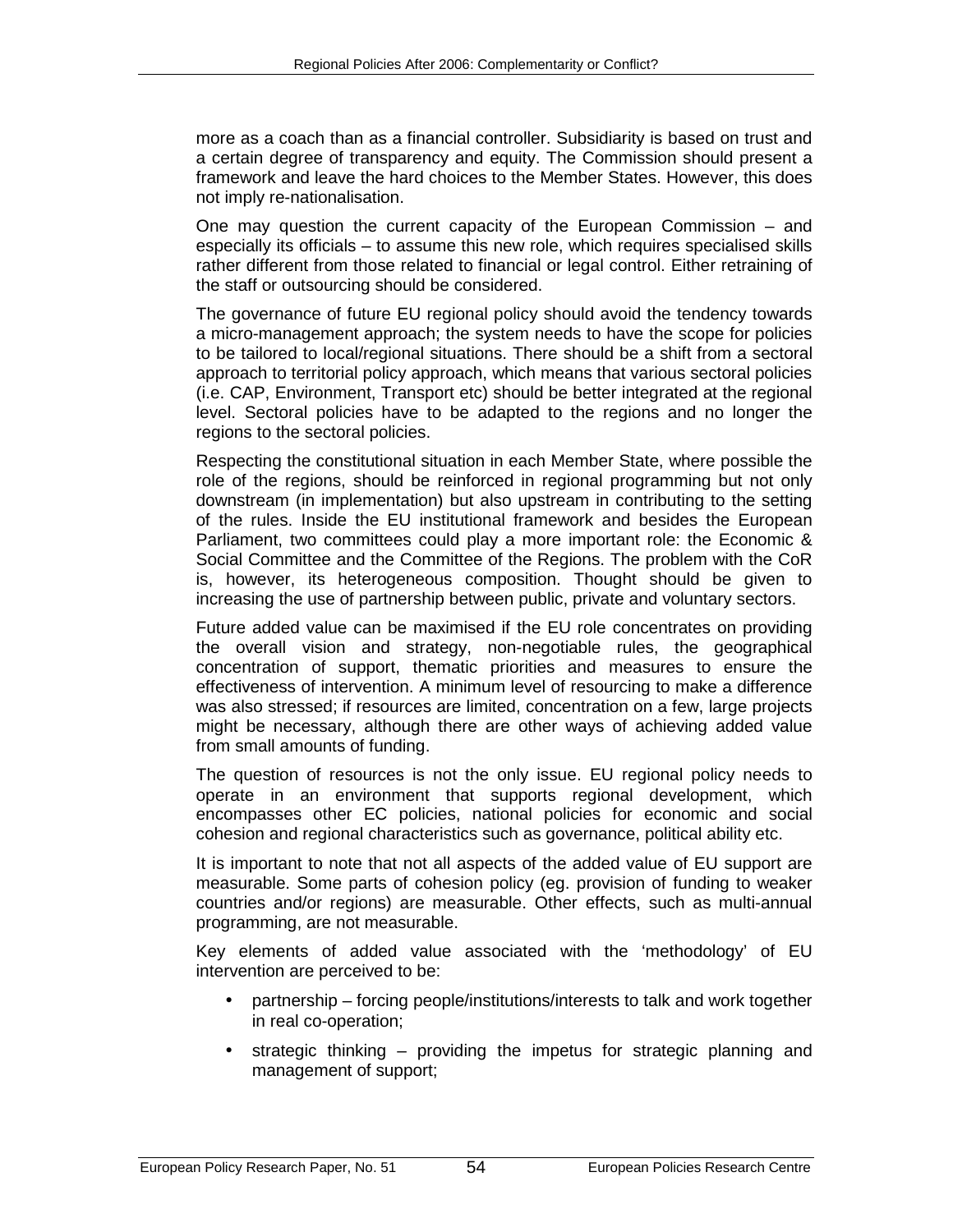- <span id="page-62-0"></span>• multi-annual programming – a stable, predictable policy environment for local and regional organisations;
- exchange of experience and the dissemination of good practice;
- awareness of the European context information and understanding of European institutions, policies and processes.

In considering the added value of EU regional policy, it is important to be aware of the different stages of development and experience of countries/regions. There is an evolution in the ability of regions to generate added value over successive programming periods. Added value applies in principle to all regions (old and new Member States), but their ability to exploit it depends on factors like administrative capacity, choice of resource allocation system, programming experience and scope for flexibility. For example, new Member States were not allowed to decentralise the preparation and implementation of Structural Fund programmes to the regions despite the existence of relevant national legislation; others were forced to create artificial units (NUTS II) only for the purpose of managing the Funds.

On the issues of accountability and efficiency, it was stressed that these were essential elements of the funding system. However, people on the ground are overwhelmed by cumbersome procedures and structures. The future system should be 'worth the effort' and 'user-friendly'. As a general rule, existing national mechanisms should be used for ensuring accountability instead of introducing additional systems ie. no 'double checks'.

### **6.4 Policy focus: is spatial targeting really the way forward?**

- How do we reconcile the spatial priorities of:
	- o national regional policies,
	- o EU regional policy, and
	- o EU competition policies?
- What are the alternatives to map-based approaches to the design and control of regional policy?

There is general appreciation that strict State aid control is a major contributor to cohesion. Aid permitted in rich regions needs to be 'compensated' by even more resources for intervention in the poorer countries/regions – resources which they do not have. Therefore, the main value of State aids control is its help in 'levelling the playing field'.

However, the relevance of controls of State aid for some segments of the economy, like tourism, can be questioned. Some take the view that the control of regional aid is overdone, on the grounds that most aid is sectoral aid, and that there is 'questionable' trade/competition distortion of much regional aid spending.

There is a major challenge to develop a 'test of significant competition distortion' which could estimate/measure impacts of State aid in the case of particular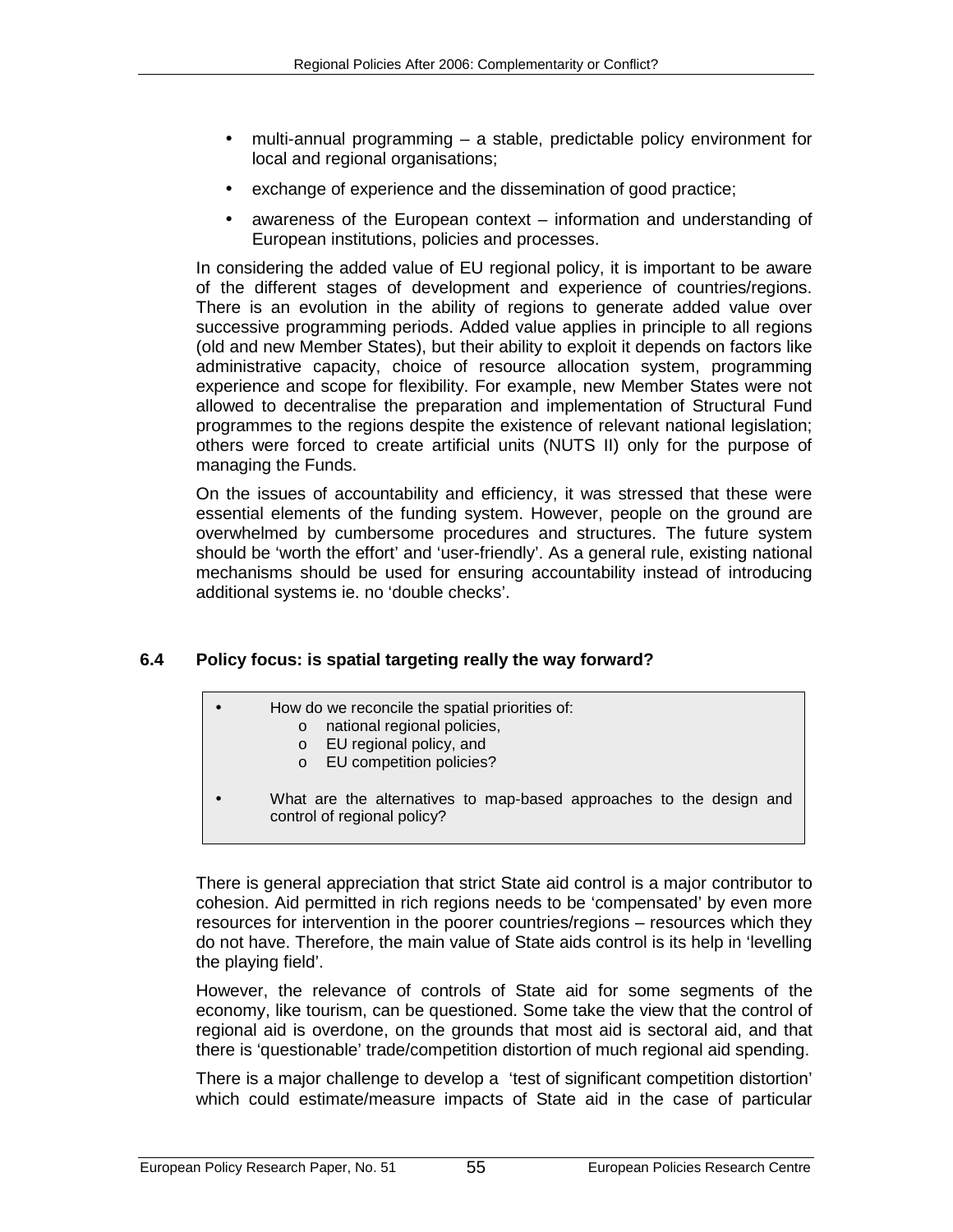projects at regional, national and international levels. The test should be also able to differentiate between the impact of State aid on cohesion within the country versus its impact within other parts of Europe. This test would help to moderate the negative impacts of the 'maps approach' in State aid (especially the problem of location on 'the wrong side of the road').

Looking to the future, there are real concerns about a 'double negative effect' ie. the withdrawal of State aid (through more restrictive award conditions) at the same time as losing eligibility for Structural Funds, especially in Objective 1 regions. It was stressed that the main reason for losing eligibility are the EU budgetary constraints, but there is less logic to limiting State aid in 'phasing out' regions. This was considered as particularly dangerous/unfair in the case of regions losing eligibility due to the 'statistical effect'. Mapping, which implies concentration, should not necessarily lead to an ex-ante fixed ceiling of the EU population. Subsidiarity and flexibility should be allowed.

Equally, fears were also expressed about the incremental nature of impacts on competition induced by gradually supported growth of some attractive locations, for example within the 'de minimis' rule. In future, strict criteria on State aids are needed as otherwise the governments of richer Member States would be tempted to support projects even in wealthy cities.

On the key question of spatial coverage, it is difficult to move away from the fact that 'regional policy is about maps'. Maps tend to be politically favoured, they provide focus and they represent a clear, easily understood framework. If maps are not used, it becomes very difficult to maintain coherence but there are some solutions. One of them may be to disconnect the eligibility phase (e.g. the calculation by the European Commission in accordance with the Member States of the amount allocated to each region or country on the basis of the population living in areas facing social, spatial or economic problems) from the programming phase (e.g. the choice by the region in accordance with the national authorities of the thematic priorities and the areas mostly in need). Thus, as the final map will not change the financial allocation, some flexibility may be accepted, for example +/- 10 percent of the agreed population coverage. This way of proceeding would permit a combination of efficiency, concentration, and policy requirements – the relevant maps for environment, social inclusion, economic regeneration measures may not be exactly the same. It would also solve most of the marginal tensions raised when areas are designated.

The problem, in an enlarged EU, is the arbitrariness of a 50 percent limit on spatial coverage and the danger of numerous, small, designated areas that lack the subtlety required for effective regional development. A 'horizontal approach' might be an alternative, reflecting the fact that the regional policies of Member States are increasingly being applied to all regions and, in part at least, involve the co-ordination or management of resources under sectoral policies. However, there is a lack of clarity about how this could work in practice; it was argued that a horizontal approach to economic development is no longer a regional policy.

In order to reinforce its legitimacy, it is important to preserve a territorial / regional dimension to cohesion policy and avoid it fading into other sectoral policies or priorities such as the Lisbon process. It was stated that cohesion policy is as much about helping the regions to fill the gap as about giving them opportunities.